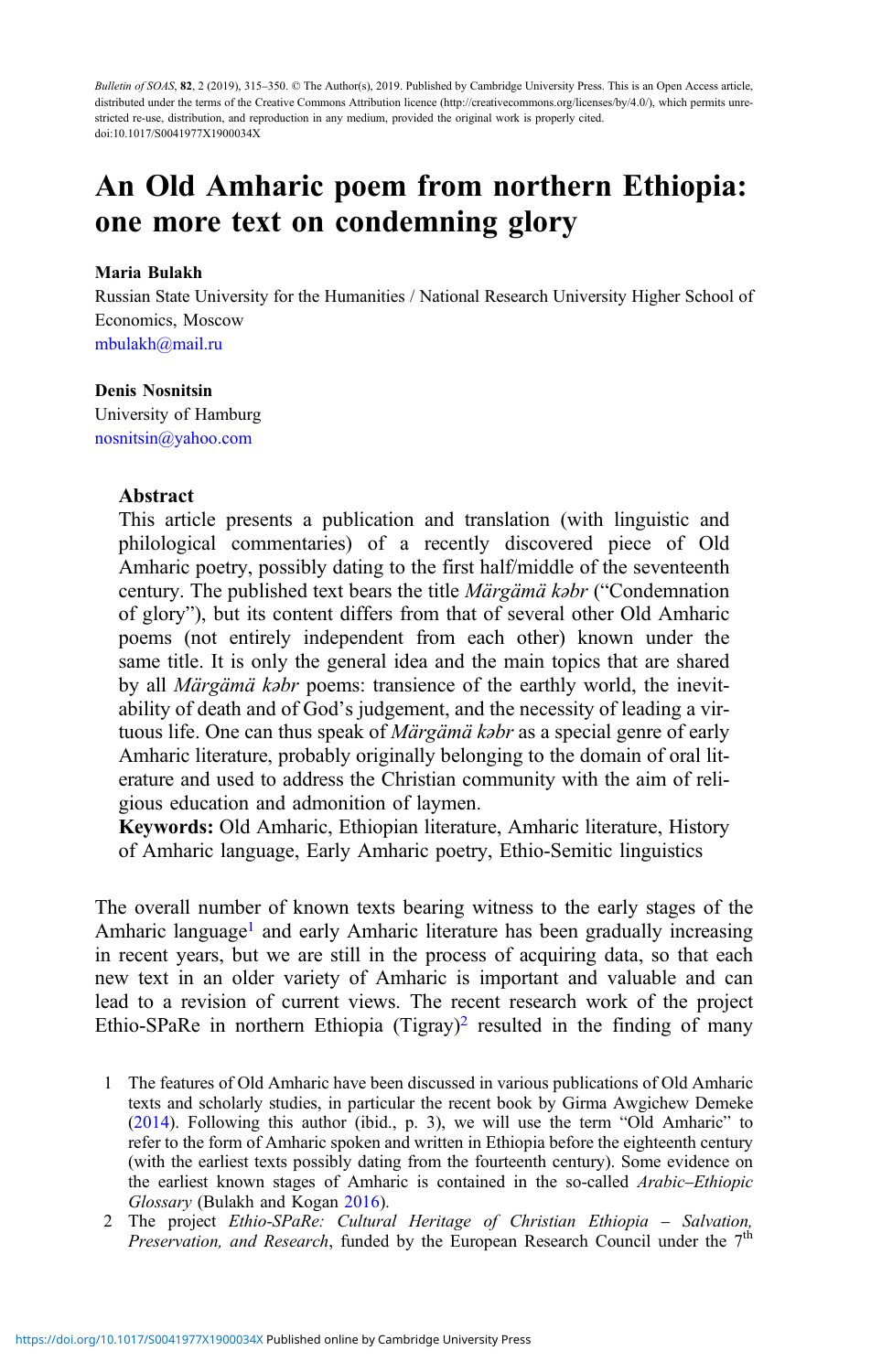previously unknown manuscripts with Amharic texts, a few of which are definitely older than the nineteenth century. A poetic text of this kind, contained in a parchment manuscript uncovered by the project, will be discussed below.<sup>3</sup> A brief description of the manuscript will be provided, followed by the text and its translation, a thorough discussion of its language, a survey of related witnesses, and a note on its genre and literary properties.4

The church where the text was found is known as Läğay Kidanä Mǝhrät (wäräda Ganta ʾAfäšum, East Tigray), located close to the city of ʿAddigrat.5 The text to which the present study is devoted is contained in one of the most interesting items in the church library, $6$  the codex which has received the project signature MKL-008.<sup>7</sup>

# I. MKL-008 Mäṣḥafä qəddase, Missal

MS MKL-008 is a Missal, i.e. the manuscript containing Mäshafä qəddase<sup>8</sup> ("Book of the Hallowing"), which is a more or less fixed compilation of

Research Framework Programme IDEAS (Independent Researcher Starting Grant 240720) ran from December 2009 to May 2015 [\(https://www.aai.uni-hamburg.de/en/](https://www.aai.uni-hamburg.de/en/ethiostudies/research/ethiospare.html) [ethiostudies/research/ethiospare.html](https://www.aai.uni-hamburg.de/en/ethiostudies/research/ethiospare.html)), with its seat at the Hiob Ludolf Centre for Ethiopian Studies, Hamburg University [\(https://www.aai.uni-hamburg.de/en/](https://www.aai.uni-hamburg.de/en/ethiostudies.html) [ethiostudies.html](https://www.aai.uni-hamburg.de/en/ethiostudies.html)).

<sup>3</sup> Poetic compositions written in manuscripts constitute a distinct group of sources in Old Amharic. Getatchew Haile ([1979a,](#page-32-0) [1991](#page-32-0), [2005,](#page-32-0) [2014\)](#page-32-0) and Gideon Goldenberg [\(2013](#page-33-0)) are the only scholars to have published any of these texts in recent years.

<sup>4</sup> While this article is the product of joint work, there was a separation of competence, in the best tradition of multidisciplinary research. Part III was penned predominantly by Maria Bulakh, while parts I, IV, and V were compiled mostly by Denis Nosnitsin. The edition and the tentative translation of the text, presented in part II, are the result of our united efforts. Denis Nosnitsin has carried out part of his research within the framework of the long-term project "Beta maṣāḥəft: Manuscripts of Ethiopia and Eritrea", funded by the Academy of Sciences and Humanities in Hamburg [\(https://](https://www.betamasaheft.uni-hamburg.de/) [www.betamasaheft.uni-hamburg.de/](https://www.betamasaheft.uni-hamburg.de/)). Maria Bulakh's work was supported by the Russian Science Foundation, grant #16-18-10343. Warm thanks are due to Orin Gensler for amending the English style and for a number of penetrating remarks and comments. We are deeply grateful to the anonymous reviewers whose critical observations and suggestions have helped to improve the text considerably. Needless to say, all remaining errors are ours.

<sup>5</sup> A preliminary survey has been provided recently (Nosnitsin [2013:](#page-34-0) 155–8); the area has been briefly investigated by archaeologists and found to be of potential interest (Sernicola [2012\)](#page-34-0).

<sup>6</sup> The entire manuscript collection of the church comprises c. 30 manuscripts. The oldest, dating from c. mid-fifteenth–early sixteenth century, is MKL-002, Tä'ammərä Maryam ("Miracles of Mary"). The Four Gospels book of the church, MKL-005, dates to the time of King Täklä Giyorgis (reigned during several periods between 1779 and 1800). Some other books of the collection are interesting and valuable, though none predates the sixteenth century; one of them, MKL-016 *Gädlä Kiros* ("Acts of Kiros"), has recently been treated in a more detailed way, see Krzyżanowska [2015.](#page-33-0)

<sup>7</sup> A preliminary description of the manuscript has been compiled for the Ethio-SPaRe database by Iosif Fridman.

<sup>8</sup> Transliteration of Geez, Amharic and Tigrinya throughout this article mostly follows the principles of Encyclopaedia Aethiopica. Quotations from Leslau ([1987\)](#page-33-0) have been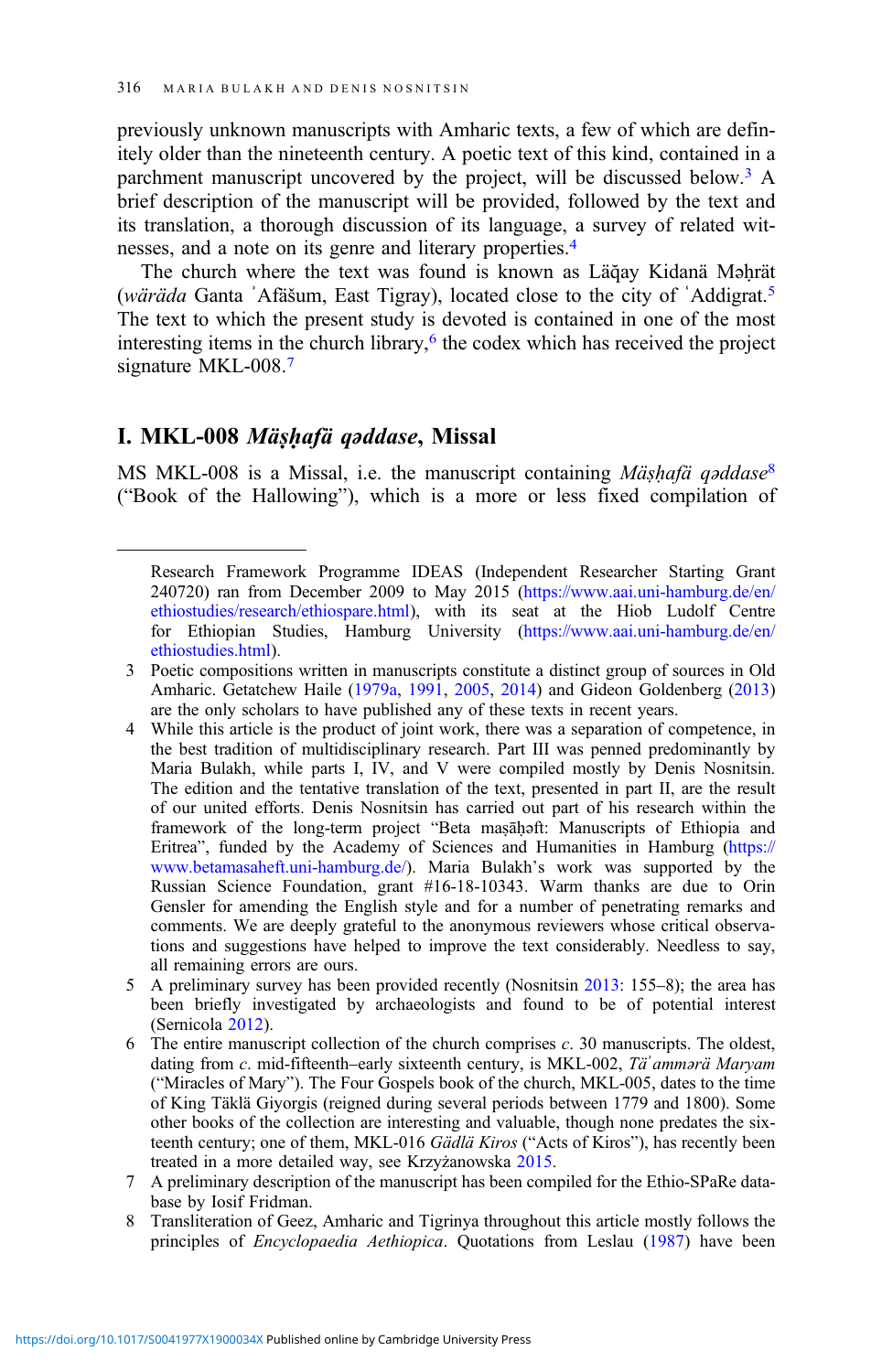liturgical texts used in the Mass. Some of the constituent parts of the Ethiopic Missal (e.g. some of the Anaphoras) have been extensively studied,9 but the text organization and material structure of the text carriers, as well as individual Missal-manuscripts, have rarely been discussed in scholarly works dedicated to Geez literature. However, the Missals are omnipresent in the ecclesiastical libraries and comprise a significant part of the Ethiopian manuscript heritage.

MS MKL-008 belongs to the group of pre-eighteenth-century Missals recorded by the project team.10 Originally a good quality book, MKL-008 was used intensively and is thus in poor condition. The text in question (referred to here as MärKL) is an added text contained on two folia, ff. 141–2. MKL-008, previously unknown and undescribed, is a very complex manuscript. Its description below is intended to help in estimating more correctly the age and the function of both the main text and MärKL, and their relation to each other.

#### Physical description

Outer dimensions (cm): 18.0 (h)  $\times$  15.5 (w)  $\times$  6.0 (t).

Binding: The codex has the typical Ethiopian binding. It was originally composed of two wooden boards covered with reddish-brown tooled leather. The front board is now missing; it has been replaced with an improvised construction made of recent newspaper and schoolbook. The back board is split and repaired with wire; it is decorated with a recent, crudely carved cross. Only the tooled turn-ins remain from the leather covering, on the inner side of the back board. The volume is sewn on two pairs of sewing stations.

MS MKL-008 is composed of 151 ff. in 17 quires.

Quire structure:  $I^{(10/ff)}$ . 1r-10v) –  $II^{(10/ff)}$ . 11r-20v) –  $III^{(10/ff)}$ . 21r-30v) –  $IV^{(10/ff)}$ . 31r-40v) –  $\mathcal{N}^{\left(10/ff. \ 41r\text{-}50v\right)} - \mathcal{N}I^{\left(10/ff. \ 51r\text{-}60v\right)} - \mathcal{N}II^{\left(10/ff. \ 61r\text{-}70v\right)} - \mathcal{N}III^{\left(10/ff. \ 71r\text{-}80v\right)} - \mathcal{N}$  $81$ r-90v) –  $X^{(10/ff. 91r-100v)} - XI^{(10/ff. 101r-110v)} - XII^{(10/ff. 111r-120v)} - XIII^{(10/ff. 111r-120v)}$ 121r-130v) – XIV(10/ff. 131r-140v) –  $\langle XY^{(2+1/single \text{ leaf } 3, \text{ no sub/ff. } 141r-143v)}$  –  $XVI^{(2/ff. 144r-145v)} - XVII^{(6/ff. 146r-151v)}$ 

Almost all the surviving regular text quires of MKL-008 are "quinions" composed of bifolia; no single leaves were used except for quire XV (see below). In the current condition of the manuscript, at least one quire at the beginning is missing (see below, "Content"). The original place of quire XV, which contains the text under scrutiny, is unclear. In the present condition, it is composed of only one bifolio (ff. 141–2, leaves i and ii) and one singleton (f. 143), crudely attached with wire. Both the bifolio and the singleton could have been inserted at the end of the volume later, and put at their present place by chance, as the result of damage and improper handling of the manuscript. Probably for the same

modified accordingly. The names of languages (Geez, Tigrinya) are given in conventional English orthography (rather than in transcription).

<sup>9</sup> See, e.g., Hammerschmidt [1987,](#page-33-0) and more recent overviews in Fritsch [2001](#page-32-0) and Bausi [2010](#page-31-0).

<sup>10</sup> The Ethio-SPaRe project team has recorded a few hundred Missals, of which 93 are described in the project's database. Of these, there are some 11 Missals which are considered to be of pre-eighteenth-century date; the oldest of them, AKM-009 (ʾAmbäsät Kidanä Mǝḥrät), has been provisionally dated to the first half of the seventeenth century.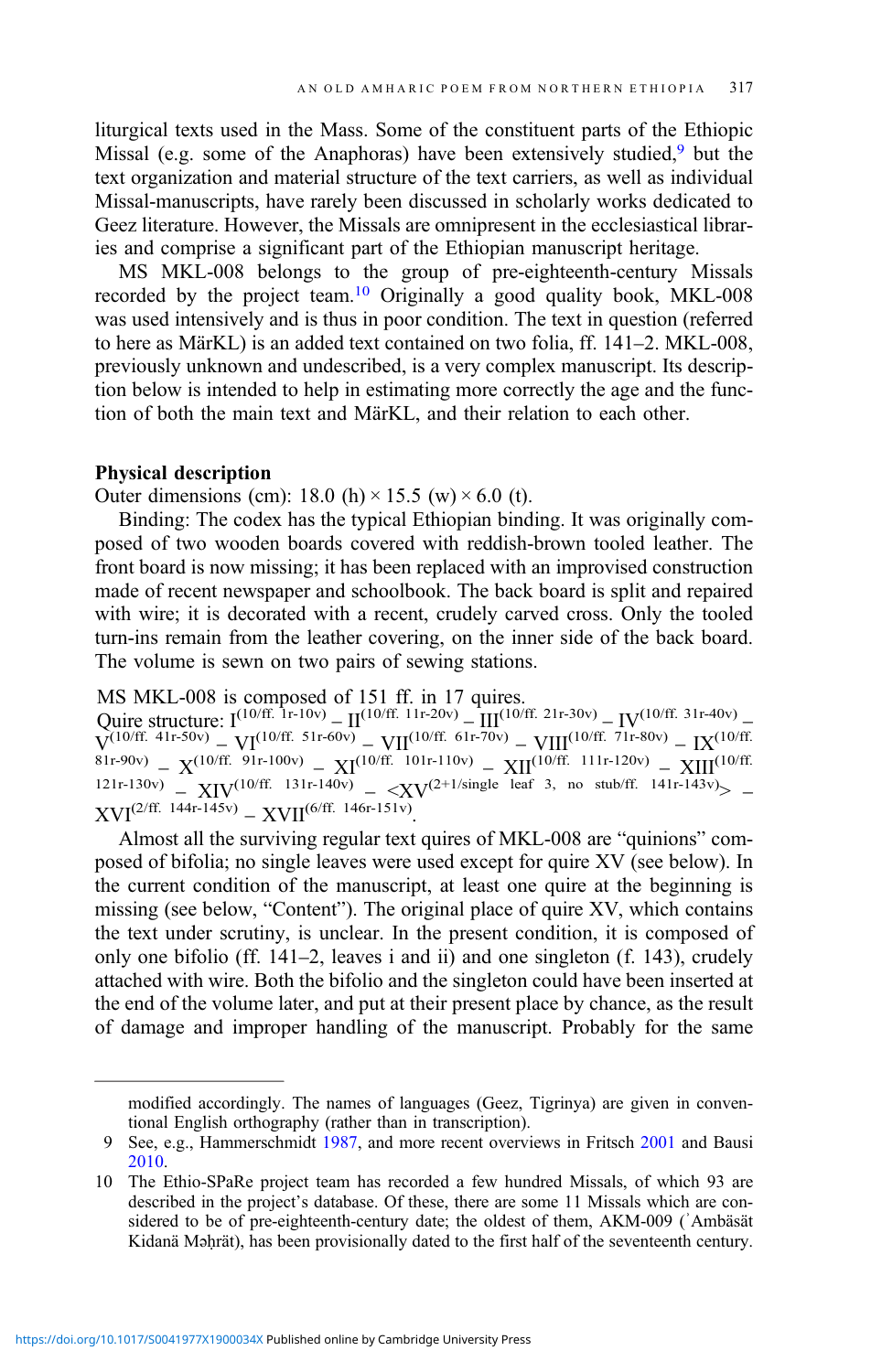reasons, the structure of the quires XVI–XVII is disturbed and their leaves are misplaced (cf. below).

Layout: two columns (quires I–XIV, XVI–XVII) [one column for ff. 141–2, quire XV].

Written area (cm):  $9.5$  (h)  $\times$  11.5 (w).

Palaeography: The script dates to the first half of the seventeenth century or slightly later; $\frac{11}{11}$  the writing was executed by a well-trained, very careful scribe (see [Figure 1](#page-4-0)).

The script is tall, rounded, very slightly slanted to the right.

The tops of the letters  $\varpi$ ,  $\varpi$ ,  $\varpi$ ,  $\psi$  are slightly and uniformly slanted to the left. The vertical strokes strive to be parallel, but the legs of በ or ሰ are slightly convergent (the bend of the left leg is slightly more pronounced).

The "feet" of the letters are rectangular, sometimes with very short hairlines. The serifs are forked.

The numerals are styled with thin red and black dashes above and below (ff. 31rb, 32ra, 34ra–b, 45vb, 47va, 52va, or 84va, 144ra–b, etc.).

Rubrication is carried out very carefully, in the main hand.<sup>12</sup>

# Content

The manuscript contains a collection of texts used in the Mass of the Ethiopic Orthodox Church (Mäṣḥafä qəddase):

- I) Prefatory service (S*ar'atä qaddase* "Order of the Mass") (ff. 1ra–30va), incomplete, the beginning is missing  $13$
- II) Anaphoras (ff. 30vb–146rb)
- II-1) Anaphora of the Apostles (ff. 30vb–44vb)
- II-2) Anaphora of Our Lord Jesus Christ (ff. 44vb–49vb)
- II-3) Anaphora of St. John Chrysostom (ff. 50ra–63va)
- II-4) Anaphora of Our Lady by St. Cyriacus of Behnesa (ff. 64ra–77rb)
- II-5) Anaphora of St. John Chrysostom (ff. 77va–84va)
- II-6) Anaphora of the 318 Orthodox Fathers of Nicaea (ff. 84va–95vb)
- 11 Uhlig [\(1988](#page-35-0): 425) indicates a number of manuscripts showing a stage of script development which precedes the full formation of the Gondärine script (the so-called  $g^{\nu\mu}$ ). MS MKL-008 can be considered as belonging to this group. The traits of the handwriting mostly fit the characteristics described for the period mid-sixteenth–mid-seventeenth century (Uhlig [1988](#page-35-0): 425–544). In particular, the handwriting of MKL-008 shows some similarity to such samples used in Uhlig [1988](#page-35-0) as MSS London BL Or. 732 (Uhlig [1988:](#page-35-0) 467–77), Or. 644 (480–1), Or. 754 (486–7) or Or. 518 (498–9).
- 12 A brief reflectographic examination of the inks of MKL-008 with microscope dinolite Pro2 AD413T–I2V, carried out in May 2014, showed that the black ink of the main text is – as expected – of the most common carbon type. The red ink appears to be of plant type, possibly with very slight admixture of mineral components (cf. Rabin [2014:](#page-34-0) 302–5).
- 13 The beginning (f. 1ra: ...lä-'əgzi'ənä wä-mädhaninä wä-'amlakənä 'Iyäsus Krəstos. Zä-ʾaqäma lä-betä krəstiyan...) corresponds to ch. 1, §1 in the "Order of the Mass" of the contemporary Missal (Mäshafä gəddase [1962](#page-34-0) A.M., Śər atä gəddase ch. 1, §1). However, a substantial portion of the text is missing, more than a few lines as compared with the modern *Mäshafä qəddase*. The missing portion might be a single leaf or a whole quire.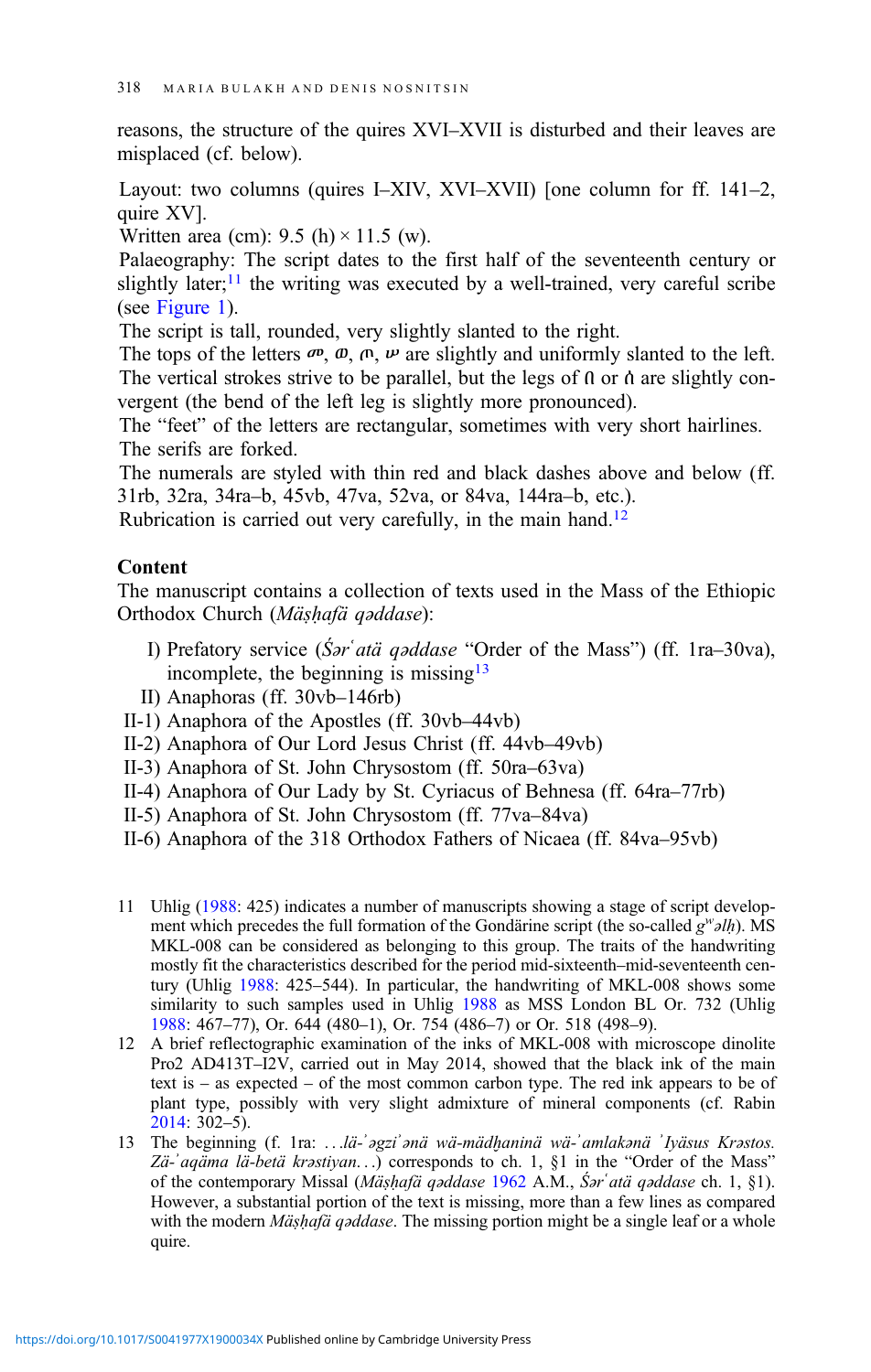<span id="page-4-0"></span>女女开示 + \* 19+ h ch+ 954 hov: H3+: 0 A+: + AH Un:hov:32 0-321 H: PAC: OAP h:hov:31 ውስተ፡ዕረፋት፡ወሳድአት  $hC: 48. hLh: \lambda h: h$ 790 0802 000 Pt-4 **@3Ch-0:EAT1:0000** 3:0.43:3.8.0: 4207: 7 3 1 1 : 0 1 7 : 24 1 : 1 1 1. አክቃተዘክር ንግዚአ፡ሽ  $0.84:$   $0.69C$   $4.00$  $0A:99A00G3:00GTLS$ n: b q x h : h h : H 3 + 1 q ነ፡ወ32ል፡እሱቢተ፡ክርስቲ ር በነ፡ወስክስ፡አቅረበ፡አም **8340HA av 19448** SANOVIER : 808-10 እንተ: ዝንቱ: መሥዋዕት 8 23:30:48.093.042 :@@09.4 60350 0997400684801234 ወሰአስ፡አቅረበ፡፡ አም ምልእት፡ምሕረት፡ነትስ፡፡28 sair ar un av ghnav ቅደሽት መ38 ሕተ-ወለደተ 0 + 1 00 : 110 009 87 : 2  $h q^p h$  h:  $q^q$ (  $q^q$ )  $q^q$   $q^q$ 

Figure 1. (Colour online) MS MKL-008, Läğay Kidanä Mahrät (Ethiopia), 1650–60, f. 140v [Mäṣḥafä qəddase]

- II-7) Anaphora of St. Gregory of Nyssa (ff. 95vb–109rb)
- II-8) Anaphora of St. Dioscorus of Alexandria (ff. 109rb–112vb)
- II-9) Anaphora of St. Jacob of Serug (ff. 112vb–121ra)
- II-10)Anaphora of St. Athanasius of Alexandria (ff. 121rb–135rb)
- II-11)Anaphora of St. Basil of Caesarea (ff. 135rb–140vb, 144ra–vb, 148ra–vb, 147ra–vb, 146ra–b)

The set of the Anaphoras in MS MKL-008 is somewhat different from the common 14 Anaphoras in the contemporary official church editions of Mäshafä qoddase:<sup>14</sup> the Anaphoras of Epiphanius, Cyril and Gregory Thaumaturgus are missing.15

Apart from the main texts, the manuscript contains a number of smaller texts added later in the blank spaces (additiones), mostly of liturgical content:

- 14 Cf. Mäṣḥafä qəddase [1962](#page-34-0) AM.
- 15 Cf. Habtemichael Kidane [2003](#page-33-0).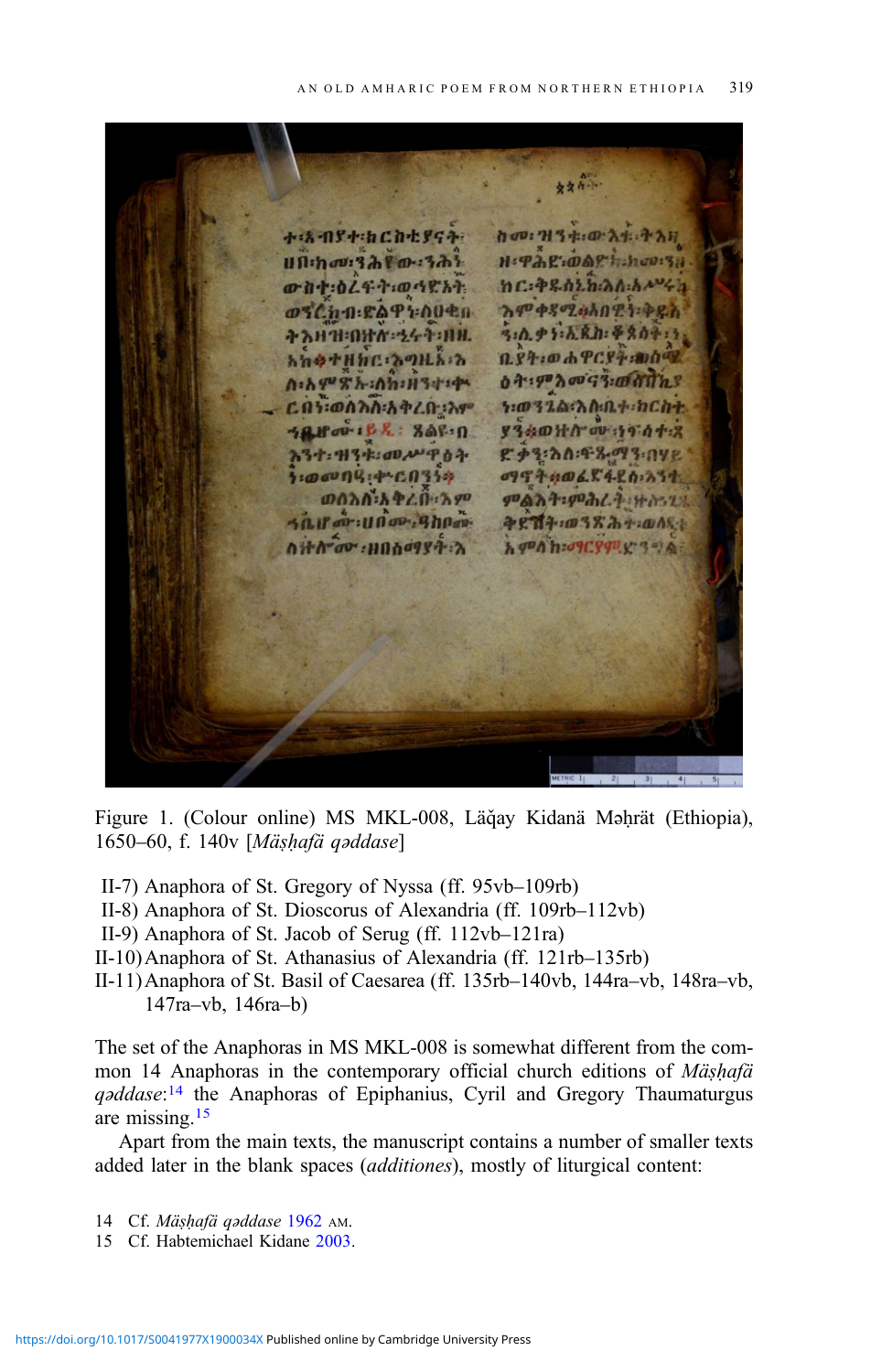- 1) F. 63vb: Bä-'əntä bəşə't wä-fəssəht wä-səbbəht bä-k<sup>w</sup>əllu wä-burəkt wä-nəṣəḥt ʾəgziʾtənä wäladitä ʾamlak Maryam... Excerpt from the Anaphora of Our Lady by St. Cyriacus of Behnesa<sup>16</sup>
- 2) ff. 141r–142r: Märgämä kəbr "Condemnation of Glory", a didactic poem [MärKL]
- 3) f. 143ra–vb: Three short prayers written in the same secondary hand, unidentified
	- 3a) Sälot la lä həbəstä 'awlogya, "Prayer over the blessed bread"
	- 3b) Sälotä ma`ədd 'əm-dəhrä bäli', "Prayer at the table after meal"
	- 3c) Vä-'əmdə $b$ rä 'aq<sup>w</sup>ärrärä yəbäl zäntä: 'əṣälli ḫabekä wä-'əsə'əläkkä..., Prayer after the cooling down (of the Eucharistic bread?)

The rest of the additiones are presented below according to the reconstructed sequence of the leaves (iv–viii) as they would have been accommodated in a quire, probably "quaternion", which originally might have been the ultimate one (if we assume that the quire containing MärKL was the last quire).<sup>17</sup>

- 4) ff. 146va–b (=leaf iv-verso), 151ra–b (=leaf v-recto): Bä-zä nəzzekkär ḫasabä ḫəggu lä-ʾəgziʾənä ʾiyäsus krəstos ʾənzä hallonä bä-zämänä Matewos..., Prayer while burning the incense, for the sake of commemorating various saints, which contains the date of writing: 7277 Year of Mercy, 20th day according to the lunar calendar, 15th day of the solar calendar of the month of Gənbot (f. 146va). However, the second and third numerals in the year number were corrected. The year 7277 is equivalent to 1785 AD. In the bottom margin, there is the word ʾərgätu ("His (/the) ascension") in a thin black frame
- 5) ff. 151va–b (=leaf v-verso), 150ra–b (=leaf vi-recto), 150va, lines 1–9 (=leaf vi-verso): Sälam lä-kw əlləkəmu ʾəgziʾabəher ʾəgziʾənä ʾIyäsus Krəstos ʾamlakənä zä-təbelo lä-fəqurəkä Yoḥannəs... Excerpt from a liturgical text
- 6) f. 150va, lines 10–15 -vb (=leaf vi-verso): ʾƎllä mäṣaʾkəmu ʾəllä tägabaʾkəmu wä-ʾəllä ṣälläykəmu wəstä zatti qəddəst ʾəmmənä betä krəstiyan..., Prayer for those gathered in the church(?)
- 7) ff. 149ra, lines 1–7 (=leaf vii-recto): Täsahalkä ʾəgziʾo mədräkä..., Short excerpt from a prayer or  $hymn<sup>18</sup>$
- 8) ff. 149ra, lines 8–14 -rb (=leaf vii-recto), 149v (=leaf vii-verso), 145r (=leaf viii-recto): Mästäbq<sup>w</sup>ə bä-'*əntä mutan*, "Supplication for the dead",<sup>19</sup> partly with musical notation signs; other supplications

- 16 See Mäṣḥafä qəddase [1962](#page-34-0) AM: 18 (§§11–2).
- 17 In Denis Nosnitsin's opinion, the first half of the quire had the following sequence of leaves: f. 144 = leaf i; f. 148 = leaf ii; f. 147 = leaf iii; f. 146 = leaf iv (the *recto-*side contains the explicit of Text II–11, see above).
- 18 In which St. Mary is called sämay dagəmit, "the second Heaven" (cf. Grohmann [1919:](#page-33-0) 308).
- 19 See Mäṣḥafä qəddase [1962](#page-34-0) AM: 290–1.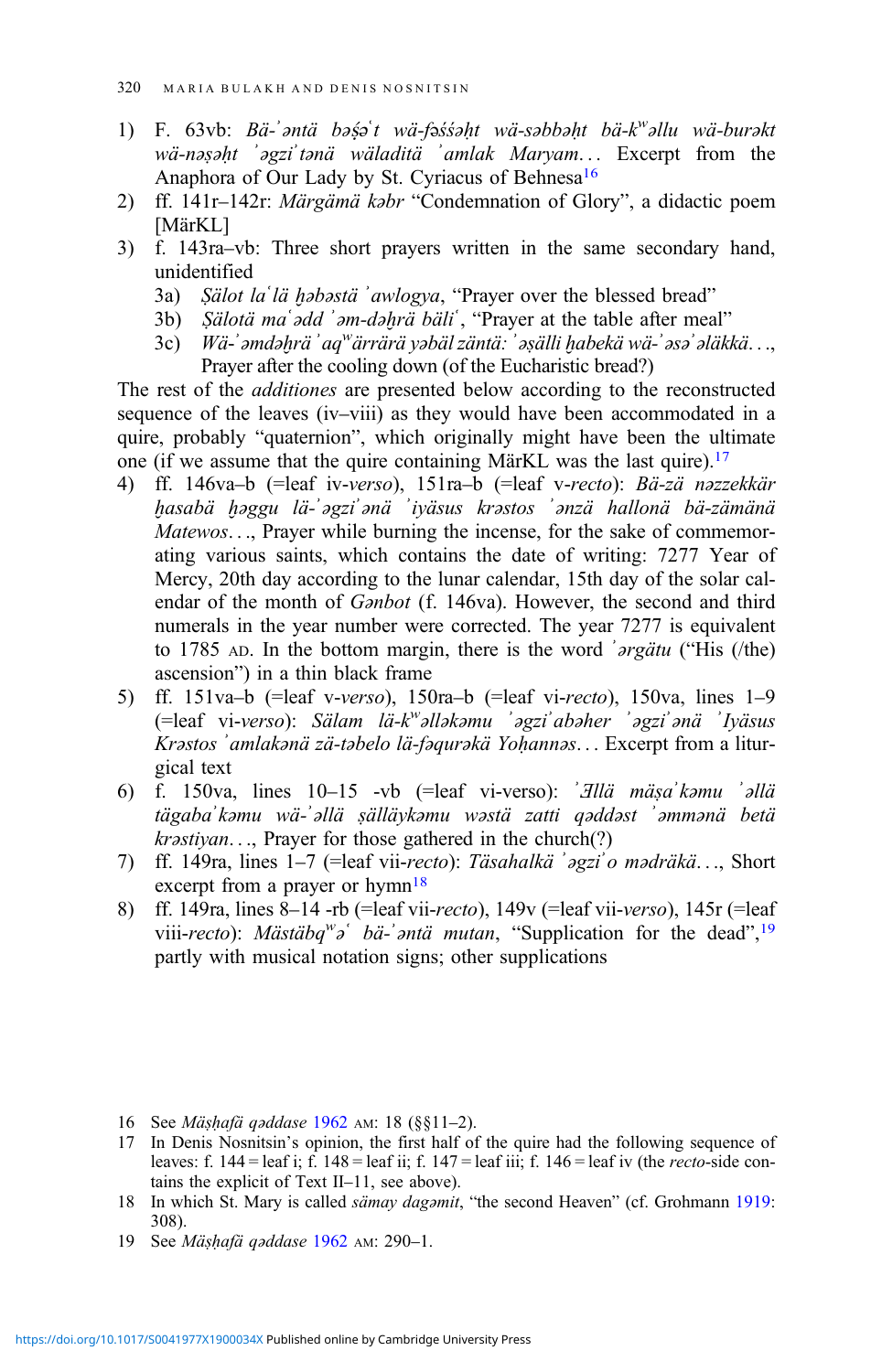9) f. 145v (=leaf viii-verso):<sup>20</sup> Prayer before the liturgical reading from the  $Gospel<sup>21</sup>$ 

# Varia and paratexts

Omitted portions of text have been carefully reintegrated in the margins in a different hand, and their places in the main text have sometimes been marked with so-called tie-marks (Amh. tämälläs).

For some of the Anaphoras, indications concerning the celebration dates (names of the feasts) have been added in the upper margin. Musical notation signs have been added above the lines for a large part of the main text, most probably somewhat later, in a different hand.

Commissioners and donors: The name of the commissioner appears in the supplication formula on f. 33vb, but it is half-erased, only the second part being readable: <...> [Mä]dḫən. There is no further indication concerning the identity of this person.

Dating: The dating for MKL-008 can be established on the basis of internal evidence. Several historical personalities are referred to in the book. Marqos, mentioned as the patriarch of Alexandria (see ff. 113ra, 144vb, etc.), is Mark VI, in tenure from 1645 to 1660; and Mikaʾel, the metropolitan of Ethiopia, was in office from 1650 to 1663 (see ff. 13rb, 15vb, 113ra). King Fasilädäs, mentioned on f. 13rb, reigned 1632–67. The resulting copying date of the manuscript is 1650–60.

Concerning the dating of ff. 141–2: The bifolio containing MärKL is worn, dirty and bears traces of wax, and is in some parts hardly readable. It is accommodated in a single column, the layout pattern being different from that of the main text. The irregular form of the leaves, and some disparate (erased) writing upside-down on f. 142v, may indicate that remainders of parchment (not good enough for regular text leaves) were utilized for the bifolio. The physical consistency of the parchment used for the bifolio appears somewhat different from the parchment of the textblock leaves.<sup>22</sup>

The palaeographical evidence from the manuscript turns out to be essential. If one looks closely at the hand of MärKL and the hand of the main text, one notices some differences in the general appearance<sup>23</sup> and in the quality of the script execution.<sup>24</sup> However, these can be at least partly explained though the "auxiliary" character of MärKL, which was of lower status in comparison with the main text and hence permitted scribal work of an inferior quality. It is difficult to find substantial and persistent differences in individual

- 21 See Mäṣḥafä qəddase [1962](#page-34-0): 42–3, §§186–7.
- 22 Cf. the traces of blood vessels in the parchment clearly discernible in the (lower) margins, absent in the regular text leaves.
- 23 The script of MärKL looks less elegant; the height of the letters is slightly less and some letter shapes are broader (esp.  $\varpi$ ); the tops of the letters are parallel to the lower ruled line; the vertical lines are upright; there is a tendency to rectangularity. "Hairlines" are strongly articulated.
- 24 The lines of the hand in MärKL are frequently hesitant, some letters are slightly misshapen, some vertical lines are bent, there is no rubrication, the serifs are executed less clearly and are rather "flagged", not forked, etc.

<sup>20</sup> The reconstruction seems to be confirmed by the condition of leaf viii-verso (f. 145v), very worn and dirty, indicating that it might have been the outer leaf of the quire.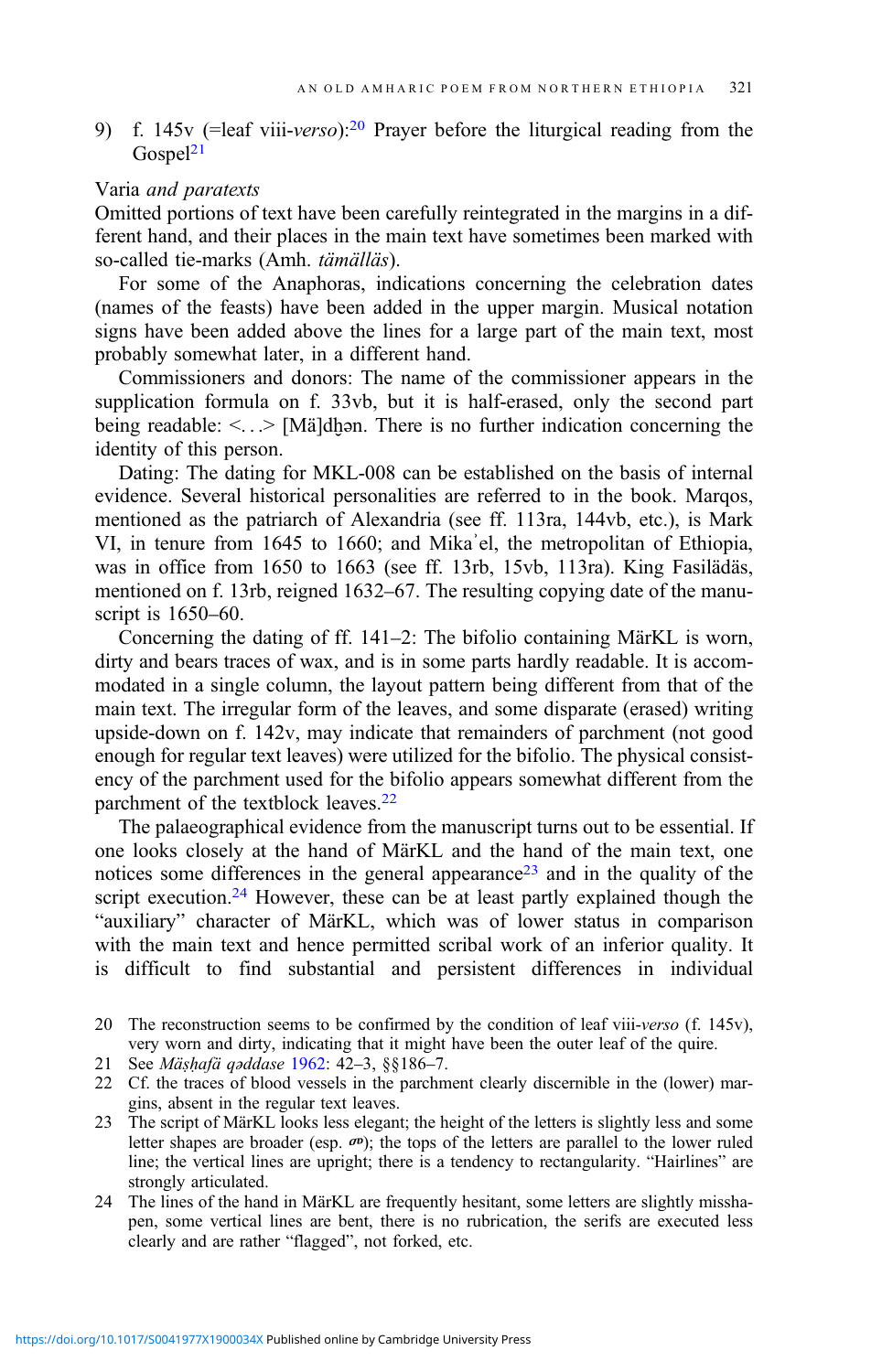letter-shapes which would clearly demonstrate that the texts were written by two different scribes.<sup>25</sup> To the contrary, it appears quite possible that both texts were executed by the same scribe. If this assumption is correct, the relationship between MS MKL-008 and MärKL can be represented as follows. The scribe copied the main text of MS MKL-008 around 1650–60; the same scribe could have copied MärKL on a separate bifolio which was later added to the textblock of MKL-008. The composition of the original text of MärKL could have taken place in the first half or around the middle of the seventeenth century (see III.8).

# II. The poem in Old Amharic

The text under study is a poem in Old Amharic entitled Märgämä kəbr, "Condemnation of glory" (hence MärKL), an appellation that has become known thanks to two recent publications of Getatchew Haile.26 Below, the text is reproduced exactly as it appears in the manuscript (cf. photos in [Figures 2,](#page-13-0) [3,](#page-14-0) and [4](#page-15-0)), and supplied with a tentative translation (some passages still remain obscure or ambiguous).

In the Amharic text column, subscripted small numbers in square brackets refer to the physical written lines; the arrangement of the Amharic text and the numbers in the translation column refer to the editors' division of the text into verses. The square brackets in the Amharic text indicate the editors' reconstruction of barely discernible letters (a dot under the letter means complete illegibility and physical destruction of the sign). Triangular brackets mark the editors' reconstruction of letters/words omitted by the scribe. Dashes above and below an erroneously written letter indicate the scribe's immediate correction. Curly brackets mark letters inserted interlinearly.

- 25 One rather finds hints to the contrary, sometimes in those letters where the distinctive traits of the scribal hand would be expected to be conspicuous: cf. (in both texts) the strongly accentuated vertical downstroke in ፍ, with the body of the letter raised high (cf. f. 140vb, ll. 9 and 10 against f. 141r, ll. 10 and 11); the same for  $\leftarrow$  (f. 140va, l. 5) against f. 141v, l. 6); ል with the left downstroke tending to be straight, right downstroke slightly bent, and small closed "inner loop" (the marker of the sixth order) (ff. 140vb, l. 8 and  $141r$ , l. 5); in particular  $\mathcal{L}_s$ , with the fifth-order marker (a small ring) being a rightward extension of the horizontal line below (not set up under it, and not on an additional short vertical/oblique line); the sixth-order marker ("kink") in ክ shaped not very conspicuously (in MärKL, due to a less careful execution, the marker looks like a small "tooth", sometimes barely discernible, cf. III.2.1); the numerals 1  $(\xi)$  and 3  $(\xi)$  are written in a similar way, and with dashes above and below (but in MärKL there are no rubricated elements at all).
- 26 Getatchew Haile [2005;](#page-32-0) [2014.](#page-32-0) In the translation of the title, we have followed the wording of Getatchew Haile [2005:](#page-32-0) 265.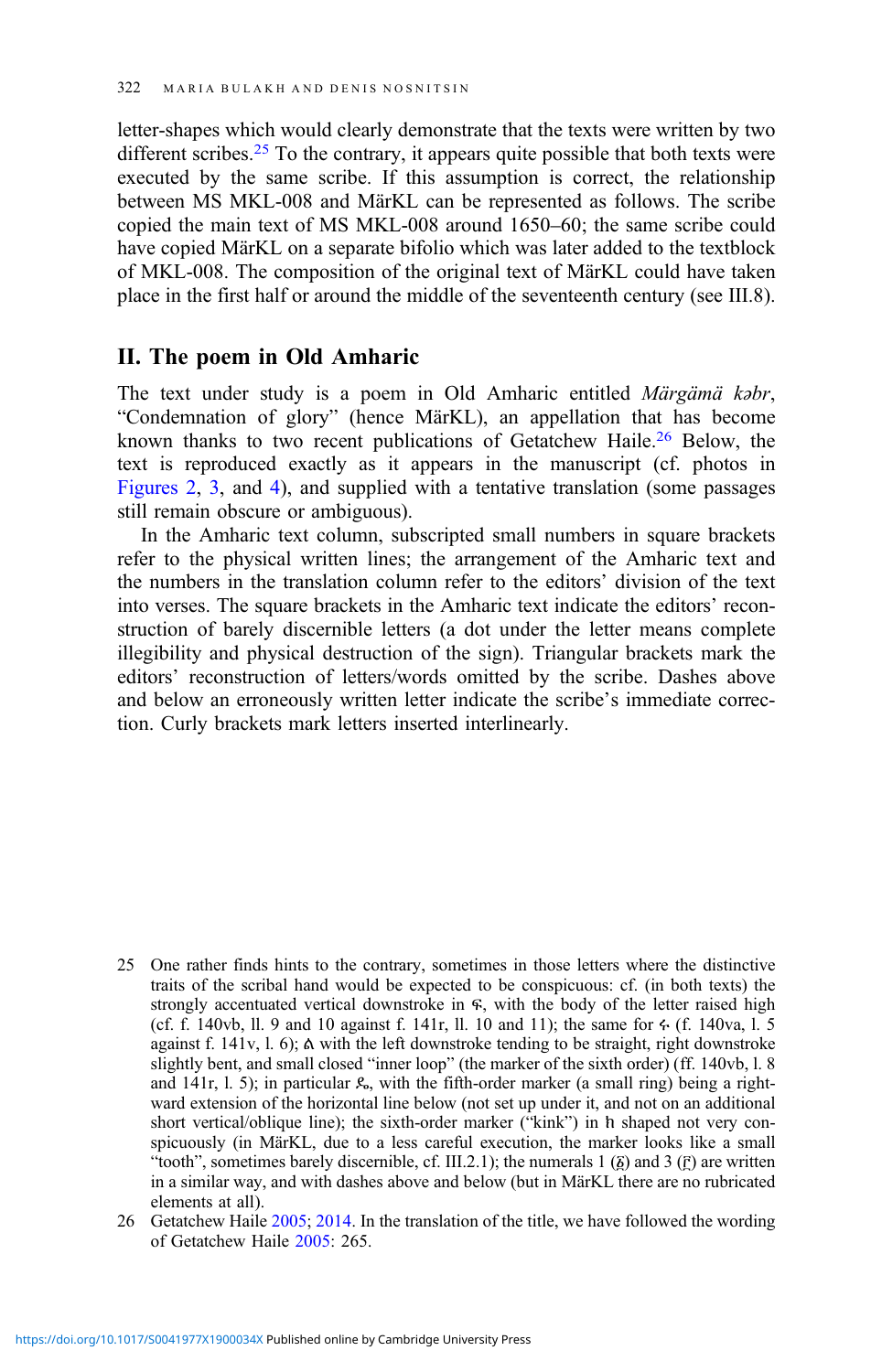| (f. 141r) መርገመ: ከብር                         | Condemnation of glory                                     |
|---------------------------------------------|-----------------------------------------------------------|
| <sub>[1]</sub> ልን <i>ገራችኍ፡ ነገ</i> ር፡ የተሐየኝ፡ | 1) Let me tell you a little about a matter $27$ that      |
| ጥቂት።                                        | appeared to me.                                           |
|                                             | 2) The perishable world                                   |
| <i>ትመ</i> ስ <sub>[2]</sub> ል፡ ጽላሎት።         | 3) is like a shadow. $28$                                 |
| የሐለሙ፡ ሌሊት፡                                  | 4) What they dreamt at night                              |
| <u>አይገኝም፡ በጽዋት።</u>                         | 5) will not be found in the morning.                      |
| የመስከረ <sub>[3]</sub> ም፡ ጽጌያት፡               | 6) The flowers of Mäskäräm                                |
| አይሻገርም፡ ለጥቅምት፡                              | 7) will not last into <i>Taqamt</i> .                     |
| ይኸ፡ ምሳልያት፡                                  | 8) These are the parables                                 |
| ለዓለም፡ እ <sub>[4]</sub> ኪት፡                  | 9) of a wicked world,                                     |
| <i>ኍ</i> ለንታዋ፡ መስገርት።                       | 10) whose entirety is a snare.                            |
| ታሳይሐለቺ፡ <i>ነገ</i> ር፡ ተሽመት፡ <sup>29</sup>    | 11) (The world) will show you a matter <sup>30</sup> with |
|                                             | appointments -                                            |
| ዓለ <sub>[5]</sub> ም፡ ተና <i>ጋ</i> ሪት፡        | 12) (namely,) the world which speaks (in vain) $31$       |
|                                             |                                                           |
| ወርቅ፡ ተሽልማት፡                                 | 13) gold with an award,                                   |
| ፌረስ፡ ተጠብት፡                                  | 14) a stallion with weapons, $32$                         |
| በቅሎ፡ ተ <sub>[6]</sub> መረሻት፡                 | 15) a mule under horsecloth,                              |
| ላም፡ ከበረት፡                                   | 16) a cow inside a stall,                                 |
| በሬ፡ ተወስከም $\{\dagger\}$ ፡                   | 17) an ox with a nose-ring,                               |
| ከበድ፡ ከጽንት፡                                  | 18) a pregnant cow with a nursing $\text{row},^{33}$      |
| ቀ <sub>[7]</sub> ጆ፡ ተወቶት: <sup>34</sup>     | 19) a straw vessel <sup>35</sup> with milk,               |
| አል <i>ጋ</i> ፡ ተብዝት።                         | 20) a bed under a bed-cloth, $36$                         |
| ሺቱ፡ ተባልቴት፡                                  | 21) perfume on a lady,                                    |
| ልጅ፡ ተደረት፡                                   | 22) a child at the breast,                                |
| <sub>[8]</sub> መከር: ተሸት፡                    | 23) a harvest of grain,                                   |
| አውድማ፡ ተምርት፡                                 | 24) a threshing-floor with crops,                         |
| <i>ገ</i> በታ፡ ተኀብስት፡ <sup>37</sup>           | $(25)$ a table with bread $-$                             |

**Continued** 

- 27 Here the word nägär is used in the most common sense ("matter, thing, affair", cf. Kane [1990](#page-33-0): 1061).
- 28 cp. Ps. 143:4; Job 8:9, 14:2.
- 29 On the form ሽመት cf. III.6.1.
- 30 It is not clear which sense of the word nägär is intended here: either more general "matter, thing, affair" (as above, cf. n. 27), or the specific "court case, dispute" (cf. Kane [1990](#page-33-0): 1061).
- 31 The translation of lines 4–5 (verses 11–12) is very uncertain; the text is possibly corrupt. In the current version, we consider the word  $9\Delta\theta^p$  (with an attribute  $\tau$ 52d $\tau$ ) as the subject of the verbal form ታሳይሐለቺ.
- 32 Kane [1990](#page-33-0): 2149: ṭäbt "defensive and offensive weapons" (see Guidi [1889](#page-33-0): 65, song XI, line 2; Littmann [1943:](#page-34-0) 498; cf. also Mersha Alehegne [2011:](#page-34-0) 678).
- 33 Kane [1990:](#page-33-0) 2183: ṭəggät "milk cow (which has milk, is not dry)" (cf. III.3.2).
- 34 On the form ወቶት cf. III.6.2.
- 35 Kane [1990:](#page-33-0) 824: qeǧo or qäǧo "straw vessel used for milking or for fetching water".
- 36 Kane [1990](#page-33-0): 931: bəzzət "cotton or wool which has been fluffed"; cf. also Gez. bəzzət "linen, wool" (Leslau [1987:](#page-33-0) 118).
- 37 On the form ኀብስት instead of the expected ኅብስት cf. III.2.2.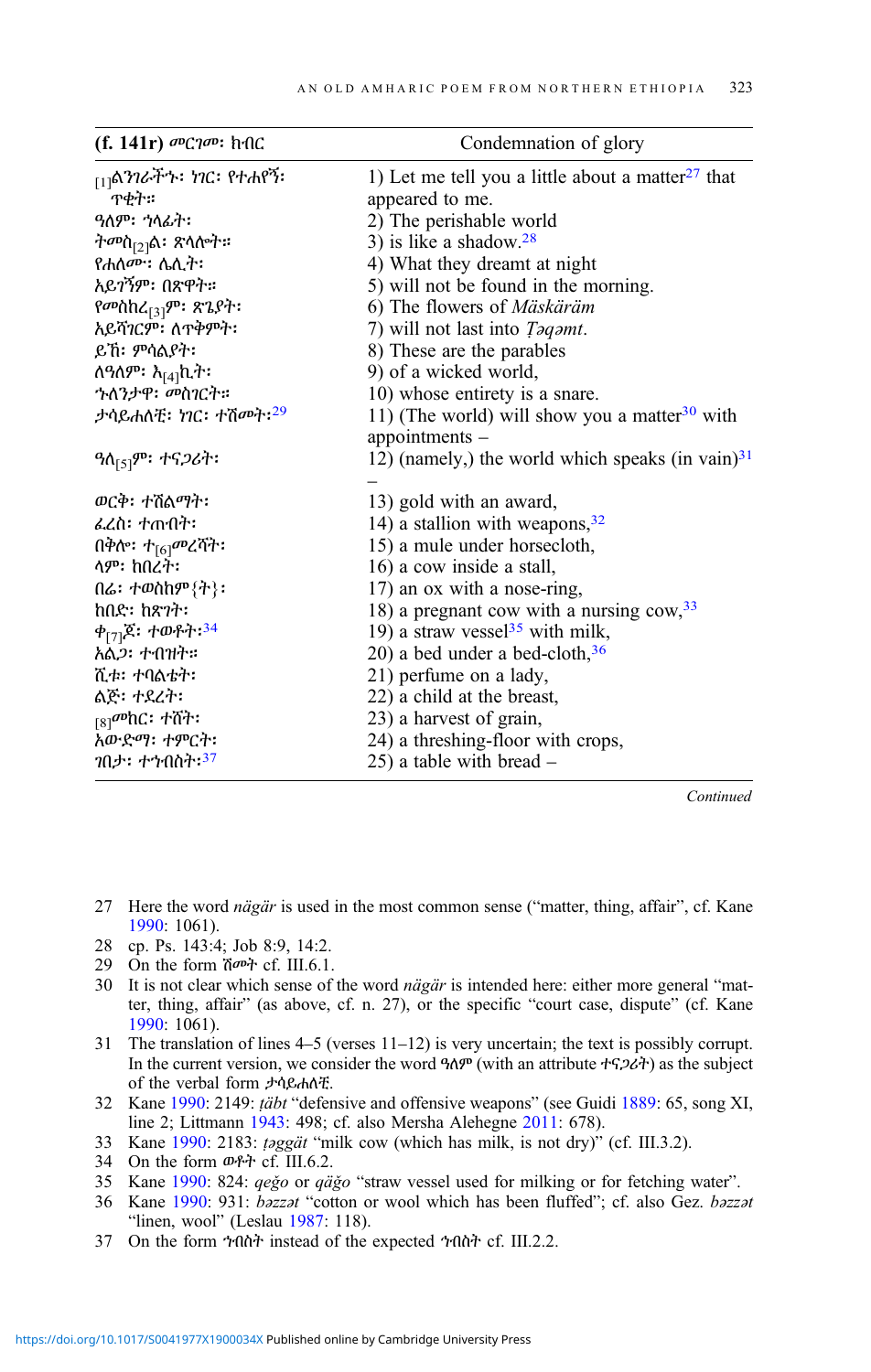| (f. 141r) መርገመ፡ ከብር                                                    | Condemnation of glory                                               |
|------------------------------------------------------------------------|---------------------------------------------------------------------|
| ተብ <sub>[9]</sub> ዙኅ፡ <i>መ</i> ባልዕት፡                                   | 26) with many dishes,                                               |
| እርሱም፡ ጥሉላት፡                                                            | 27) those not for fasting days, $38$                                |
| በር <i>ኍቅ፡ የሚ</i> ሺት። <sup>39</sup>                                     | 28) fragrant from a far $-$ ,                                       |
| <i>ሥጋ</i> ፡ <sub>[10]</sub> ተመቅለምት፡                                    | 29) meat with a knife, $40$                                         |
| ጸጅ፡ ተፍኛላት፡                                                             | 30) <i>täğğ</i> in bowls, $41$                                      |
| ፍቁን: ተማቶት:                                                             | 31) a ewer on a stand, $42$                                         |
| ማድ <i>ጋ</i> ፡ ተወሽ <sub>[11]</sub> ርበት፡                                 | 32) a jar <sup>43</sup> with a pot. <sup>44</sup>                   |
| ታሳይሐለት፡ ብዙኅ፡ ትፍሥሕት፡                                                    | 33) (The world) will show you much joy,                             |
| አይምሰልኸ፡ እውነት፡                                                          | 34) (but) let it not appear like truth to you,                      |
| [እ <sub>[12]</sub> ን]ተ፡ ውስጡ፡ <i>ኃ</i> ጢአት።                             | 35) there is sin in it. <sup>45</sup>                               |
| ረብስ፡ ያለበት፡                                                             | 36) That which has profit,                                          |
| ልንገር[ኸ፡] በቍዔት፡                                                         | 37) let me tell you about its benefit: <sup>46</sup>                |
| $[8_{[13]}$ ም]ና፡ ጸሎት፡                                                  | 38) fasting and prayer,                                             |
| ሰጊድና፡ እስተብቍዖት፡                                                         | 39) prostration and supplication,                                   |
| ውሂብና፡ ም[ጽዋት፡]                                                          | 40) charity and alms.                                               |
| ከርስ <sub>[14]</sub> ቶስ፡ <i>ነገራቸ፡<sup>47</sup> ለሐዋያት፡፡<sup>48</sup></i> | 41) Christ told the Apostles:                                       |
| ትገባ፡ መንግሥተ፡ ሰማያ[ት፡]                                                    | 42) you <sup>49</sup> will enter the kingdom of heaven,             |
| ትዋረስ፡ <sub>[15]</sub> ዘለዓለም <፡ሕይወት>።                                   | 43) you will inherit the eternal $\langle$ life $>$ . <sup>50</sup> |
| ሕየው፡ አለብሽ፡ ምት፡                                                         | 44) Look, there is death upon you                                   |
| ይመጻል፡ በድንነት፡                                                           | 45) (which) will come unexpectedly.                                 |
| [{እ}ይለኝም፡ <sub>[16]</sub> ዕለት፡]                                        | 46) (Death) will not tell me the day,                               |
| አያወጻም፡ ዱለት፡                                                            | 47) nor will it convene an assembly, $51$                           |
| አያማክር፡ ባልና፡ ምሽት                                                        | 48) nor take advice from husband and wife,                          |
| ልጅና [እናት]                                                              | 49) child and mother,                                               |
| (f. 141v) <sub>[1]</sub> አቅራብያና፡ <i>ጉ</i> ፈቤት፡                         | 50) neighbourhood and neighbour,                                    |

- 38 Kane [1990](#page-33-0): 2089: ṭəlulat "milk, butter, eggs or meat or dishes made from them which may not be eaten on fast days".
- 39 On the form የሚሺት cf. III.1, III.6.3.
- 40 Kane [1990](#page-33-0): 236: mäqlämt "a small knife used in cutting meat", Gondär usage. Cf. also wäqlämt in Mersha Alehegne [2011](#page-34-0): 678.
- 41 On the term ፍኛላት cf. III.6.4.
- 42 Kane [1990:](#page-33-0) 2300: *fəqen, fəqän* "ewer, container for water"; Kane [1990](#page-33-0): 250: *matot* "ring of leather or grass used to support a round-bottomed vessel, stand, support".
- 43 Kane [1990](#page-33-0): 332: madəgga "earthenware jar".
- 44 On the term ወሸርበት cf. III.6.5.
- 45 The literal translation of verses 34–5 is: "Let not what contains sin appear like truth to you".
- 46 The literal translation of verses 36–7 is: "Let me tell you about the benefit which has profit in it".
- 47 On the form ነገራቸ cf. III.1.
- 48 On the form ሐዋያት cf. III.1.
- 49 2 sg. masc. The same form is used in verses 43 and 44.
- 50 The reconstruction of the final word ሕይወት is suggested by the following considerations: the rhyme in final  $-t$  is characteristic for this section of the poem; the syntax of the phrase demands an explicit direct object; the noun ሕይወት fits the context (cf. a structural parallel in verse 91, and a semantic parallel in verse 112); the similarity of ሕይወት to the next word ሕየው suggests an omission by (quasi)homoeoarcton.
- 51 Kane [1990](#page-33-0): 1711: *dulät* "assembly (to discuss rotation of office)".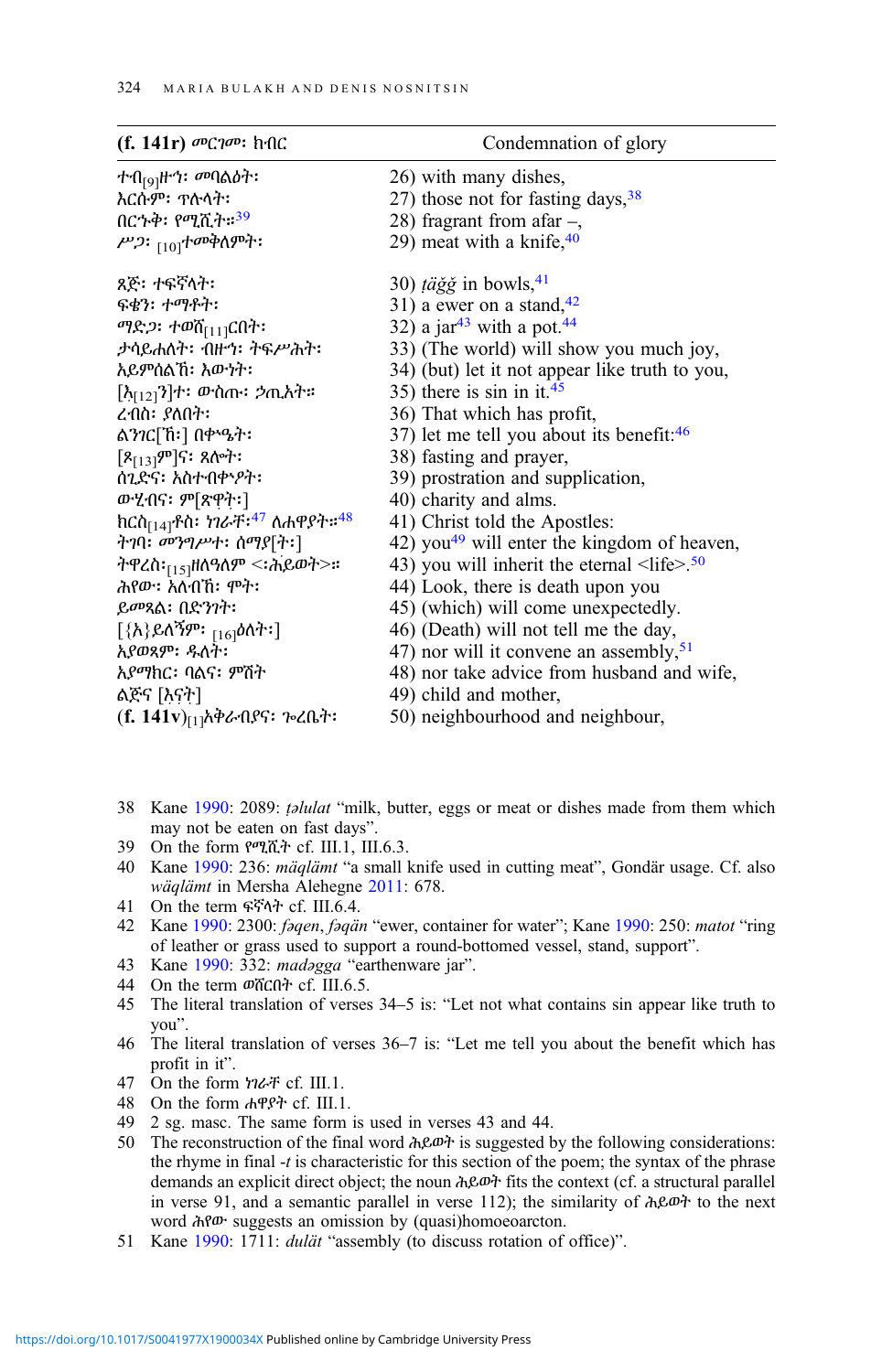| ይጣለፋል፡ እን <u>ቶ</u> ደ፡ ጭላት፡                    | 51) (rather) it snatches like a hawk.                        |
|-----------------------------------------------|--------------------------------------------------------------|
| ዋይ፡ ዋይ፡ ት <sub>[2]</sub> ላለቸ፡ ምሽት፡            | 52) The (widowed) wife will wail,                            |
| ለብሳ፡ ቁርበት፡                                    | 53) having put on a hide,                                    |
| ነጭታ፡ ፊት፡                                      | 54) having scratched (her) face. <sup>52</sup>               |
| <i>ያወዪ:</i> ሰ{[እ]ን <sub>[3]</sub> ጨት፡         | 55) They will carry you out on two (pieces of)<br>wood, $53$ |
| ይወስዱጎል፡ ከታቦት።                                 | 56) they will bring you to the <i>tabot</i> . <sup>54</sup>  |
| ይመጻሉ፡ ካህናት፡                                   | 57) The priests will come,                                   |
| ለብሱ፡ <i>ሞጣሕ<sub>[4]</sub>ት።</i>               | 58) having put on (their) sticharion,                        |
| ይዞ፡ ማዕጠ{ን}ት፡                                  | 59) having taken the censers,                                |
| አኝቶኸ፡ በአራት።                                   | 60) having laid you upon a bed,                              |
| <i>ገን</i> ዞኸ፡ በነት፡                            | 61) having wrapped you in a mat, $55$                        |
| ይላሉ፡ አቡነ፡ <sub>[5]</sub> ዘበሰማያተ።              | 62) they will say the Pater Noster.                          |
| ይራወጻሉ፡ ወራዙት፡                                  | 63) The young men will run,                                  |
| ይዞ፡ ስበት፡                                      | 64) having taken səbät. <sup>56</sup>                        |
| <i>መቃ</i> ብር፡ [ሲ] <sub>[6]</sub> ከፈት፡         | 65) While the grave is open,                                 |
| <i>ያ</i> ለ{ብ}ሱሐል።                             | 66) they will dress you (with earth),                        |
| <i>መሬት፡</i> በላይህ፡ ይከምሩብሐል።                    | 67) they will heap earth upon you.                           |
| አፌር፡ እንደ <sub>[7]</sub> ፡ ምርት፡ ኍሉም፡<br>ይመለሳል፡ | 68) Everyone returns to soil, like the plants.               |
| ከቤት፡ ወይ፡ ሎሌ፡ ኀንድ፡                             | 69) Woe, (in death) none will have a single                  |
| አይኖር <sub>[8]</sub> ው፡ <i>ያጫ</i> ውተው፡         | servant from home to entertain him,                          |
| ወይ፡ ሎሌ፡ አይ፡ መከተ። <sup>57</sup>                | 70) woe, a servant will not protect (him),                   |
| ወይ፡ ልጅ፡ አይ <sub>[9]</sub> ሆን፡ በፊት፡            | 71) woe, a son will not be ahead (of him),                   |

Continued

- 52 Cf. Maḫtämä Səllase Wäldä Mäsqäl [1962](#page-34-0) AM: 587.
- 53 A kind of stretcher made of wooden poles is meant here, which was used in Christian Ethiopia for transporting the wrapped corpse to the burial place ("couch" in Parkyns [1853](#page-34-0), vol. II, 60–1 [ch. xxx]; cf. "bier" in Walker [1933:](#page-35-0) 52–7; see also the picture printed in Pankhurst [1990](#page-34-0): 197, showing the transportation with two wooden poles; cf. some-what different depictions in Chojnacki [1983:](#page-31-0) 322, figs 143b, p. 323, fig. 144b).
- 54 The verse alludes to a constituent element of the funeral ritual of the Ethiopian Orthodox Church, the "greeting of the tabot by the deceased" (on the tabot, the consecrated stone or wooden slab sometimes described as "altar tablet" and present in each individual Ethiopian church, see Heldman [2010:](#page-33-0) 802–4 and Fritsch [2010](#page-32-0): 804–7). According to the contemporary version of the *Mäshafä gənzät* ("Book of the Funeral Ritual"), after the funerary procession has passed all seven "stations" ( $m\delta' r a f$ ), the body is to be brought to the church and then introduced inside (this is the last, eighth "station" of the ritual). If the deceased was a priest or deacon, the dead body should be brought into the sanctuary (mäqdäs, the sacred area where access is absolutely prohibited to the layman, cf. Fritsch [2007:](#page-32-0) 765–7) and placed near the "altar", i.e. the *tabot* (or, rather, a special chest where the tabot is usually accommodated). At that moment, a special "prayer of greeting" (sälotä '*əmmahe*) should be read. But those who are neither priests nor deacons should be placed only outside of the church, at an entrance ( $\partial f$  a betä krastiyan) (see Dobberahn [1997](#page-31-0), I, 46, 242–3; II, 873, 1007–8). The poem does not specify who are those brought in to the *tabot*, possibly meaning equally all the dead without distinction.
- 55 Kane [1990](#page-33-0): 1040: nät "mat of tanned oxhide". Cf. also Gez. nät "scarlet; scarlet garment" (Leslau [1987](#page-33-0): 406–7).
- 56 On the obscure form ስበት cf. III.6.7.
- 57 On the separate writing of አይ cf. III.2.5.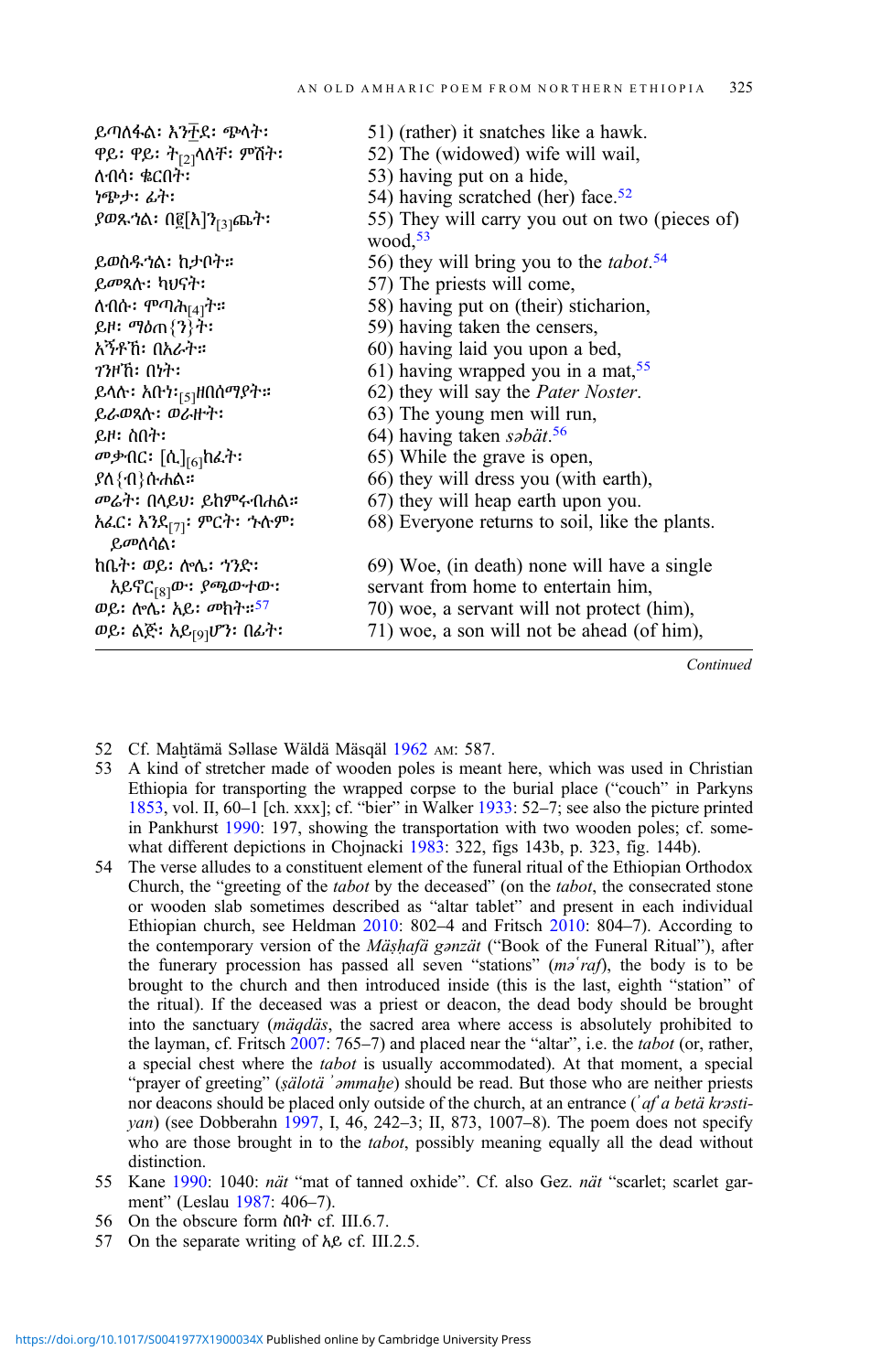| (f. 141r) መርገመ፡ ከብር                                                                                                                                                                                                                                                                                                                                                                                             | Condemnation of glory                                                                                                                                                                                                                                                                                                                                                                                                                                                                                                                                                                                                                                                                                                          |
|-----------------------------------------------------------------------------------------------------------------------------------------------------------------------------------------------------------------------------------------------------------------------------------------------------------------------------------------------------------------------------------------------------------------|--------------------------------------------------------------------------------------------------------------------------------------------------------------------------------------------------------------------------------------------------------------------------------------------------------------------------------------------------------------------------------------------------------------------------------------------------------------------------------------------------------------------------------------------------------------------------------------------------------------------------------------------------------------------------------------------------------------------------------|
| ወይ፡ ቤዛ፡ አይሆን፡ ከብት።                                                                                                                                                                                                                                                                                                                                                                                              | 72) woe, the cattle will not serve as a ransom (for<br>him).                                                                                                                                                                                                                                                                                                                                                                                                                                                                                                                                                                                                                                                                   |
| <i>ያቆምሐ</i> ል፡ በአውደ፡ ፍ <sub>[10]</sub> ትሕ፡<br>በተከማቹ: መላእክት:<br>የለበሱ፡ እሳት፡ ያይፈርዱ፡ ሐሰት፡                                                                                                                                                                                                                                                                                                                           | 73) (God) will make you stand in the court,<br>74) in the midst of the assembled angels,<br>75) who are clad in fire, who do not give false<br>judgement.                                                                                                                                                                                                                                                                                                                                                                                                                                                                                                                                                                      |
| <sub>[11]</sub> ይመጻሉ፡ ሰይጣናት፡<br>ይነግሩ፡ ያእንተን፡ ኃጢአት፡<br>ይምህል፡ የ <sub>[12]</sub> ነበር፡ ይገዘት፡                                                                                                                                                                                                                                                                                                                        | 76) The devils will come,<br>77) they will proclaim your sin(s):<br>78) "(He is the one) who used to swear (and) take                                                                                                                                                                                                                                                                                                                                                                                                                                                                                                                                                                                                          |
| ይነሳ፡ የነበር፡ የሰው፡ ከብት፡<br>ያይቀረው፡ የጕል[ማሳ፡] <sub>[13]</sub> ምሽት፡                                                                                                                                                                                                                                                                                                                                                    | oaths,<br>79) who used to take away people's cattle<br>80) and the wife of a young man who is not (even)<br>away".                                                                                                                                                                                                                                                                                                                                                                                                                                                                                                                                                                                                             |
| ይ[ሀ]ስ፡ {ድልው፡} ይሉሐል፡<br>ለገሓነመ፡ እሳት፡<br>ወይ፡ አይኖራቸው፡ መ[ራ <sub>[14]</sub> ራ]ት፡<br>ነፍስ፡ ትላለቸ፡ ዋይ፡ ዋይ፡ ዕለት፡<br>ወይ፡ ጠበቃ፡ አይቆም፡ [አባት፡]<br><sub>[15]</sub> ወይ፡ [አ]ትኖር፡ እናት፡<br>ወይ፡ አይማጸኑ፡ ባለ፡ ንጉሥ፡<br>በመንበረ፡ ዳዊ <sub>[16]</sub> ት፡<br>ይኸን፡ የሰማኸ፡ አጽና፡ ቸርነት፡<br>ስጥ፡ ምጽዋት፡<br>አትምሐል፡ አ(f. 142r) <sub>[1]</sub> ትንዘት፡<br>ወርቅ፡ አታከማቸ፡ በቍናማት፡<br>ትዋረስ፡ ዘለዓለም፡ <sub>[2]</sub> መንግሥተ፡<br>ሰማያት።<br>ሰው፡፡ አትዘለል፤<br>ጽንአ፡ ደዌ፡ አለብኸ። | 81) They will say about you: "This one deserves<br>the Gehenna of fire".<br>82) Woe, they will have no mercy<br>83) on the day when the soul will wail,<br>84) woe, (his) father will not stand as (his)<br>attorney,<br>85) woe, there will be no mother (of his there),<br>86) woe, they will not appeal for (his) protection<br>to the king where he sits on the throne of David.<br>87) You who have heard this (warning), be<br>persistent in generosity,<br>88) give alms, $58$<br>89) do not swear, do not take oaths,<br>90) do not hoard gold in a sack; <sup>59</sup><br>91) (then) you will inherit the eternal kingdom of<br>heaven.<br>92) Man, do not be unprepared –<br>93) illness will get the better of you. |
| ዘእን <sub>[3]</sub> በለ፡ እረፍት፡ የተየ{ሐ}[ኝ]፡ <sup>60</sup><br>ይኸት፡<br><sub>[4]</sub> አምናለኹ፡ በእግዚአብሔር፡ አብ፡<br>አምናለኹ፡ በእግዚአብሔር፡ ወልድ፡<br>አምናለኹ፡ በእግዚአብሔር፡<br><sub>[5]</sub> መንፈስ፡ ቅዱስ።<br>፫ስም፡ ፫አካል፡ ፫ <i>ኀ</i> ጽ፡ ፫መልክዕ፡<br>፩እግዚአብሔር፡                                                                                                                                                                                  | 94) This is what appeared to me, while I was not<br>asleep. <sup>61</sup><br>95) I believe in God the Father,<br>96) I believe in God the Son,<br>97) I believe in God the Holy Spirit -<br>98) three names, three persons, three faces, three<br>images, one Lord;                                                                                                                                                                                                                                                                                                                                                                                                                                                            |

- 58 Cf. Getatchew Haile 2005:260, verses 87–88.
- 59 Kane [1990:](#page-33-0) 782: q"annamat "leather sack or bag used for carrying knives, writing implements and materials, etc."; cf. Gez. q"anamät, q"anamat, q"änamat, q"änämat "money bag, purse" (Leslau [1987](#page-33-0): 434).
- 60 On the form  $P + P(A)$ [ኝ] instead of  $P + \{A\}P[$  $\{ \}$ ] cf. III.1.
- 61 An alternative interpretation implies a different division into verses, with emendation of the punctuation: ጽንአ፡ ደዌ፡ አለብኸ፡ ዘእንበለ፡ እረፍት። የተየሐኝ፡ ይኸት፡ "the strength of illness will be against you incessantly (without interruption). This is what appeared to me."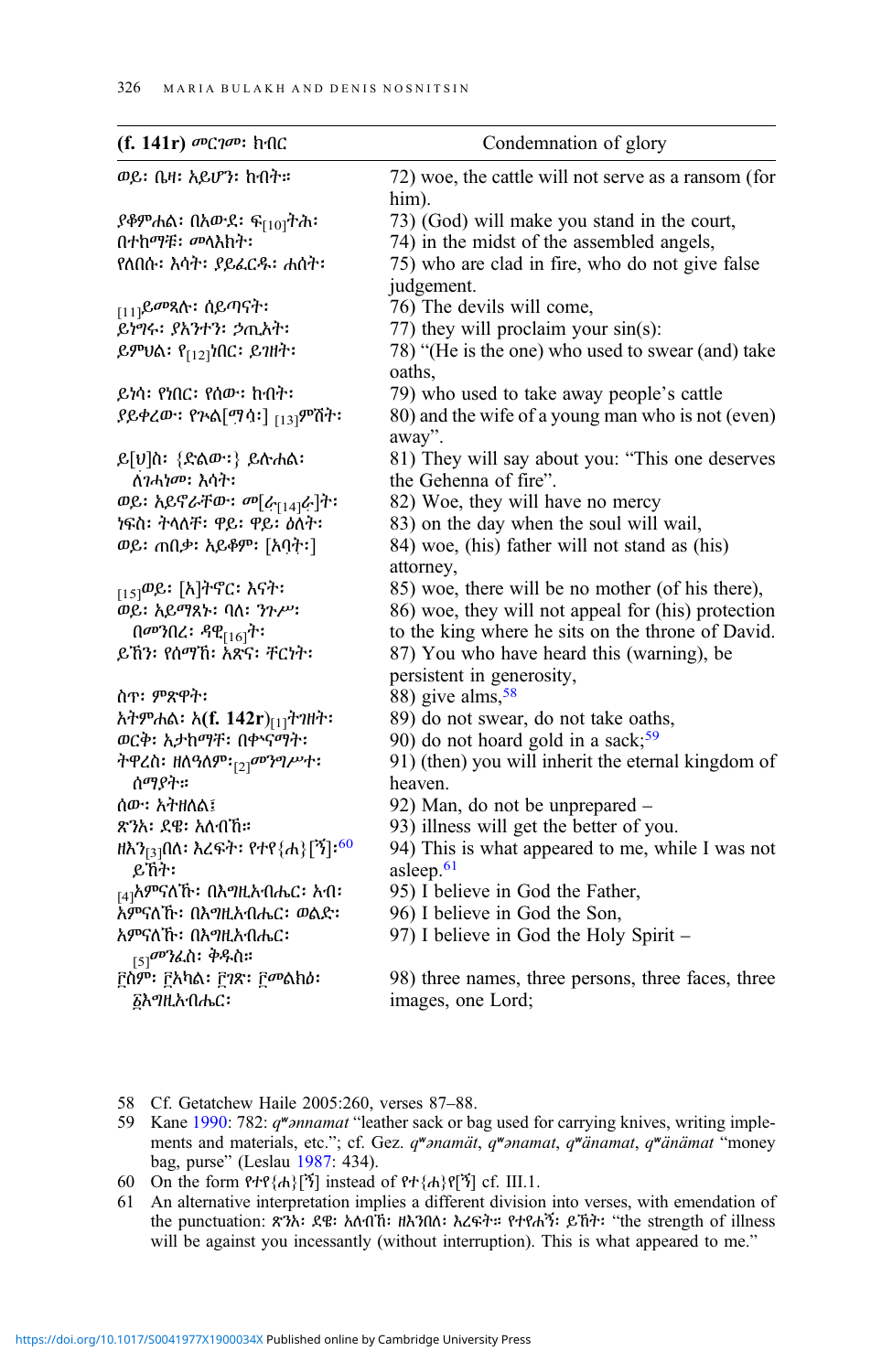| <sub>[6]</sub> ፩አምላክ፡ {፩} <i>መ</i> ለኮት፡ ፩መንበር፡<br>$\delta$ መንግሥት። | 99) one God, one divinity, one throne, one                                         |
|-------------------------------------------------------------------|------------------------------------------------------------------------------------|
| ፩ሥልጣን፡ ፩ክሂል፡ <sub>[7]</sub> ፩ፍቃድ፡<br><i>ቬሥ</i> ምረት።               | kingdom;<br>100) one authority, one power, one intention, one<br>will.             |
| አካለ፡ አብ፡ ልብነው፡                                                    | 101) The person of the Father is heart,                                            |
| አካለ፡ <i>መን</i> ፈስ፡ ቅዱስ፡<br><sub>[8]</sub> ሕይወትነው፡                 | 102) the person of the Holy Spirit is life.                                        |
| ልብ፡ ቃል፡ ነፍስ፡ እንዳይለያዩ።                                             | 103) Just as heart, word and soul are inseparable,                                 |
| <i>አብ፡ ወ</i> ልድ፡ <i>መን</i> ፈስ፡ <sub>[9]</sub> ቅዱስ፡<br>አይለያዩም።     | 104) so are the Father, the Son and the Holy Spirit<br>inseparable.                |
| ልብ፡ <i>ቃ</i> ል፡ ነፍስ፡ እንዳደ{ቀ} <i>ሙ<sup>62</sup></i>                | 105) Just as heart, word and soul do not compete<br>with each other,               |
| <i>አብ፡ ወ</i> ልድ፡ <i>መን</i> ፌስ፡ <sub>[10]</sub> ቅዱስ፡<br>አይቀዳደሙም:   | 106) so the Father, the Son and the Holy Spirit do<br>not compete with each other. |
| ልብ፡ ቃል፡ ነፍስ፡ እንዳይለዋወጡ፡                                            | 107) Just as heart, word and soul do not alter,                                    |
| አብ፡ ወ <sub>[11]</sub> [ል]ድ፡ <i>መን</i> ፈስ፡ ቅዱስ፡<br>አይለዋወጡም፡        | 108) so the Father, the Son and the Holy Spirit do<br>not alter.                   |
| ሰማይ፡ ምድር፡ ሲፈጠር፡<br>እን[ዴ] <sub>[12]</sub> ጎ፡ ነበሩ፡                  | 109) They were like this when heaven and earth<br>were created,                    |
| ሰማይ፡ ምድር፡ ከኀለፈም፡ እንዴህ፡<br>ይኖራሉ፡                                   | 110) they will be like this after heaven and earth<br>are gone.                    |
| በዜኸ፡ አ <sub>[13]</sub> ምናለኹ፡                                      | 111) I believe in this. <sup>63</sup>                                              |
| ሞቼ፡ ተነስቼ፡ ሕይወት፡ ዘለዓለም፡<br>አገኛለኹ።                                  | 112) Having died and risen, I will find eternal life.                              |

# III. Orthography and language of the poem

The text under scrutiny is characterized by a number of peculiarities. While some of these are to be discarded as scribal errors, others are to be explained in terms of palaeographic or orthographic variation, and still others reflect the phonological, morphological and syntactic features of Old Amharic.

62 On the form  $\lambda$ ንዳደ $\{\phi\}$ ሙ instead of  $\lambda$ ንዳይቀዳደሙ cf. III.1.

63 Verses 95–111 are a concise presentation of the doctrine of the Trinity in Amharic. Concerning verses 101–8, we can find similar equations involving the members of the Trinity, e.g., in the "Confession of Jacob Baradaeus", cf. Cornill [1876](#page-31-0): 421, esp. λ· θ. ልብ: ወወልድ: ንባብ: ወመንፈስ: ቅዱስ: ሕይወት: (እብል: ወአአምን: ሥለስተ: አካላት: ወአሐዱ: አምላክ: አሐቲ᎓ ሥምረት᎓ ወ፩ኀይል᎓ ወአሐቲ᎓ ቅድምና።). In the context of a discourse on Trinitarian theology the term *'akal* is conventionally rendered as "person"; the term *mänbär* (verse 99) does not seem to be typical. The well-known Amharic treatise ʾAmməstu ʾaʿmadä məsṭir explains that  $\hat{a}$ kal (person), gäs (face) and  $m\ddot{a}$  (image) are perfect and distinct for each member of the Trinity; as to the "person", the treatise explains that 'akal is (everything) "from the hair of the head to the toenails" (cf.  $'Ammsttu' a'mad\ddot{a}mst\dot{u}r$  [1952](#page-31-0) AM: 12–3; on the terminology, see Ayala Takla-Hāymānot [1974](#page-31-0): 117–30). MärKL speaks about the "person" only for two members of the Trinity. Contemporary theologians of the Ethiopian Orthodox Church employ the term 'astanfas (breath) and not haywät, e.g., Habtä Maryam Wärqənäh [1963](#page-33-0) AM: 61–6=3 (drawing upon Geez works, in particular the compendium Haymanotä 'abäw, stressing the co-equality of all members of the Trinity). The formula employed in MärKL appears incomplete and deficient, perhaps as a result of mistakes and text corruption, or because of difficulties in the exact Amharic wording of the theological concepts, or perhaps because it represented a kind of local theological stance.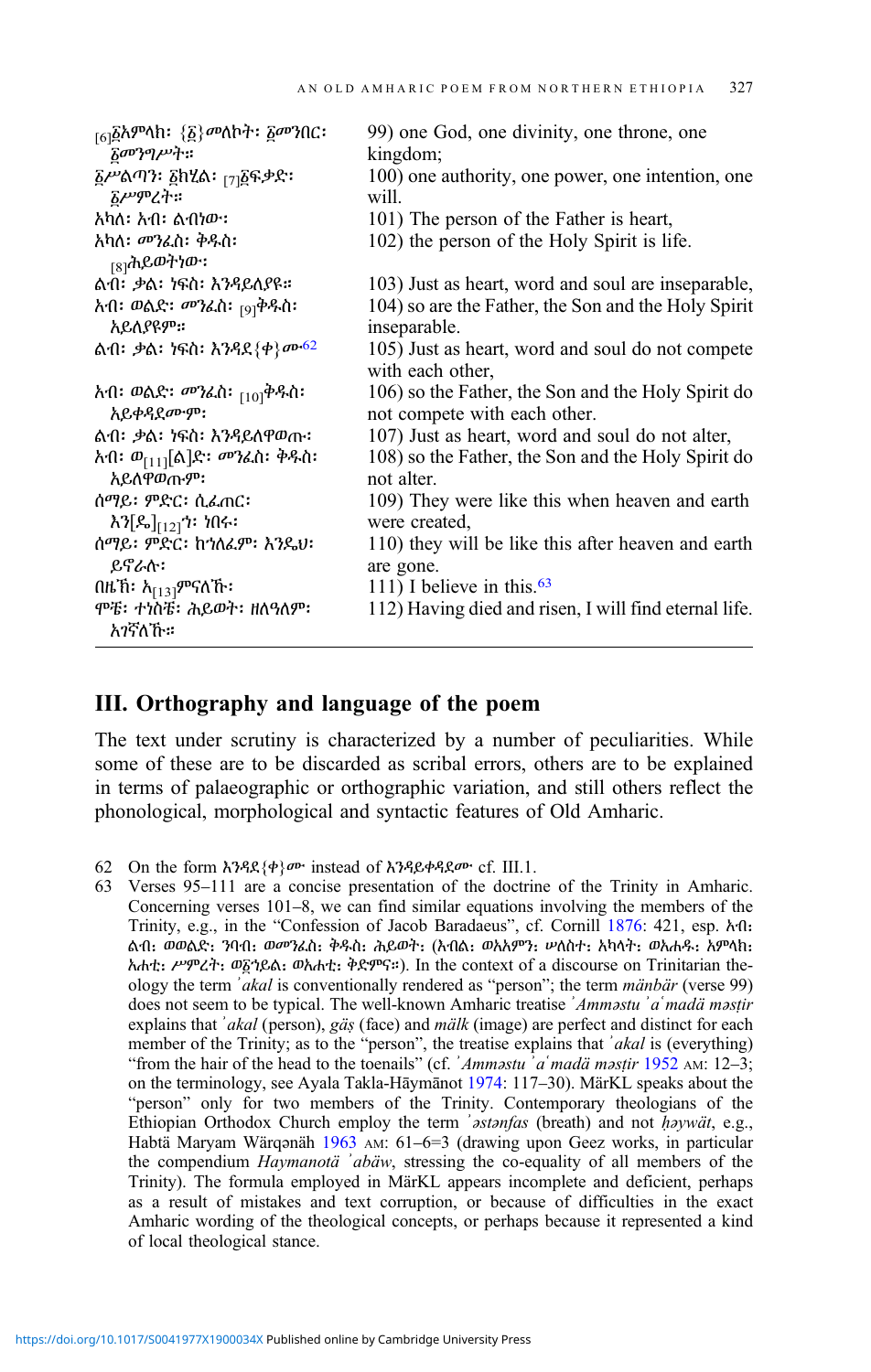<span id="page-13-0"></span>8830 : 5774  $HD: A. A. A.$ ሪካ: መረቅ: ተናሽልማ ት: ፌረስ: 1:470; hocry oc. . 200 0 0 9 TAJ: 199 11 1: 1 1: 1:  $(P^{2}, Q^{2}, 0)$  $0 + h \in \Lambda_1$  ,  $\{0, 0, 0\}$ ●手::2、緊:中午等の印 TO CAOT OH A O ABE SAL STEZE 289:80 1 119 **Fro di P Q it: : i 9 1:00 %**  $0.4071.997$ 

Figure 2. (Colour online) MS MKL-008, Läğay Kidanä Məḥrät (Ethiopia), f. 141r [Märgämä kəbr]

#### III.1. Scribal errors

The text contains a number of obvious scribal errors and faulty corrections made in the main hand: ሐዋያት instead of the expected ሐዋርያት (f. 141r, l. 13); እንዳደ{ቀ}ሙ instead of እንዳይቀዳደሙ (f. 142r, l. 9); የተየ{ሐ}[ኝ] instead of የተሐየኝ (f. 142r, l. 3).

Some further cases are less clear since in principle they may reflect peculiarities of Old Amharic or be the result of palaeographic idiosyncrasies of the scribe.

In f. 141r, l. 9, the third order of ሺ in the form የሚሺት (instead of the expected የሚሸት) may be the result of erroneous repetition of the third order marker of ሚ (but cf. III.6.3).

In f. 141r, l. 14, one finds the form  $\eta$   $\alpha$   $\ddot{\tau}$  instead of the expected  $\eta$  $\alpha$  $\ddot{\tau}$ <sup>64</sup> or ነገራቸው (cf. modern Amharic ነገራቸው). The actual presence of a form

64 On the spelling  $-\tilde{f}$  instead of  $-\tilde{f}\omega$  cf. Cowley [1974](#page-31-0): 604; cf. also Girma Awgichew Demeke [2014](#page-32-0): 117–8.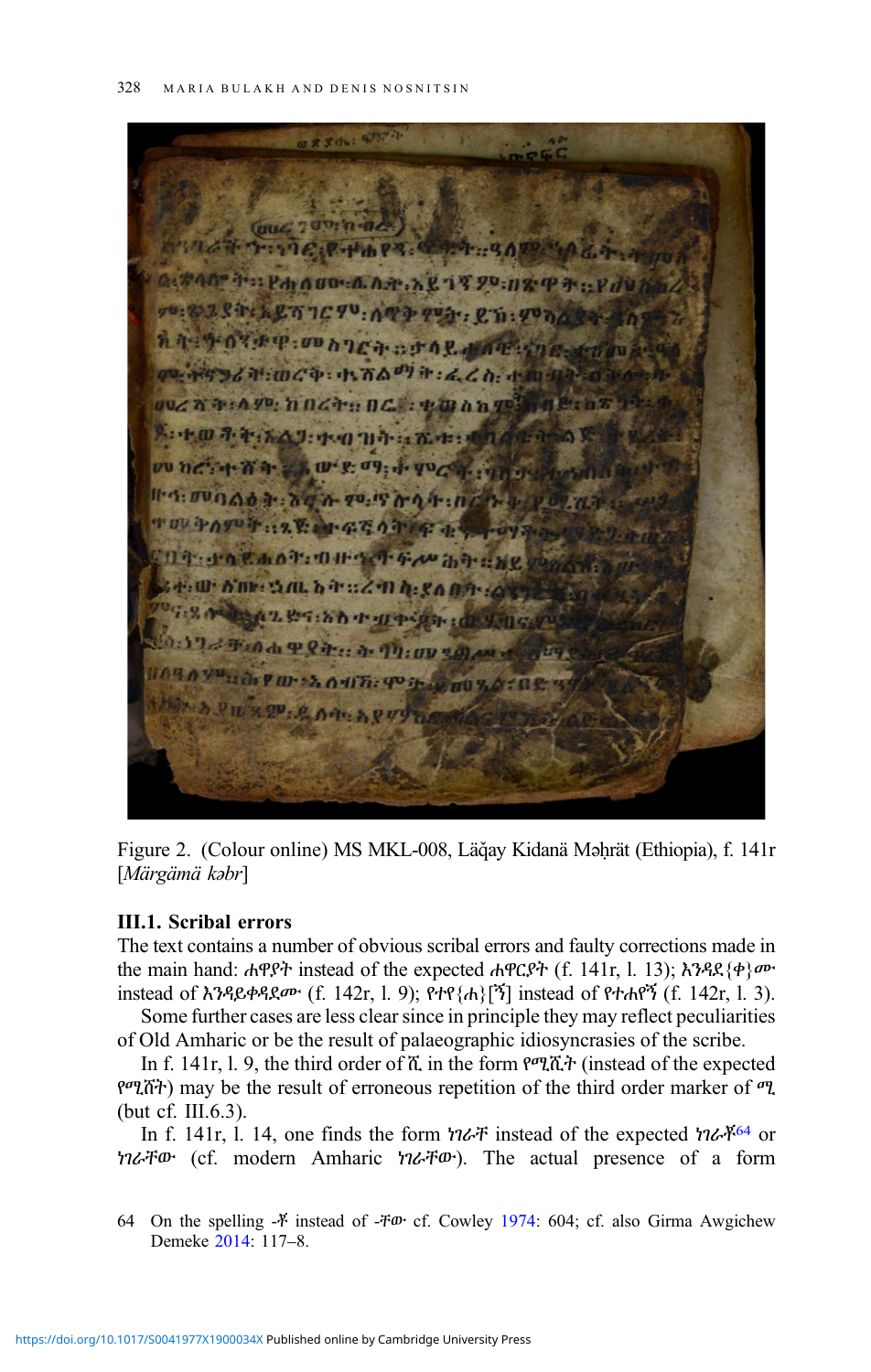<span id="page-14-0"></span>**USCALUMPS** ል ብያና ኮረቤት ደጣሰፋል ትን<sup>ተ</sup>ደ ውስት ዋይል። QAT 997 790 10. 2 COT 99 9 3 47 9 0 2 1 0 1 1 2 3 esse tartud erita dan kemudian pertama kemudian pengeranaan pengeranaan pengeranaan dan pengeranaan dan dan pe an T. Long. a no pas Long a nuga an a a go an <sup>9</sup> : C 1: 09 0 (1) <sup>3</sup> : 6 T 4 n : 0 6 & 3 : 7 3 ft n : 0 1 7 : Lag 4 0'0 09 84 :: 2 % 0 % 0 % :: 0 % 11 4 : 2 11 0 : 0 1 4 : 10 4 - 10 4 : 10 4 : 10 4 : 10 4 : 10 4 : 10 4 : 10 4 : 10 4 : 10 4 : 10 4 : 10 4 : 10 4 : 10 4 : 10 4 : 10 4 : 10 4 : 10 4 : 10 4 : 10 4 : 10 4 : 10 4 : 10 4 : 10 ዛሬት፡ደሰሱ ስል። መሬት፡ ሰባይህ፡ ይከምና በሐል። አፈር፡አላ<br><sup>ፓህር</sup>ት፡ ነ**ደለ**፡፡ በአመት ሰባይህ፡ ይከምና በሐል። አፈር፡አላ <sup>ያህረን</sup>ት: "ኮስም : ይመስሳል:ከቤት:ወይ: ስግሊ"ንዳይ: አይኖር  $0.78 \times 10^{-4} \text{m} \cdot \text{m} \cdot \text{m} \cdot \text{m} \cdot \text{m} \cdot \text{m} \cdot \text{m} \cdot \text{m} \cdot \text{m} \cdot \text{m} \cdot \text{m} \cdot \text{m} \cdot \text{m} \cdot \text{m} \cdot \text{m} \cdot \text{m} \cdot \text{m} \cdot \text{m} \cdot \text{m} \cdot \text{m} \cdot \text{m} \cdot \text{m} \cdot \text{m} \cdot \text{m} \cdot \text{m} \cdot \text{m} \cdot \text{m} \cdot \text{m} \cdot \text{m} \cdot \text{m}$ ግ በፊት : W ይ : በ.በ አይሆን : ከ ብ ት : : ያ ቅም ሐ ል : በ አ ውይና ra : not nous : months : Pano : 2011 : 224 CR. not % o: 0 & m qd = & ya < . \$ 8 3 4 3 . 3 m. b + : 2 7 3/4 : CONT: Cha: 700: 700 : 00 : 00 + : 5 & 72 m : 1 7.49 HAAT. PL:PL:001 aP.mop.newyo. LA 94: DEAL 9487: 00: 37 . 00: 00:30 6.82 Rooth. Sher ward h P. Tag The Ad To the

Figure 3. (Colour online) MS MKL-008, Läğay Kidanä Mahrät (Ethiopia), f. 141v [Märgämä kəbr]

አይኖራቸው in the text (f. 141v, l. 13) suggests that the 3 pl. object index was spelled as  $-a \ddot{\tau} \Phi$  in this text, and that the final  $\Phi$  in the form under scrutiny was omitted through negligence.

Finally, in f. 141r, l. 11, the form ታሳይሐለት appears instead of the expected ታሳይሐለች (cf. modern Amharic ታሳይሃለች). The same word form in f. 141r, l. 4 (ታሳይሐለቺ) clearly shows palatalization of the final consonant. Thus, the absence of palatalization in f. 141r, l. 11 is likely due to scribal error.

# III.2. Orthographic and palaeographic peculiarities

 $III.2.1.$  h and h.  $\hbar$  and  $\hbar$ 

The kink which marks the sixth order in ክ and ኽ is not always easy to discern (see above, n. 25, on the same phenomenon in the main text of the manuscript). Note especially the form of h in the words  $\lambda \mathcal{L}$ :  $\varpi h \uparrow$  (f. 141v, l. 8) and  $\lambda \varpi \uparrow h$  (f.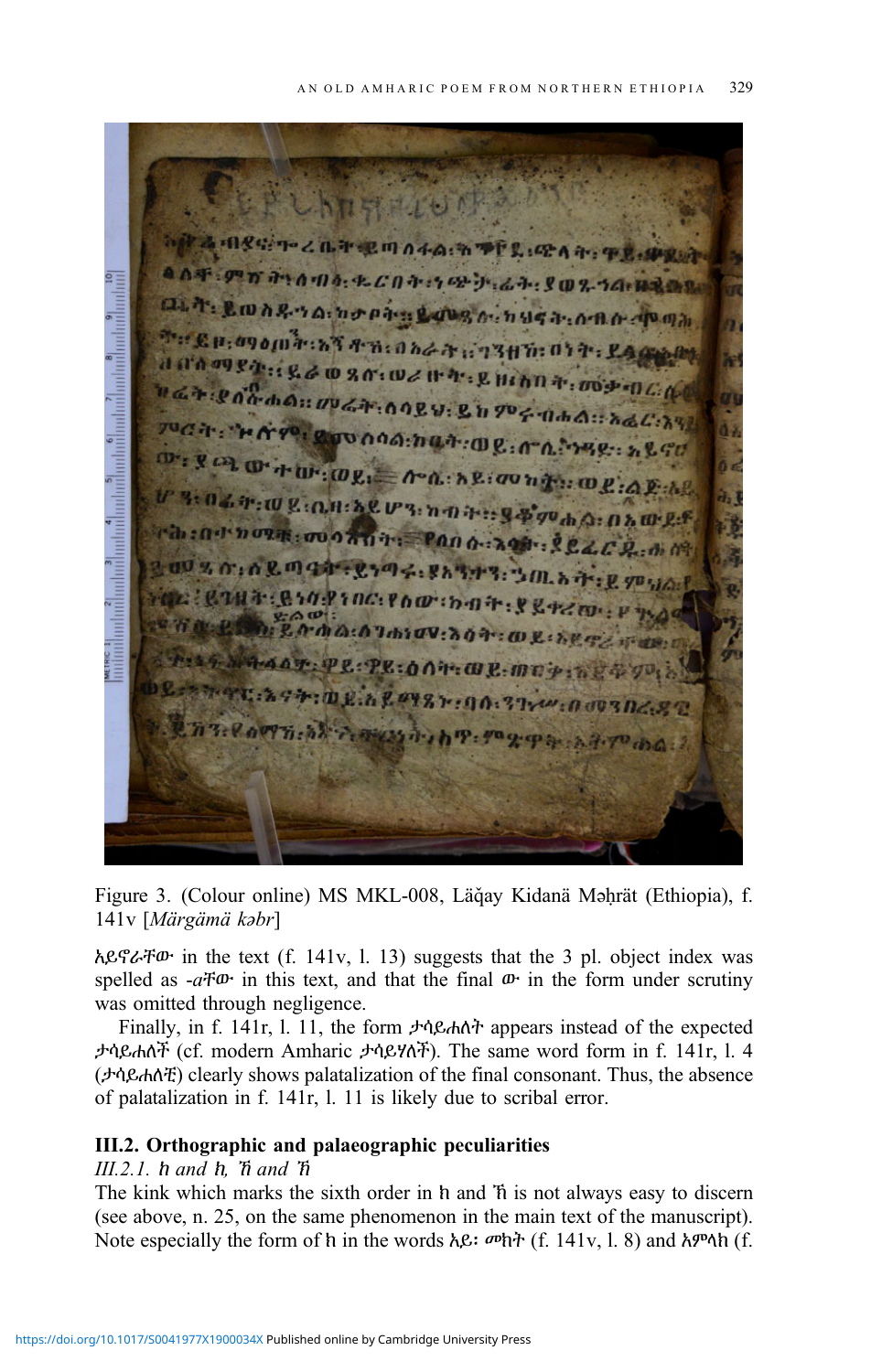<span id="page-15-0"></span> $mF$ **Ora:**hornay mahara aganaha (h. 11090 vo LANGER OF THE AUTOR WAS ARRESTED ON THE WAY SZRA PIP : 27 7 3 M **PG OF** アクルカのれどあり ። በእጣዜአብሔ*ር* መልድ እምናለች በእጣዜአብሔ የ **WEGO: DE DEE A POCK AGENT: COURNO: OZOUA DALL** O CHUQ DA WOOD DAY , O WO SHE YA MARINE O MANDE & http://www.aniche.com/2001/2001/2002/2001/2002 **CHILDE ARW 7: HOLD TO:** 

Figure 4. (Colour online) MS MKL-008, Läğay Kidanä Məhrät (Ethiopia), f. 142r [Märgämä kəbr]

142r, l. 6); cf. also ክርስቶስ (f. 141r, ll. 13–4), where, however, the entire word, including the first letter, is hardly discernible. Likewise, the kink of ኽ in በዜኽ in f. 142r, l. 12 is difficult to descry.

In the 2 sg. masc. subject and object index and in the sg. masc. demonstrative, no kink is discernible at all, and consequently, the reading ኸ has been preferred (cf. III.4.1, III.4.3).

# III.2.2. ኀ and ኅ

A distinct ኅ occurs twice (f. 141r, l. 9, l. 11) and has the classical shape (the vertical stem with a kink – graphically nothing but  $\frac{1}{n}$  [ $n\ddot{a}$ ] – and a short curved line above, directed to the left, downwards).

MärKL contains two words in which the first order of the letter apparently stands for the sixth order: f. 141r, l. 8 (ኀብስት instead of the expected ኅብስት), f. 142r, ll. 11–12 (እን[ዴ]ኀ instead of the expected እንዴኅ; cf. እንዴህ in f. 142r, l. 12).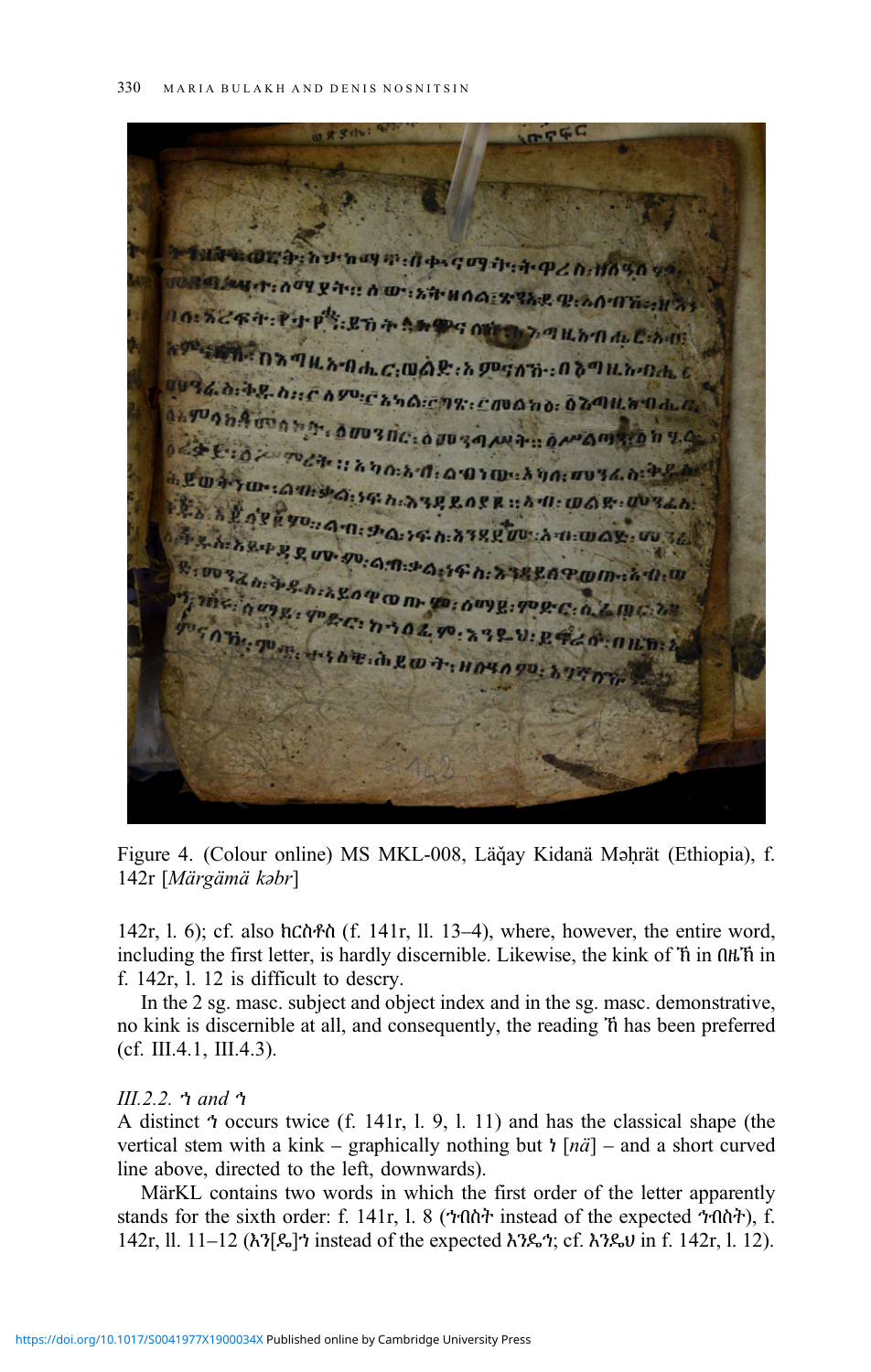# III.2.3. ቸ instead of ች

A distinct  $\ddot{x}$  appears in the very first line of the text. Having the form of the sign ት with a dash above, it differs clearly from the first order ቸ. Yet in three cases ቸ is attested instead of the expected ች:

f. 141v, ll. 1–2; f. 141v, l. 14: ትላለቸ (cf. modern Amharic ትላለች); f. 142r, l. 1: አታከማቸ (cf. modern Amharic አታከማች).

The employment of the first order  $\ddot{\tau}$  instead of the sixth order  $\ddot{\tau}$  has been observed in other Old Amharic texts (Geta[t]chew Haile [1969](#page-32-0)–70: 70, n. 10; Strelcyn [1981](#page-35-0): 73; cf. also Cowley [1974:](#page-31-0) 602, where it is noted that  $\ddot{\tau}$  and  $\ddot{\tau}$ are barely distinguished in the text).

# III.2.4. ቺ instead of ች and ሺ instead of ሽ

There is one example of ቺ employed instead of ች, and one clear example of ሺ instead of ሽ:

f. 141r, l. 4: ታሳይሐለቺ instead of the expected ታሳይሐለች (cf. modern Amharic ታሳይሃለች);

f. 141r, l. 7: ሺቱ (cf. modern Amharic ሽቱ).

Such use of  $\ddot{\tau}$  and  $\ddot{\alpha}$  (as well as the use of the third order instead of the sixth order for some other palatal consonants) is well attested in Old Amharic texts (cf. Getatchew Haile [1979a:](#page-32-0) 234; [1983](#page-32-0): 158; Strelcyn [1981](#page-35-0): 73).

# III.2.5. Separate writing of some particles or prefixes

As already noted in editions of other Old Amharic texts, some particles and affixes can be written as separate words in Old Amharic, unlike modern Amharic (cf. e.g. Richter [1997](#page-34-0): 550, Strelcyn [1981](#page-35-0): 74). In the present text, the relevant example is f. 141v, l. 8: አይ፡ መክት (cf. modern Amharic አይመክት).

# III.2.6. Writing of the copula ነው joined to the preceding word

The copula ነው frequently appears joined to the preceding word in Old Amharic writings (cf. Getatchew Haile [1979b](#page-32-0): 121; Cowley [1983b:](#page-31-0) 25; [1974:](#page-31-0) 604). In the present text, this phenomenon is found in f. 142r, l. 7; l. 8.

# III.3. Phonetic phenomena<sup>65</sup>

# III.3.1. Preservation of the gutturals

It is well known that Old Amharic texts contain numerous examples of preservation of historical gutturals which have been lost in modern Amharic (cf. Getatchew Haile [1979a](#page-32-0): 234; Strelcyn [1981](#page-35-0): 75; Appleyard [2003](#page-31-0): 114; Getatchew Haile [1991](#page-32-0): 529; Richter [1997](#page-34-0): 548; Strelcyn [1964:](#page-34-0) 108–9; Girma Awgichew Demeke [2014](#page-32-0): 24–34).

Various texts show various degrees of loss of historical gutturals. Notably, R. Cowley observes that in the so-called Tract about Mary Who Anointed Jesus'

65 This section deals with Amharic lexemes and word-forms. Obvious Geez loanwords and Geez insertions (cf. III.7) are not treated here.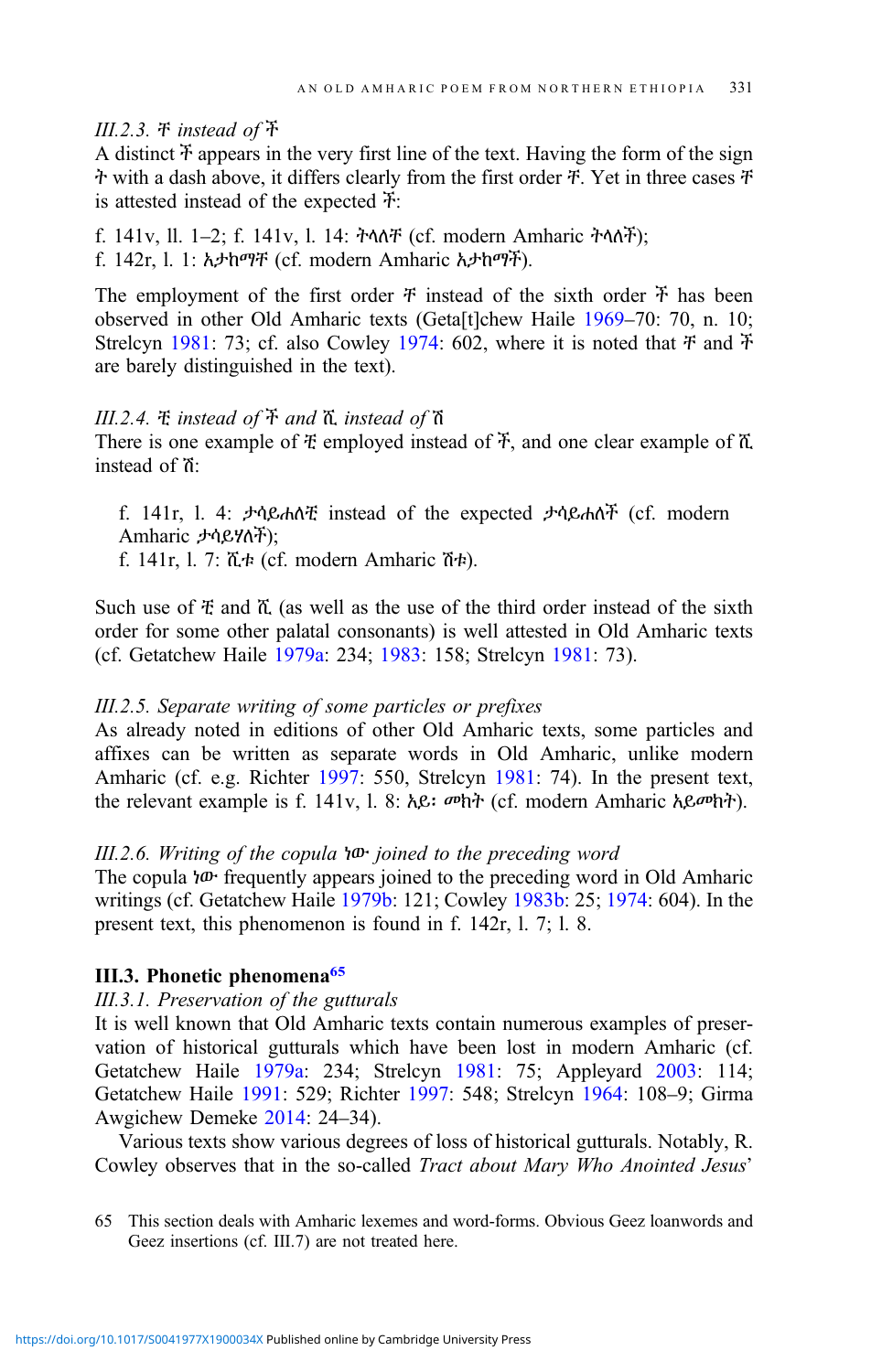Feet and in Təmhərtä Haymanot, the reflexes of \*' and \*' are dropped wordmedially and sometimes word-finally, while the reflexes of  $*h$ ,  $*h$ , and  $*h$  are spelled out in all positions in the word (Cowley [1974:](#page-31-0) 605–6; [1983b](#page-31-0): 21).

The spellings attested in MärKL are in the same line as those of the texts edited by Cowley. MärKL shows consistent omission of etymological \*ʾ and \*ʿ word-internally and word-finally: ይነሳ (f. 141v, l. 12; cf. Gez. näśʾa, Leslau [1987:](#page-33-0) 404), ትገባ (f. 141r, l. 14), ይመጻል (f. 141r, l. 15), ይመጻሉ (f. 141v, l. 3; l. 11; cf. Gez. mäs'a, Leslau [1987](#page-33-0): 369), አኝቶኸ (f. 141v, l. 4; cf. Arg.  $\partial \tilde{n} \tilde{n} e^{\tilde{n}}$ , Girma Awgichew Demeke [2013:](#page-32-0) 227; for comparable forms in Old Amharic and other South Ethio-Semitic languages cf. Bulakh and Kogan [2016](#page-31-0): 285–6), አያወጻም (f. 141r, l. 16), ያወጹኀል (f. 141v, l. 2; cf. Gez. wäś a, Leslau [1987](#page-33-0): 605), የሰማኸ (f. 141v, l. 16; cf. Gez. sämʿa, Leslau [1987:](#page-33-0) 501), አጽና (f. 141v, l. 16; cf. Gez. ʾaṣnəʿa, Leslau [1987:](#page-33-0) 559), በሬ (f. 141r, l. 6; cf. Gez. bəʿray, Leslau [1987](#page-33-0): 84), ባልቴት (f. 141r, l. 7), ባል (f. 141r, l. 16; cf. Gez. baʿəl, bäʿal, baʿəlt, Leslau [1987:](#page-33-0) 84).

At the same time, word-initial  $\lambda$  seems to be preserved when preceded by a proclitic (a similar tendency has been observed in several editions of Old Amharic texts; cf. Cowley [1974:](#page-31-0) 603; Strelcyn [1981:](#page-35-0) 74):

f. 141v, l. 11: ያአንተን (cf. modern Amharic ያንተን).

Note that the spelling ያአንተን does not reflect the underlying form {yä-antä-n}, but rather is the result of vowel assimilation across the guttural:  $*\gamma \ddot{a} - \dot{a}$  anta-n > ya-ʾantä-n.

Note also the form በአራት in f. 141v, l. 4, where, however, the preservation of አ at least in the written form is characteristic of modern Amharic as well.

As for the distinction between word-initial  $\lambda$  and  $\theta$ , in Amharic words the spelling with አ seems to be preferred even in cases of historical \*ʿ: [እ]ንጨት (f. 141v, ll. 2–3; cf. Leslau [1987](#page-33-0): 57), አፈር (f. 141v, l. 6; cf. Bulakh and Kogan [2016](#page-31-0): 152–3); cf. also በአራት (f. 141v, l. 4; cf. Leslau [1987](#page-33-0): 71). This implies that no distinction between ʿ and ʾ existed at the time of the creation of the copy, the above-mentioned words being pronounced either with initial ʾ or with no initial consonant.

The text shows interchangeability between  $\nu$  and  $\nu$  (as in the verb "to swear": ይምህል (f. 141v, l. 11) vs. አትምሐል (f. 141v, l. 16)), ሀ and ኸ (as in the demonstrative pronoun, cf. III.4.3),  $\upsilon$  and  $\upsilon$  (as in the adverbial "like this": λ $\upsilon$ [ዴ] $\upsilon$ , f. 142r, ll. 11–12 vs.  $\lambda$ ? $\ell_0$ U, f. 142r, l. 12),  $\hbar$ ,  $\hbar$ , and  $\hbar$  (as in the 2 sg. masc. subject and object indexes, cf. III.4.1). It is therefore unlikely that these graphemes represent different phonemes; in all probability, by the time this copy was produced, the merger of  $*h$ ,  $*h$ , and  $*h$  into a single phoneme (transcribed here with  $h$ , as in modern Amharic) had been completed.

This single phoneme h, rendered by  $U$ ,  $A$ ,  $\tilde{\eta}$  or  $\dot{\eta}$ , is often present where expected on etymological grounds (going back to  $*h$ ,  $*h$  or  $*h$ ), even where it has been lost in modern Amharic. This involves the following roots and lexemes:

1) The forms of the verb "to see" ( $\lambda \rho$  in modern Amharic, going back to  $*$  $hzy$ , cf. Leslau [1979:](#page-33-0) 123; the spelling with ሐ is well-attested in Old Amharic,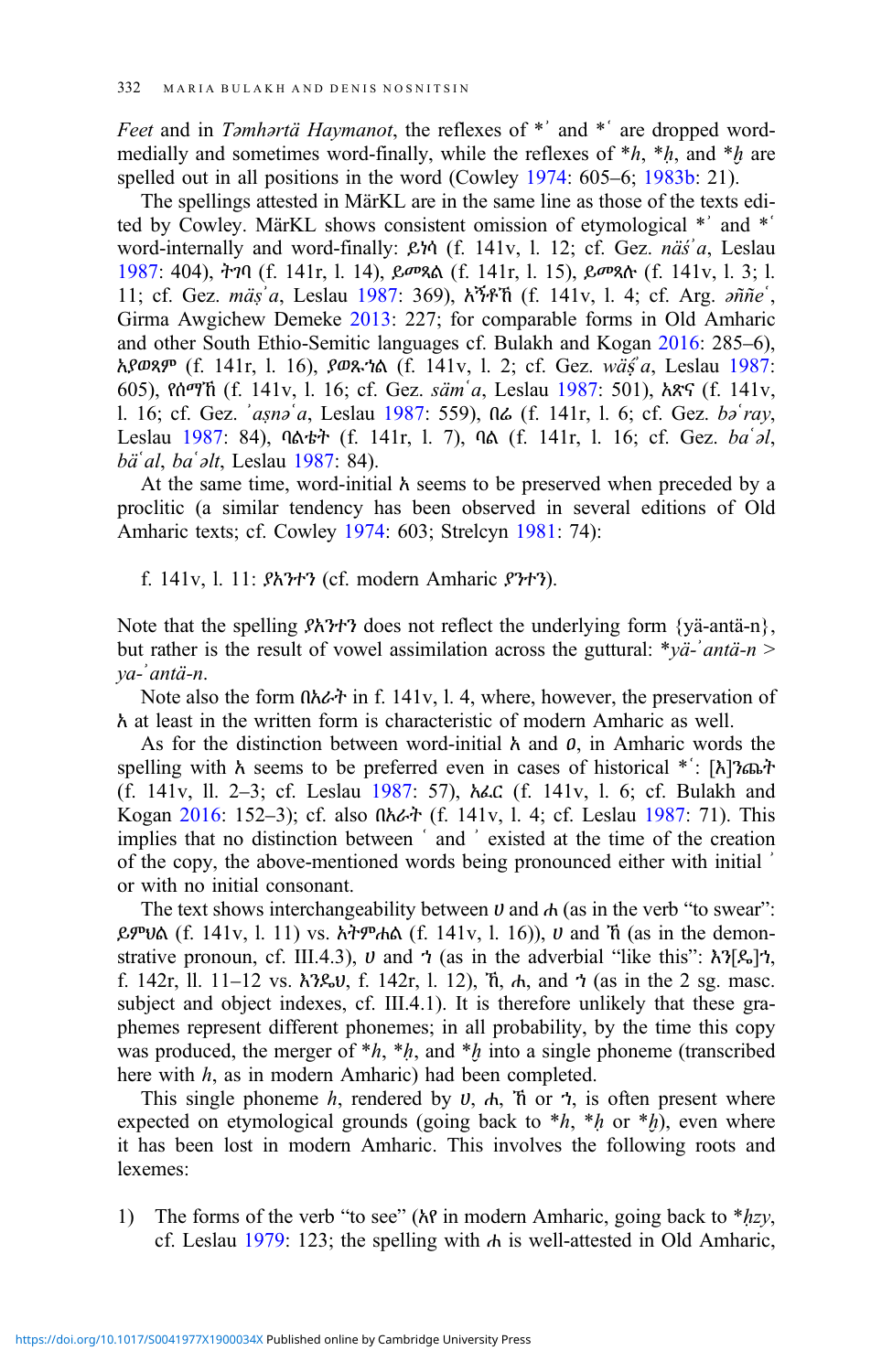cf., e.g., Littmann [1943](#page-34-0): 484) and its passive stem: ሕየው (f. 141r, l. 15), የተሐየኝ (f. 141r, l. 1). Note that the guttural is dropped in the causative stem, cf. below.

- 2) The numeral "one" ( $\lambda$ 3 $\mathcal{L}$  in modern Amharic, going back to \*'ahad, cf. Leslau [1987:](#page-33-0) 12; for the spelling ሐንድ in Old Amharic cf. e.g. Getatchew Haile [1979b](#page-32-0): 122): ኀንድ (f. 141v, l. 7).
- 3) The forms of the verb "to swear" (ማለ in modern Amharic, going back to \*mḥl, cf. Leslau [1987:](#page-33-0) 335): ይምህል (f. 141v, l. 11), አትምሐል (f. 141v, l. 16). Note that in this case, the influence of Gez. *mähalä* is not to be excluded.
- 4) The verb "to dream" ( $\hbar \Delta \varphi$  in modern Amharic, going back to \*hlm, cf. Leslau [1987:](#page-33-0) 230): የሐለሙ (f. 141r, l. 2). Again, the influence of Gez. halämä can well be imagined.
- 5) The verb "to pass" ( $\hbar \Delta \lambda$  in modern Amharic, going back to  $* h l f$ , cf. Leslau [1987](#page-33-0): 260–1): ከኀለፈም (f. 142r, l. 12). The influence of Gez. ḫaläfä is likely.
- 6) The adjective "far" ( $\dot{\phi}$  in modern Amharic, going back to  $*$ *rhq*, cf. Leslau [1987](#page-33-0): 467): በርኁቅ (f. 141r, l. 9). The influence of Gez. rəḥuq is likely.

Note also ተብዙኅ (f. 141r, ll. 8–9), ብዙኅ (f. 141r, l. 11; ብዙ in modern Amharic, going back to  $*bzh$ , cf. Leslau [1987:](#page-33-0) 117), which, however, in both contexts is followed by a Geez lexeme and can itself be a Geez insertion (cf. III.7).

At the same time, the text contains five certain cases of lost  $*h$ ,  $*h$  or  $*h$  (despite the existence of Geez equivalents containing the guttural):<sup>66</sup>

- 1) ላም (f. 141r, l. 6): modern Amharic ላም (cf. Gez. lahm, Leslau [1987:](#page-33-0) 309);
- 2) አይማጸኑ (f. 141v, l. 15): modern Amharic አይማጠኑም (cf. Gez. tämah śänä, Leslau [1987](#page-33-0): 335);
- 3)  $\zeta$ - $\Omega$ ስ (f. 141r, l. 12, with the particle -ስ): modern Amharic  $\zeta$ - $\Omega$  (cf. Gez. *räbh*, Leslau [1987](#page-33-0): 461);
- 4) ይዞ (f. 141v, l. 4): modern Amharic ይዘው (cf. Gez. ʾaḫazä, Leslau [1987:](#page-33-0) 14);
- 5) መ[ራራ]ት (f. 141v, l. 13–4): modern Amharic መራራት (cf. Gez. tärahrəha, Leslau [1987](#page-33-0): 468),
- 6) ታሳይሐለቺ (f. 141r, l. 4), ታሳይሐለት (f. 141r, l. 11): modern Amharic ታሳይሃለች (cf. the forms of the verb "to see" with the initial guttural quoted above).

Thus, the evidence for preservation/loss of  $h$  in the text is inconsistent. One may suspect that the examples of the preserved gutturals are due to archaic orthography (which may have been in use not only for lexemes having transparent Geez counterparts, but also for the specifically Old Amharic forms of the verb "to see" and of the numeral "one") and do not reflect the actual pronunciation.

### III.3.2. Preservation of ejective affricate ṣ

A well-known feature of Old Amharic is the preservation of affricate ṣ, which in modern standard Amharic has mostly shifted to plosive  $t$  (cf. Getatchew Haile [1979a:](#page-32-0) 234; [1983](#page-32-0): 161–2; [1991](#page-32-0): 528; Appleyard [2003](#page-31-0): 115; Cowley [1974:](#page-31-0)

66 A much less reliable case is ስበት in f. 141v, l. 5 (cf. III.6.7), which can be tentatively related to the root  $*shb$  'to pull, to draw" (for which cf. Leslau [1987:](#page-33-0) 492–3).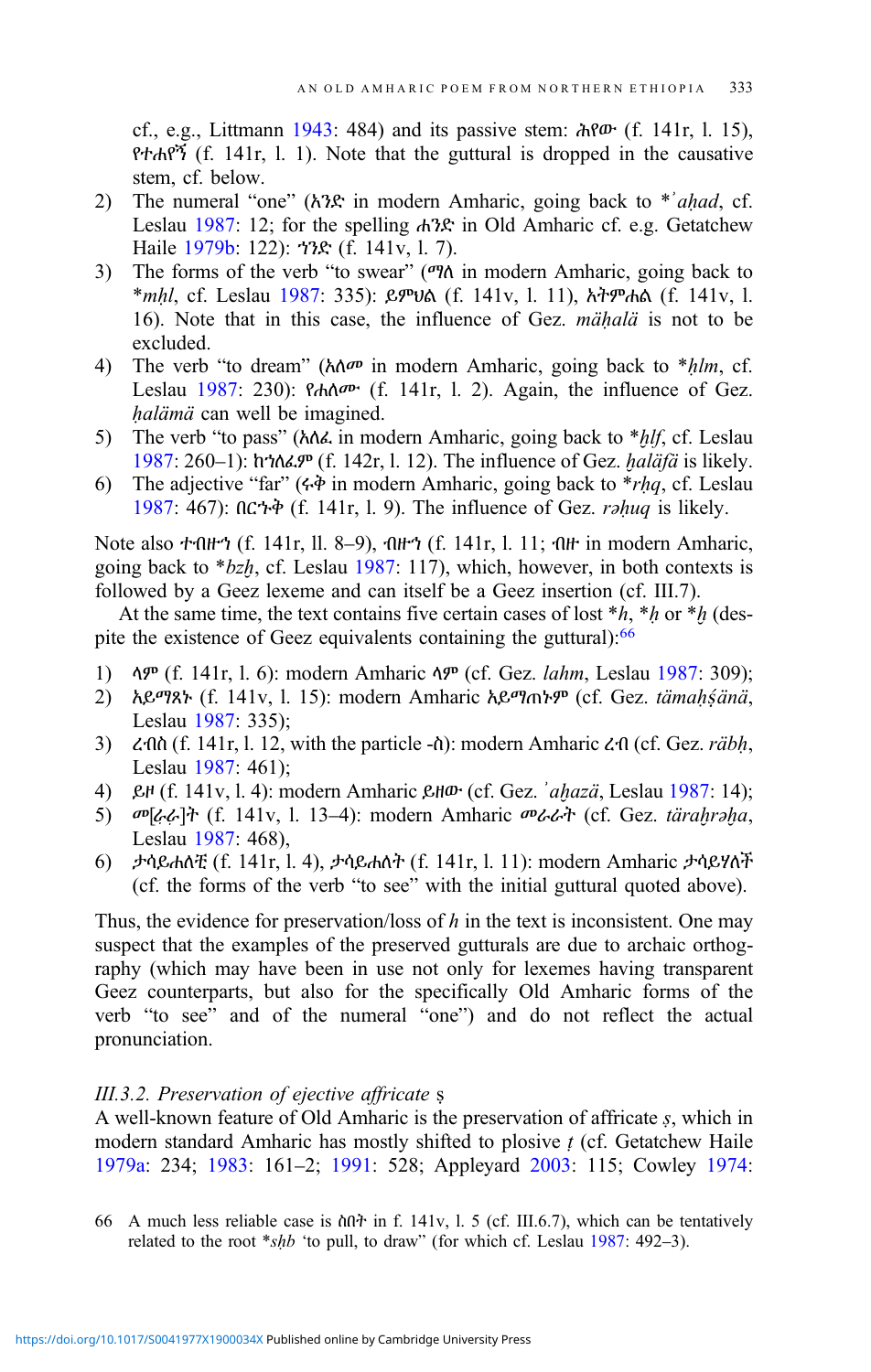603; Richter [1997](#page-34-0): 548; Strelcyn [1964:](#page-34-0) 109–10; [1981:](#page-35-0) 75; Podolsky [1991:](#page-34-0) 22–3; Girma Awgichew Demeke [2014](#page-32-0): 34–7; cf. also Strelcyn [1968\)](#page-34-0). In the text under survey, this phenomenon is observed in the following cases:

- ጽዋት (f. 141r, l. 2): modern Amharic ጥዋት, going back to \*ṣbḥ (cf. Leslau [1987](#page-33-0): 545; for the Old Amharic spelling ጽባት, ጽዋት cf. Ludolf [1698](#page-34-0): 97);
- ጽገት (f. 141r, l. 6): modern Amharic ጥገት; the Geez form ṣəggät, adduced in Leslau [1987:](#page-33-0) 550, but absent from Dillmann [1865](#page-31-0), is probably an Amharism appearing in post-Aksumite texts;
- ጸጅ (f. 141r, l. 10): modern Amharic ጠጅ; for the Old Amharic spelling ጸጅ cf. Ludolf [1698:](#page-34-0) 98, Strelcyn [1981:](#page-35-0) 75;
- ይመጻል (f. 141r, l. 15); ይመጻሉ (f. 141v, l. 3; l. 11): modern Amharic መጣ; cf. Gez. mäṣ'a (Leslau [1987](#page-33-0): 369);
- አያወጻም (f. 141r, l. 16); ያወጹኀል (f. 141v, l. 2): modern Amharic ወጣ; cf. Gez.  $w\ddot{a}\acute{s}a$  (Leslau [1987:](#page-33-0) 605);
- ይራወጻሉ (f. 141v, l. 5): modern Amharic ተራወጠ; cf. Gez. roṣä (Leslau [1987](#page-33-0): 477);
- አጽና (f. 141v, l. 16): modern Amharic አጠና; cf. Gez. ʾaṣnəʿa (Leslau [1987](#page-33-0): 559);
- አይማጸኑ (f. 141v, l. 15): modern Amharic ተማጠነ; cf. Gez. tämaḥṣänä (Leslau [1987](#page-33-0): 335).

# III.3.3. Spirantization

Podolsky [\(1991](#page-34-0): 32–3) has convincingly demonstrated that spirantization  $k > h$ was more widespread in Old Amharic than it is in the modern language (cf. also Girma Awgichew Demeke [2014:](#page-32-0) 13, 49 ff.). In the text under scrutiny, however, no examples of spirantization have been detected except for those forms which have entered modern Amharic as well:

2 sg. (cf. III.4.1) and pl. (as in f. 141r, l. 1) subject and object indexes (the elements -hä and -hu go back to proto-Ethio-Semitic \*-ka and \*-kum, respectively); ኁለንታዋ in f. 141r, l. 4 (modern Amharic ሁለንታዋ; cf. Gez. kʷəllänta, Leslau [1987](#page-33-0): 281) and ኁሉም in f. 141v, l. 7 (modern Amharic ሁሉም; cf. Gez.

 $k^{\omega}$ əllu, ibid.).

# III.4. Morphology

III.4.1. The  $2$  sg. masc. suffix

Word-finally, the 2 sg. masc. object index and the 2 sg. masc. subject index appear as -ኸ in all the attested occurrences listed below:

object index: አይምሰልኸ (f. 141r, l. 11), አኝቶኸ (f. 141v, l. 4), ገንዞኸ (f. 141v, l. 4), አለብኸ (f. 142r, l. 2); subject index: የሰማኸ (f. 141v, l. 16).

These forms contrast with the vowelless ending -ህ of modern Amharic. The only attestation of -ህ in the text under scrutiny is በላይህ in f. 141v, l. 6. There is, however, no reason to believe that the shape of the 2 sg. masc. index attached to the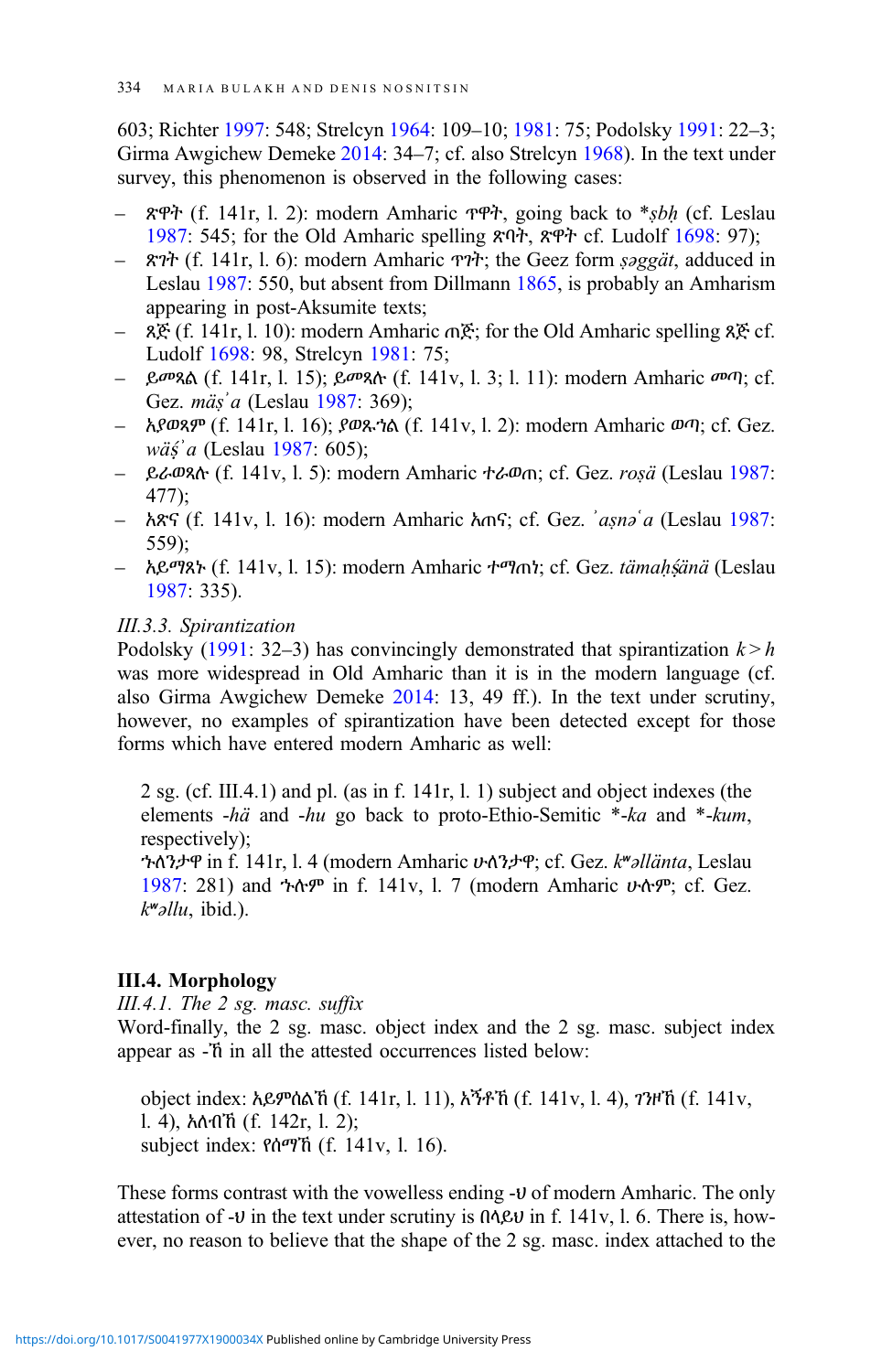preposition was different from the 2 sg. masc. subject and object indexes, since such an opposition is not known from any Ethio-Semitic language. Rather, we are dealing with two alternative forms of the 2 sg. masc. suffix.

Examples of word-final 2 sg. masc. object index and 2 sg. masc. subject index -ኸ in Old Amharic are found in several pieces of Old Amharic poetry published by Getatchew Haile ([1991:](#page-32-0) 527). Since the modern Amharic -h must go back to  $*$ -ka  $> *$ -kä (with subsequent spirantization and loss of the final vowel), the form -hä (rendered by ኸ) is a plausible predecessor of the modern Amharic form.

#### III.4.2. The 3 sg. masc. object index

In the form አይኖርው (f. 141v, ll. 7–8), the 3 sg. masc. object index attached to the imperfect base is  $-\partial \Phi$ , rather than the modern Amharic  $-\ddot{a}\Phi$  (note, however, that the form  $-\ddot{a}$  is also attested:  $\beta \omega + \omega$ , f. 141v, l. 8; cf. also  $\beta \beta + \omega$ , f. 141v, l. 12; cf. also -äው with imperative base in ሕየው, f. 141r, l. 15).

The 3 sg. masc. object index  $-\partial v$  attached to the verb  $\lambda$ ሰኘ (but not to other verbs in Getatchew's text) was recorded in Getatchew Haile [1986](#page-32-0): 235 (alongside the 1 pl. object index  $-2\tilde{3}$ ). While Getatchew Haile tends to ascribe these forms to the graphic confusion between  $\tilde{\tau}$  and  $\tilde{\gamma}$ , the existence of a parallel in MärKL suggests rather a genuine morphological feature of Old Amharic.

#### III.4.3. Demonstrative pronouns

The text contains the following forms of the 3 sg. masc. independent demonstrative pronoun, once as a bare form, and three times with three different enclitics:

- f. 141r, l. 3: ይኸ;
- f. 141v, l. 13:  $\mathcal{L}[\mathcal{V}]$ ስ (with contrastive -ስ);
- f. 141v, l. 16: ይኸን (with accusative marker  $-3$ );
- f. 142r, l. 3:  $\mathcal{E} \hat{n}$  (with the post-pronominal element - $\hat{\tau}$ , cf. III.5.3).

The spelling  $\mathcal{L}[v]\hat{\theta}$ , where  $v$ , although not quite clear, is still discernible under the blot, indicates that we are dealing with a form identical to ይህ in modern Amharic. The form *yahä*, which occurs in the rest of the attestations, finds parallels both in modern Amharic (mostly before suffixes and enclitics, cf. Leslau [1995](#page-34-0): 62–3, but cf. also Girma Awgichew Demeke [2014](#page-32-0): 194, 199) and in an Old Amharic text published by Getatchew Haile ([1986:](#page-32-0) 239, example 4.1.c.: ይኸስ, ይኸት; note that in both cases, the vowel ä appears before an enclitic).

The combination of the demonstrative with a preposition clearly lacks a final vowel: በዜኽ (f. 142r, l. 12).

The element -zzeh (contrasting -zzih in modern Amharic) finds an exact correspondent in several other Old Amharic texts (cf. Appleyard [2003](#page-31-0): 115: ከዜህ, ስለዜህ; Cowley [1974:](#page-31-0) 604: በዜኽ, ስለዜኽ; Geta[t]chew Haile [1969](#page-32-0)–70: 74: እንበለዜሕ; cf. Girma Awgichew Demeke [2014:](#page-32-0) 196).

#### III.4.4. 3 pl. of converb

The text contains several converb forms in which the marking for 3 plural is expected, but which exhibit the ending  $-o$  or, once,  $-u$ .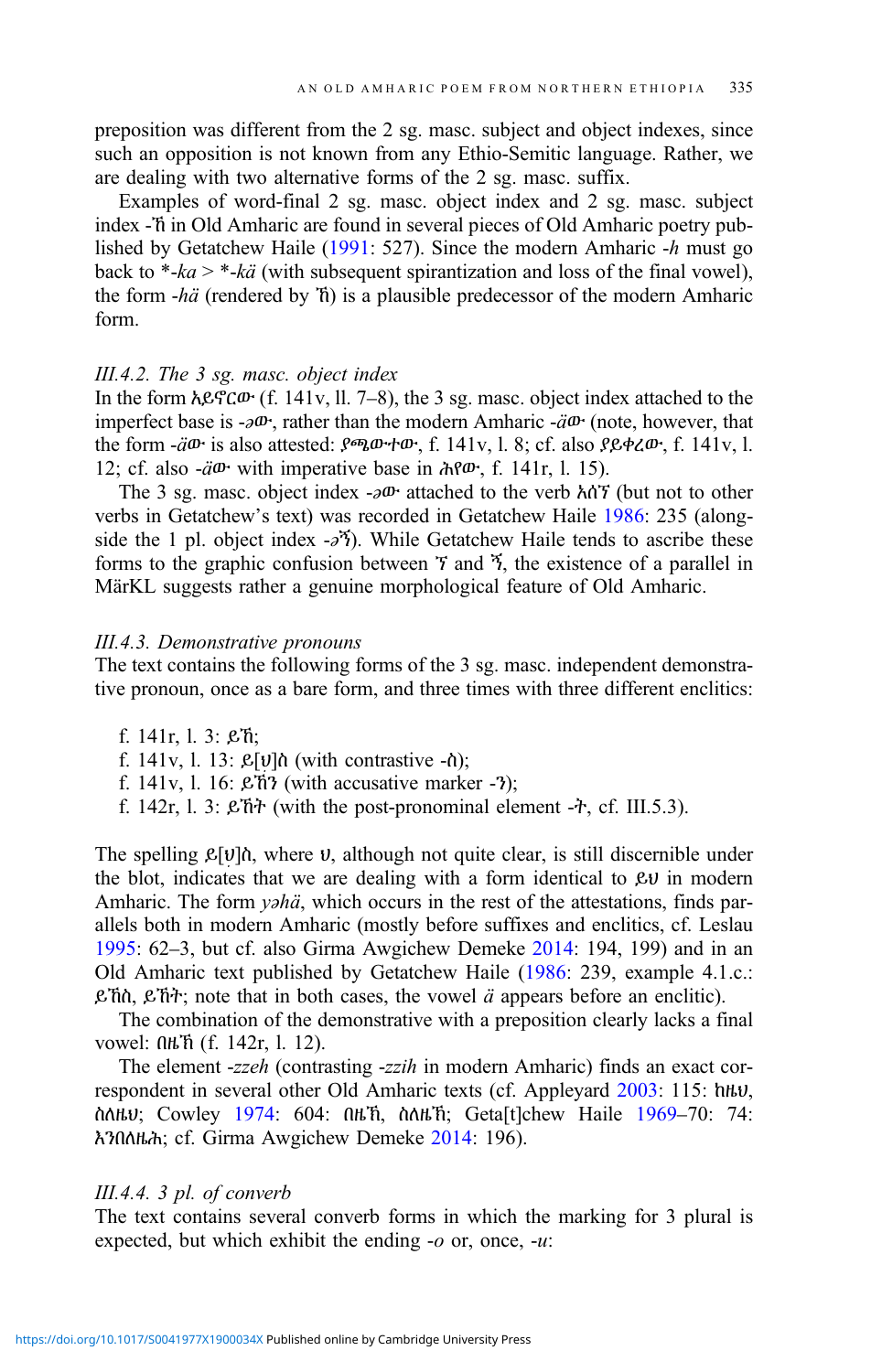ለብሱ (f. 141v, l. 3); ይዞ (f. 141v, l. 4; l. 5); አኝቶኸ (f. 141v, l. 4); ገንዞኸ (f. 141v, l. 4).

As Goldenberg points out ([2017:](#page-33-0) 553, n. 1), the apparent absence of number agreement results from contraction  $\ddot{a}w > 0$  (in  $\Lambda \Omega$ ), sporadically shifting to -u), <sup>67</sup> otherwise attested in Old Amharic in the 3 pl. object index (on which cf. Cowley [1974](#page-31-0): 603, 604).

This phenomenon is known from other Old Amharic texts, e.g. Getatchew Haile [1986](#page-32-0): 237 (ሐብሮ፡ አይለብሱሞይ instead of the expected ሐብረው ...); Goldenberg [2013](#page-33-0): 169, line 212 (ይኅዞ፡አሰሩ instead of the expected ይኅዘው).

#### III.4.5. Negative imperfect in the main clause

Of the 16 examples of negative imperfect forms in the main clause, seven have the element -ም, obligatory in modern Amharic:

አይገኝም (f. 141r, l. 2), አይሻገርም (f. 141r, l. 3), {ܼአ}ይለኝም (f. 141r, l. 15), አያወጻም (f. 141r, l. 16), አይለያዩም (f. 142r, l. 9), አይቀዳደሙም (f. 142r, l. 10), አይለዋወጡም (f. 142r, l. 11).

The remaining forms represent prefixal negation without the element -ም:

አያማክር (f. 141r, l. 16), አይኖርው (f. 141v, ll. 7–8), አይ፡ መከት (f. 141v, l. 8), አይሆን (f. 141v, ll. 8–9; l. 9), አይኖራቸው (f. 141v, l. 13), አይቆም (f. 141v, l. 14), [አ]ትኖር (f. 141v, l. 15), አይማጸኑ (f. 141v, l. 15).

Negated main verbs without the element -ም are found in other Old Amharic texts (cf. Girma Awgichew Demeke [2014:](#page-32-0) 132–3; for an additional example cf. Getatchew Haile [1986:](#page-32-0) 237: እንዴት፡ አልነሳ instead of the expected እንዴት፡ አልነሳም).

### III.4.6. Relative imperfect (positive and negative)

The prefix  $\gamma \ddot{a}$  / (in modern Amharic the only marker of relative imperfect) is attested once: የሚሺት (f. 141r, l. 9). An example of simple imperfect, unexpanded by any special relative marker, is found in the syntactic position of a relative imperfect in f. 141v, l. 8: ያጫውተው (modern Amharic የሚያጫውተው). Similar usage of simple imperfect is known from other Old Amharic texts (cf. Cowley [1983b](#page-31-0): 23; Getatchew Haile [1983:](#page-32-0) 163; Goldenberg [1977:](#page-33-0) 488).

The text contains two examples of negative imperfect in the relative clause:

ያይፈርዱ (f. 141v, l. 10), ያይቀረው (f. 141v, l. 12).

67 Since the ending -*o* with converb is normally the 3 sg. masc. subject index, the shift to -*u* (be it phonological, graphical, or merely a scribal emendation) may represent an attempt to avoid the homophony.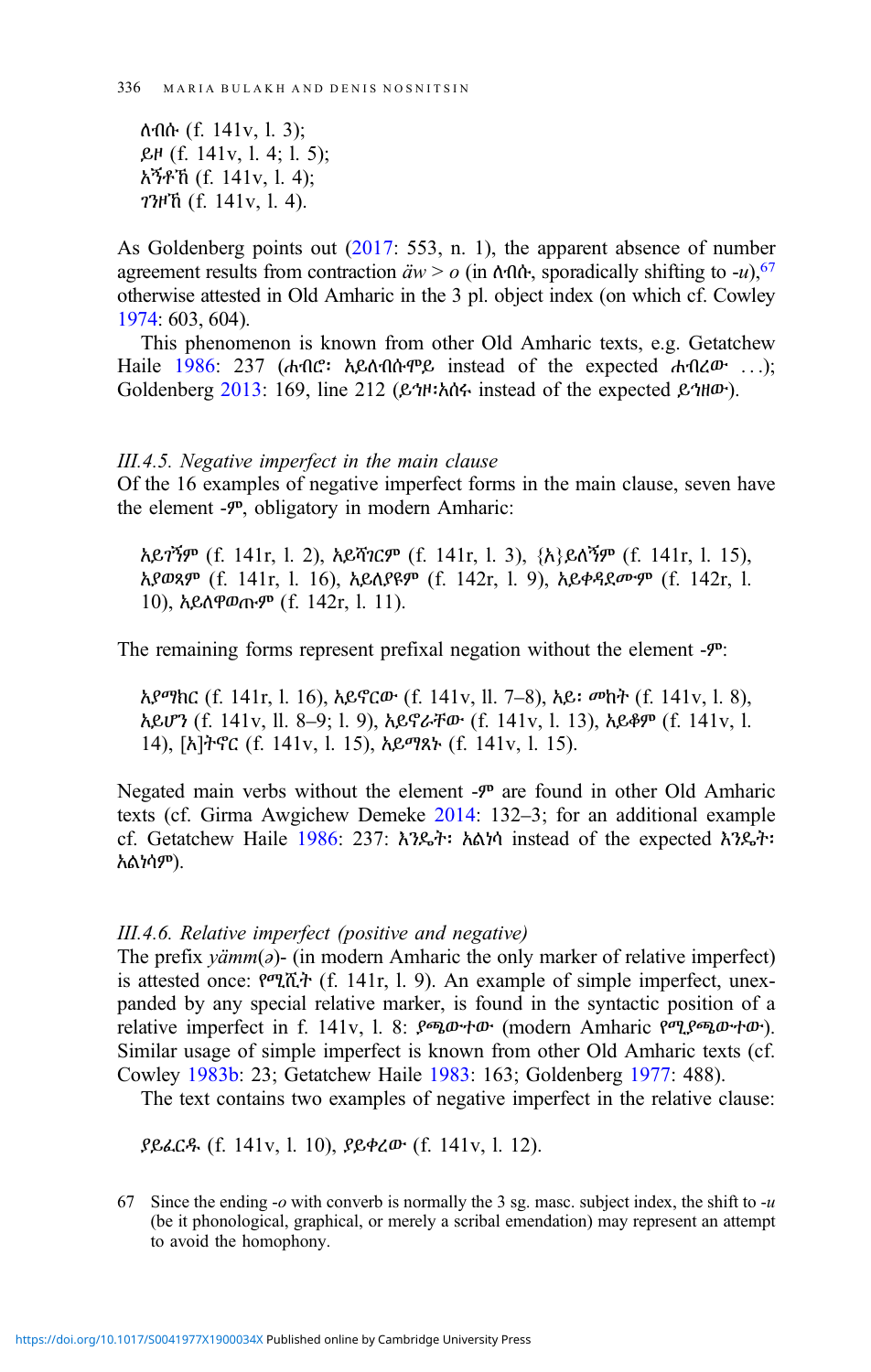In both forms, the negative prefix is attached to the relative prefix  $y\ddot{a}$ - (rather than to yämm-, as in modern Amharic). This same negative relative imperfect form is known from other Old Amharic texts (cf. Geta[t]chew Haile [1969](#page-32-0)-70: 79–80; [1979a:](#page-32-0) 235; [1979b](#page-32-0): 121; Appleyard [2003:](#page-31-0) 115; Cowley [1974](#page-31-0): 605; [1977](#page-31-0): 139, 142; Goldenberg [1977](#page-33-0): 488; Girma Awgichew Demeke [2014:](#page-32-0)  $145-6$ ).

The text under scrutiny also contains three examples of negative imperfect following the conjunction እንደ "just as, like". In all these examples, the relative marker is absent:

እንዳይለያዩ (f. 142r, l. 8), እንዳደ{ቀ}ሙ (f. 142r, l. 9; for the scribal error, cf. III.1), እንዳይለዋወጡ (f. 142 r, l. 10).

In modern Amharic, relative imperfect is demanded in this construction (Leslau [1995](#page-34-0): 701–2). For Old Amharic, lack of relative marker after እንደ has been observed by Cowley [\(1977](#page-31-0): 141; an obviously related phenomenon is lack of relative marker after the conjunction ከ, cf. Cowley [1977:](#page-31-0) 141; Getatchew Haile [1983](#page-32-0): 163).

#### III.4.7. Frequentative stems

Some Old Amharic texts are characterized by lack or extreme rarity of frequentative stems (Strelcyn [1964](#page-34-0): 110; [1981](#page-35-0): 77). It is therefore worth observing that the text under scrutiny contains three frequentative verbs (each of them employed twice):

እንዳይለያዩ (f. 142r, l. 8), አይለያዩም (f. 142r, l. 9); እንዳደ{ቀ}ሙ (f. 142r, l. 9; for the scribal error, cf. III.1), አይቀዳደሙም (f. 142r, l. 10); እንዳይለዋወጡ (f. 142r, l. 10), አይለዋወጡም (f. 142r, l. 11).

#### III.4.8. Prepositions

In the sequence of paired nouns on f. 141r, ll. 4–11, the comitative preposition is mostly  $+$ ; only twice is h- employed with the same function.

There is one example of the ablative preposition ከ- (f. 141v, l. 7). Besides, ከis once used with the meaning "towards" (f. 141v, l. 3), which likewise finds parallels elsewhere in Old Amharic (Appleyard [2003](#page-31-0): 115).

The semantic opposition between the comitative ተ- and directional ከ- was observed by F. Praetorius ([1879:](#page-34-0) 401). However, in the modern language ተ-has become a variant of h- (cf. Leslau [1995:](#page-34-0) 605, 706 with n. 1; on the dialectal distribution cf. Zelealem Leyew [2007](#page-35-0): 455). In at least some Old Amharic texts, the semantic distinction between ተ- and ከ- is quite prominent, with only sporadic encroachment of one on the other's domain. This is true of the "Royal Songs" (cf. Littmann [1943](#page-34-0): 483, 489, 493), Təmhərtä haymanot (Cowley [1974](#page-31-0), cf. e.g. ablative  $h$ - in 10v, lines 1, 4 vs. comitative  $t$ - in 12v, lines 5– 6) and Məśṭirä ṣəgeyat (Goldenberg [2013,](#page-33-0) cf. e.g. ablative ከ- in lines 23–4 vs. comitative ተ- in lines 27–30). In the discussion of ተ- and ከ- in Old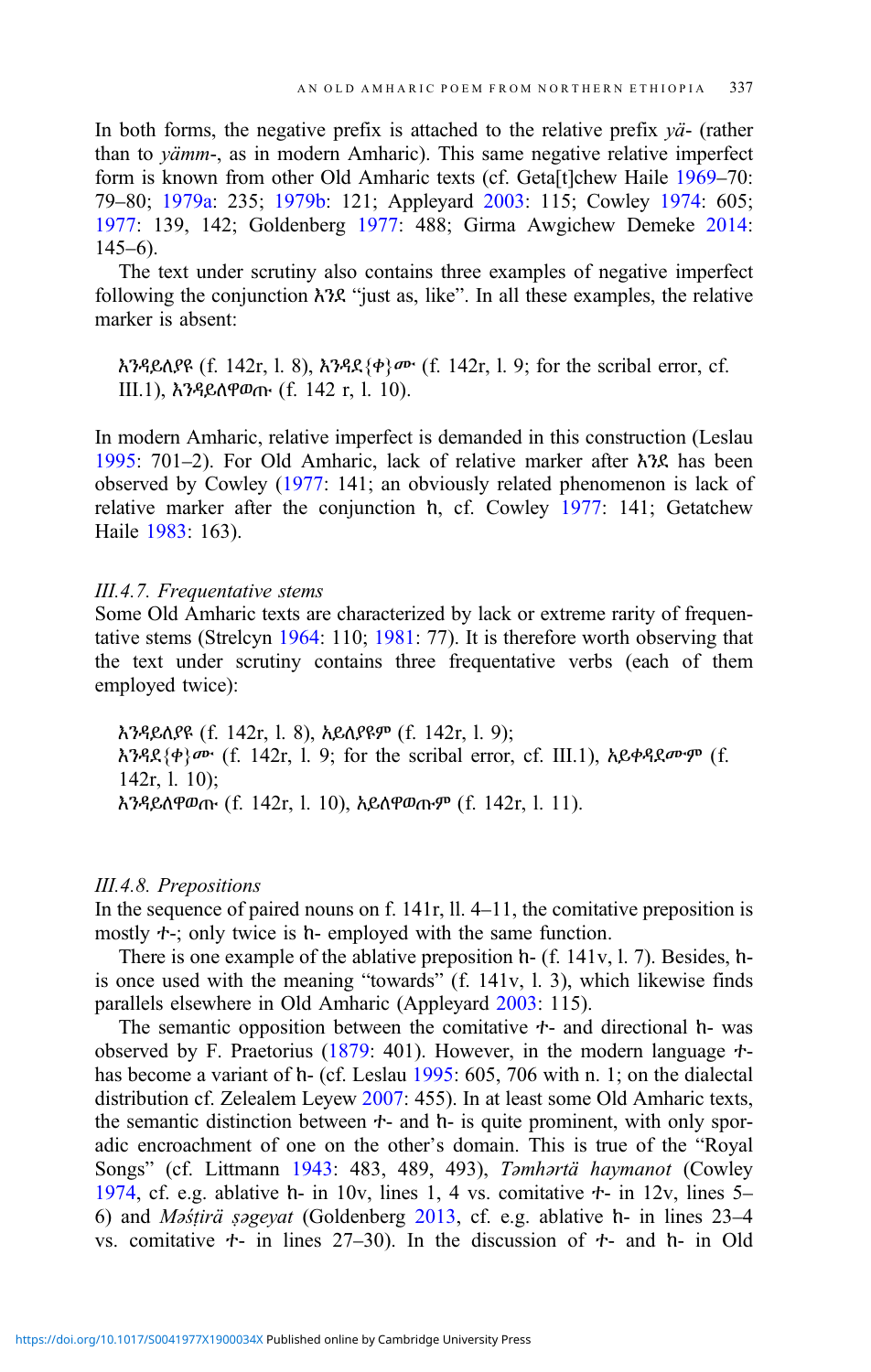Amharic, the semantic aspect is usually ignored, as in Cowley [1974:](#page-31-0) 605, Richter [1997](#page-34-0): 550, Girma Awgichew Demeke [2014:](#page-32-0) 86.68

Several authors have observed the employment of the Geez preposition እንበለ "without" in Old Amharic instead of the Amharic ያለ (cf. Getatchew Haile [1983](#page-32-0): 163; Appleyard [2003:](#page-31-0) 115; Cowley [1974:](#page-31-0) 606–7). In the present text, too, Geez ዘእንበለ appears in f. 142r, ll. 2–3 in this function (admittedly, the whole phrase ዘእንበለ፡ እረፍት might be considered a Geez insertion, cf. III.7).

## III.5. Syntax

III.5.1. Simple and compound imperfect in the main clause The text contains two instances of simple imperfect in the main sentence:

ትገባ፡ መንግሥተ፡ ሰማያ[ܼት] (f. 141r, l. 14); ይነግሩ፡ ያአንተን፡ ኃጢአት (f. 141v, l. 11).

Less certain are three other cases, where the whole phrases may be Geez insertions (cf. III.7):

ዓለም፡ ኀላፊት፡ ትመስል፡ ጽላሎት (f. 141r, ll. 1–2); ትዋረስ፡ ዘለዓለም (f. 141r, ll. 14–5); ትዋረስ፡ ዘለዓለም፡ መንግሥተ፡ ሰማያት (f. 142r, ll. 1–2).

At the same time, the text contains 17 examples of compound imperfect: ታሳይሐለቺ (f. 141r, l. 4), ታሳይሐለት (f. 141r, l. 11), ይመጻል (f. 141r, l. 15), ይጣለፋል (f. 141v, l. 1), ትላለቸ (f. 141v, ll. 1–2; l. 14), ያወጹኀል (f. 141v, l. 2), ይወስዱኀል (f. 141v, l. 3), ይመጻሉ (f. 141v, l. 3; l. 11), ይላሉ (f. 141v, l. 4), ይራወጻሉ (f. 141v, l. 5), ያለ{ብ}ሱሐል (f. 141v, l. 6), ይከምሩብሐል (f. 141v, l. 6), ይመለሳል (f. 141v, l. 7), ያቆምሐል (f. 141v, l. 9), ይሉሐል (f. 141v, l. 13).

Forms of the imperfect without auxiliary in main clauses are found in other Old Amharic texts (cf. Girma Awgichew Demeke [2014:](#page-32-0) 126–7). In the "Royal Songs" they are well attested, while the compound imperfect is absent (Richter [1997:](#page-34-0) 550). In most other texts one encounters both simple imperfect and compound forms in main clauses (cf. Cowley [1983b:](#page-31-0) 25; Getatchew Haile [1980](#page-32-0): 579; Strelcyn [1981](#page-35-0): 80; Girma Awgichew Demeke [2014:](#page-32-0) 128).

#### III.5.2. Agreement

In Getatchew Haile [1986:](#page-32-0) 236, lack of number agreement is mentioned as a specific Old Amharic feature. In two of three examples quoted by Getatchew Haile, the verb is marked as singular while its subject is represented by two coordinate nouns. In the text under scrutiny, this phenomenon can be observed in the following two phrases:

68 According to Girma Awgichew Demeke [\(2014](#page-32-0): 86), " $\ldots$  the distribution of tä seems very limited in O[ld] A[mharic]". This is certainly an underestimation: ተ- occurs six times in the "Royal Songs" and no fewer than 11 times in Təmhərta haymanot.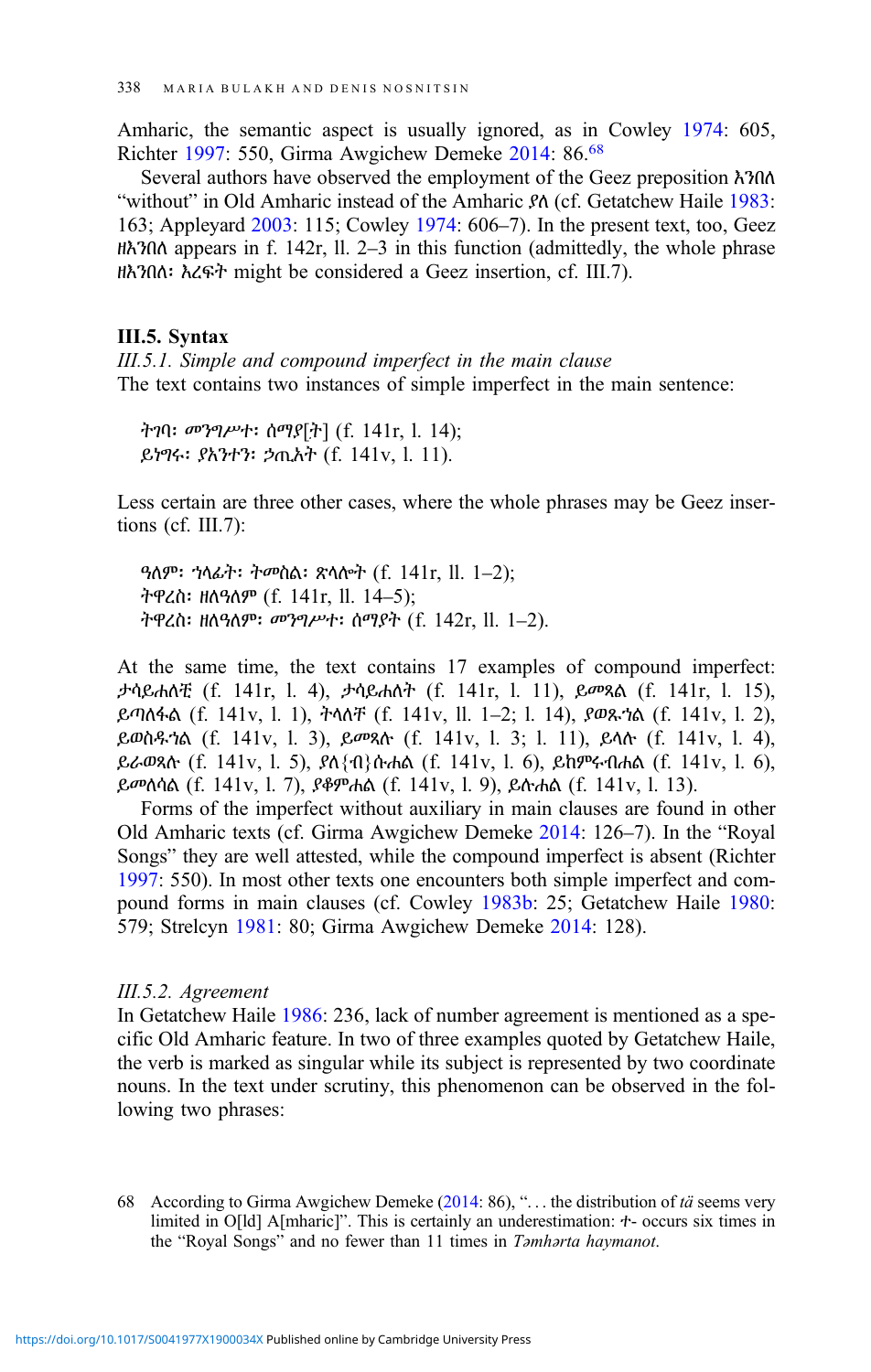ሰማይ፡ ምድር፡ ሲፈጠር (f. 142r, l. 11); ሰማይ፡ ምድር፡ ከኀለፈም (f. 142r, l. 12).

Absence of number agreement is also observed in f. 141r, l. 3: የመስከረም፡ ጽጌያት፡ አይሻገርም፡ ለጥቅምት.

#### III.5.3. Post-pronominal -ት

One of the most interesting features of Old Amharic is the employment of the element -ት, absent from modern Amharic. This element, appearing after independent pronouns, demonstrative pronouns, and pronominal suffixes, was discovered and examined by Goldenberg, who analysed it as a copula (Goldenberg [1974:](#page-33-0) 247; [1976](#page-33-0); cf. also Cowley [1977;](#page-31-0) [1983a](#page-31-0): 24–5; [1983b](#page-31-0): 25, 31–3). For criticism of this analysis cf. Getatchew Haile [1979b:](#page-32-0) 119–21; [1983:](#page-32-0) 167–8; [1986:](#page-32-0) 238–40. The element -ት is plausibly interpreted as a focus marker in Crass et al. [2005:](#page-31-0) 30 and Girma Awgichew Demeke [2014:](#page-32-0) 180–9.

In the present text, one example of post-pronominal -ት is found: የተየ{ሐ}[ኝ]፡ (instead of  $P + \{h\}P[\tilde{B}]$ , cf. III.1)  $\mathcal{L}\tilde{B}$  (f. 142r, l. 3). Note that this phrase is very similar to one of the examples adduced in Goldenberg [1974:](#page-33-0) 247 (ለኔስ፡ የተሐየኝ፡ ይኽት).

# III.5.4. Word order

The rigid left-branching syntax of modern Amharic is not characteristic for the text under scrutiny. One finds quite a few clear examples of right-branching order (well attested for Old Amharic, cf. Girma Awgichew Demeke [2014:](#page-32-0) 138–44):

- Verb Subject (ዋይ፡ ዋይ፡ ትላለቸ፡ ምሽት in f. 141v, ll. 1–2; ይመጻሉ፡ ካህናት in f. 141v, l. 3; ይራወጻሉ፡ ወራዙት in f. 141v, l. 5; etc.);
- Verb Object (ልንገራችኁ፡ ነገር in f. 141r, l. 1; ታሳይሐለት፡ ብዙኅ፡ ትፍሥሕት in f. 141r, l. 11; etc.);
- Verb Indirect object (ክርስቶስ፡ ነገራቸ፡ ለሐዋያት in f. 141r, l. 13–14);
- Noun Relative clause (ነገር፡ የተሐየኝ in f. 141r, l. 1; እርሱም፡ ጥሉላት፡ በርኁቅ፡ የሚሺት in f. 141r, l. 9).

Instances of left-branching word order are also present in the text. Note, for instance, the preverbal subject in ክርስቶስ፡ ነገራቸ (f. 141r, l. 13–4), መቃብር፡ ከፈት[ሲ] (f. 141v, l. 5–6), ኁሉም፡ ይመለሳል (f. 141v, l. 7), etc.; the preverbal object in መሬት፡ በላይህ፡ ይከምሩብሐል (f. 141v, l. 6), ይኸን፡ የሰማኸ (f. 141v, l. 16), etc.; relativized verb preceding the modified noun in በተከማቹ፡ መላእክት (f. 141v, l. 10); genitive modifier preceding the modifed noun in  $\rho_0$  that (f. 141v, l. 12) and የጕል[ማሳ፡] ምሽት (f. 141v, ll. 12–3). Note also the equative non-verbal clauses with the order Subject - Predicate - Copula in f. 142r, ll. 7–8.

### III.6. Vocabulary

As expected, MärKL contains a number of lexemes absent or rarely used in modern Amharic, or divergent in form from their modern Amharic equivalents. Some of these can be found in sections III.3.1, III.3.2. Other lexemes from this text which are missing from Kane [1990](#page-33-0) or divergent from the forms attested there are listed below.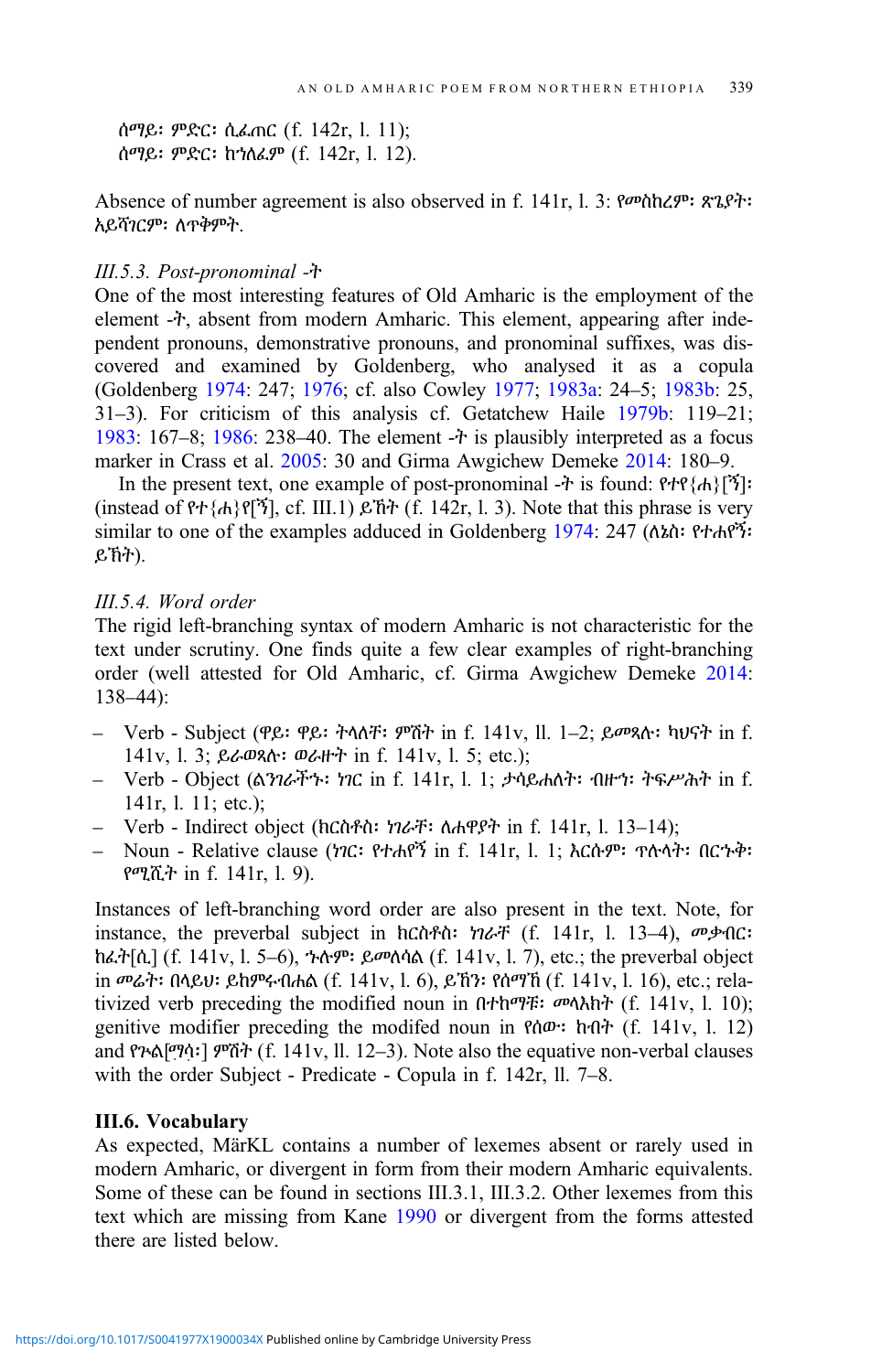# III.6.1. ሽመት

The form  $\mathfrak{d}^{\rho}$  appears once in the text (f. 141r, l. 4) instead of the expected ሹመት. The graphic variant of the same form, ሺመት, is known from other Old Amharic texts (Strelcyn [1981](#page-35-0): 78). ሽመት is apparently a derivation from ሸመ "appoint", a direct correspondent of Gez. *semä* "appoint" (*simät* "office", Leslau [1987:](#page-33-0) 539–40; cf. also Tna. šəmät/šimät "office", Kane [2000:](#page-33-0) 865).

On the passive stem from the same root, ተሸመ, attested in another Old Amharic text, see Appleyard [2003](#page-31-0): 115 (where modern Amharic ሹመት "office, appointment",  $\tilde{r}$   $\sigma$  "to appoint" and  $\tilde{r}$  to be appointed" are correctly explained as back-formations from ሹም).

#### III.6.2. ወቶት

The form ወቶት in f. 141r, l. 7 (in contrast with modern Amharic ወተት) is known from other Old Amharic sources (cf. Ludolf [1698:](#page-34-0) 72; Geta[t]chew Haile [1969](#page-32-0)– 70: 76; Cowley [1974:](#page-31-0) 606; [1983a:](#page-31-0) 25; Bulakh and Kogan [2016](#page-31-0): 222).

#### III.6.3. የሚሺት

In f. 141r, l. 9, the form የሚሺት instead of the expected የሚሸት (unless due to a scribal error, cf. III.1) seems to point to a specific Old Amharic verb ሻተ (the variation የሚሺት/የሚሽት is in accordance with the orthography of Old Amharic, cf. III.2.4). The modern Amharic ሸተተ "to smell" is then a recent innovation. Its cognates in South Ethio-Semitic exhibit various extensions of  $\zeta$ -t, mostly via an additional vowel or laryngeal after  $t$  (Čah. šäta,  $\exists$ nm. Gyt. šätā, Eža Muḥ. šätta, ∃nd. šetta<sup>'</sup>a, Leslau [1979](#page-33-0): 587). Note especially Gaf. šičä (Leslau [1956:](#page-33-0) 238), whose underlying form may be identical with that of the hypothetical Old Amharic ሻተ. 69

#### III.6.4. ፍኛላት

The word ፍኛላት in f. 141r, l. 10 is to be identified with fiñalat "tasse" (this word is mentioned in Strelcyn [1981:](#page-35-0) 72, 1.1.1, although we could not find it in the Old Amharic text discussed by Strelcyn). The origin of this lexeme is probably to be sought in Gez. *fayyalat*, pl. of *fayyal* "vial, glass, bowl, cup" (Leslau [1987:](#page-33-0) 173; Dillmann [1865:](#page-31-0) 1377, < Gr.  $\hat{f}$ *idle*). The phonetic aspect of this identification is, however, far from clear: the change  $\tilde{n} > y$ , attested in Amharic dialects of Wogera and Wollo (Zelealem Leyew [2007](#page-35-0): 451, 454) as well as in an Old Amharic text (Cowley [1983b](#page-31-0): 21), is apparently unidirectional. The form ፍኛላት may have emerged under the influence of fənǧal "porcelain teacup or coffee cup" (Kane [1990:](#page-33-0) 2321, < Arb. finǧān-, cf. Leslau [1990:](#page-34-0) 18; on its presence in Old Amharic cf. Strelcyn [1964](#page-34-0): 263). Despite the semantic difference, folk etymology regards *fənğal* as the Amharic equivalent of Gez. *fəyyal* (cf. Dästa Täklä Wäld [1962](#page-31-0) AM: 985: fənğal... bägə' əz fəyyal yəbbalal "fənğal is called fəyyal in Geez"; cf. also Dillmann  $1865$ : 1377). The insertion of *n* into fəyyal under the influence of *fanğal* would lead to *fanyal* > *fañ*( $ñ$ )*al*.

69 Further cognates, pointing towards medial  $-\sigma$  (some of them with insertion of  $-\pi$ ), are more distant from the above-mentioned forms (cf. Leslau [1997:](#page-34-0) 220; [1963](#page-33-0): 137; [1979:](#page-33-0) 587, 565, 569).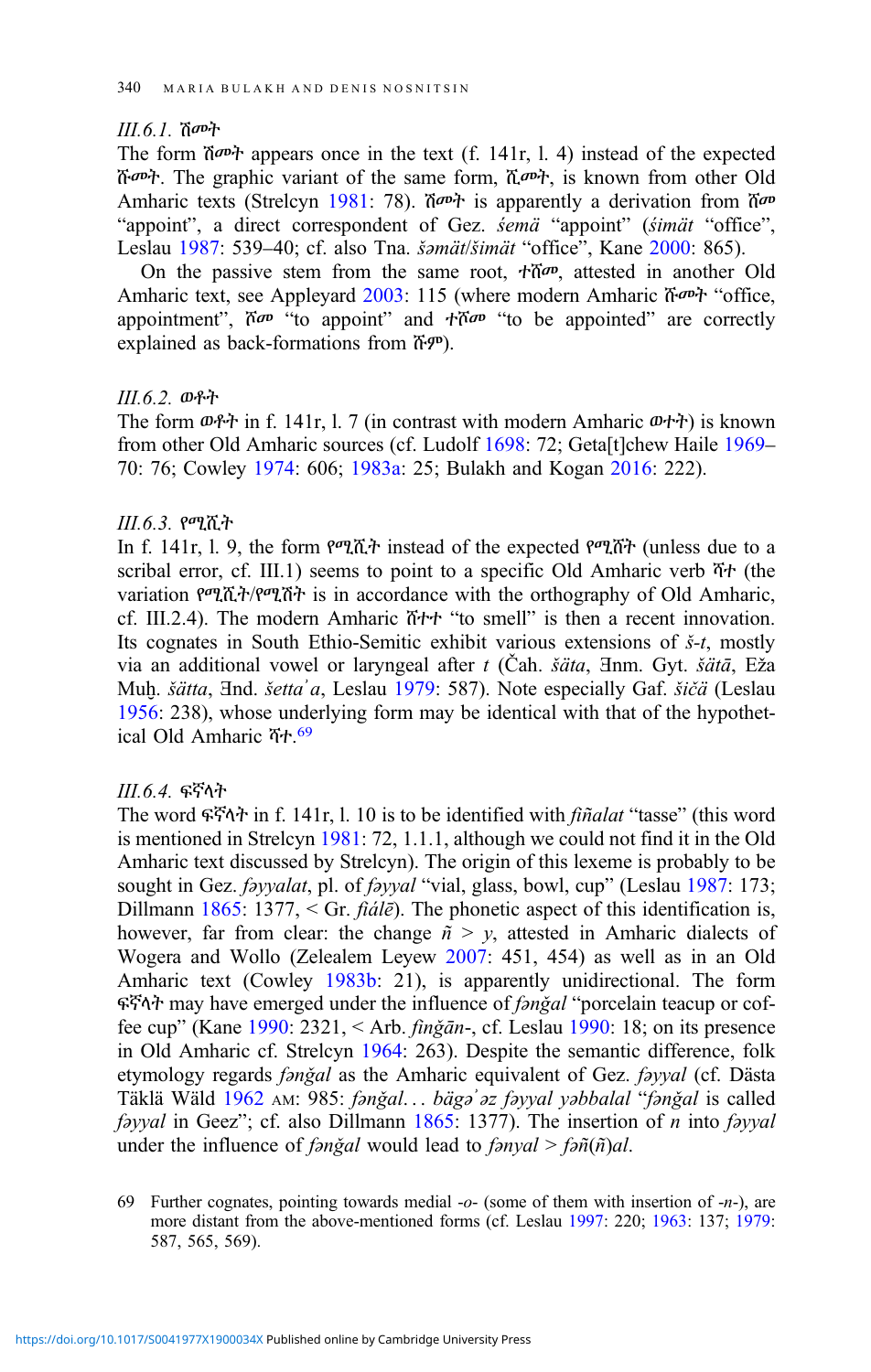# III.6.5. ወሸርበት

ወሸርበት in f. 141r, ll. 10–11 does not have a direct equivalent in modern Amharic. The only comparable lexeme is rather remote in shape: mäšräb "large trough in which water or other liquid is kept..." (Kane [1990](#page-33-0): 622, < Arb. mašrab-, Leslau [1990](#page-34-0): 200). Yet an exact correspondent is found in Zay: wošärbät "kind of jar" (Leslau [1979](#page-33-0): 669).

The Zay term may well be an early Amharism, ultimately going back to Arb. mišrabat- "cruchon en terre" (Biberstein Kazimirski [1860](#page-31-0): 1211).

# III.6.6. አኝቶኸ

In f. 141v, l. 4, the form  $\lambda^2 + \lambda^3$  appears, which is the 3 pl. (cf. III.4.4) converb (with the 2 sg. masc. object index) from the verb አኛ "to cause or to assist one to lie down" (cf. Getatchew Haile [1983:](#page-32-0) 160), itself a causative to \*እኛ (cf. እኛለሁ "I sleep", etc.) attested in Geta[t]chew Haile [1969](#page-32-0)–70: 71. On other Old Amharic attestations of this root, as well as on its cognates in other South Ethio-Semitic languages cf. Bulakh and Kogan [2016:](#page-31-0) 285–6.

# III.6.7. ስበት

The lexeme ስበት in f. 141v, l. 5 might be a derivative from the verb ሳበ "to draw, pull, pull tight" (Kane [1990:](#page-33-0) 513; however, the meaning "gravity, gravitation" adduced in Kane [1990:](#page-33-0) 514 for *səbät* hardly fits the present context). Possibly it relates to some technical details in the Ethiopian seventeenth-century funeral ritual (cf. the references in notes 53–4 and Pankhurst [1990:](#page-34-0) 196–9). Could ስበት in the present context refer to something like ropes (the method of transporting the dead body has been already referred to above, see verse 55; cf. traditional depiction of lowering the body, wrapped in a mat or cloth, into the grave by means of ropes, Chojnacki [1983](#page-31-0): 324, fig. 144c)? Alternatively, the word can be seen as a derivative from *säbbätä* "to break the soil with the plough" (Kane [1990:](#page-33-0) 524; cf. also səbät "first furrow", ibid.), perhaps metaphorically referring to the instruments for digging the grave. Admittedly, both interpretations are highly speculative. A deeper historical study of the funeral practices of the Ethiopian Christian highlands might shed light on this passage, a task going beyond the scope of the article.

# III.7. Geez insertions

As is usual with Old Amharic compositions, the text under scrutiny is interspersed with Geez lexemes, collocations and phrases. The distinction between the two languages is not always easy to draw (as in case of  $\mathbf{d} \mathbf{H} \mathbf{H} = \mathbf{G} \mathbf{e} \mathbf{z}$ .  $\mathbf{d} \mathbf{H} \mathbf{H}$ and modern Amharic ብዙ; or in case of some phrases such as ዓለም፡ ኀላፊት፡ ትመስል፡ ጽላሎት, cf. below). Furthermore, one should distinguish between Geez borrowings (such as መንግሥተ፡ ሰማያ[ትܼ ፡] in f. 141r, l. 14, ካህናት in f. 141v, l. 3, etc.)<sup>70</sup> and sporadic Geez insertions. The latter are as follows:

70 Geez expressions mentioned as such in Kane [1990](#page-33-0) have been considered here as Geez borrowings in Amharic. Obviously, this is an artificial criterion; in reality, there is no sharp borderline between accepted loanwords and sporadic insertions.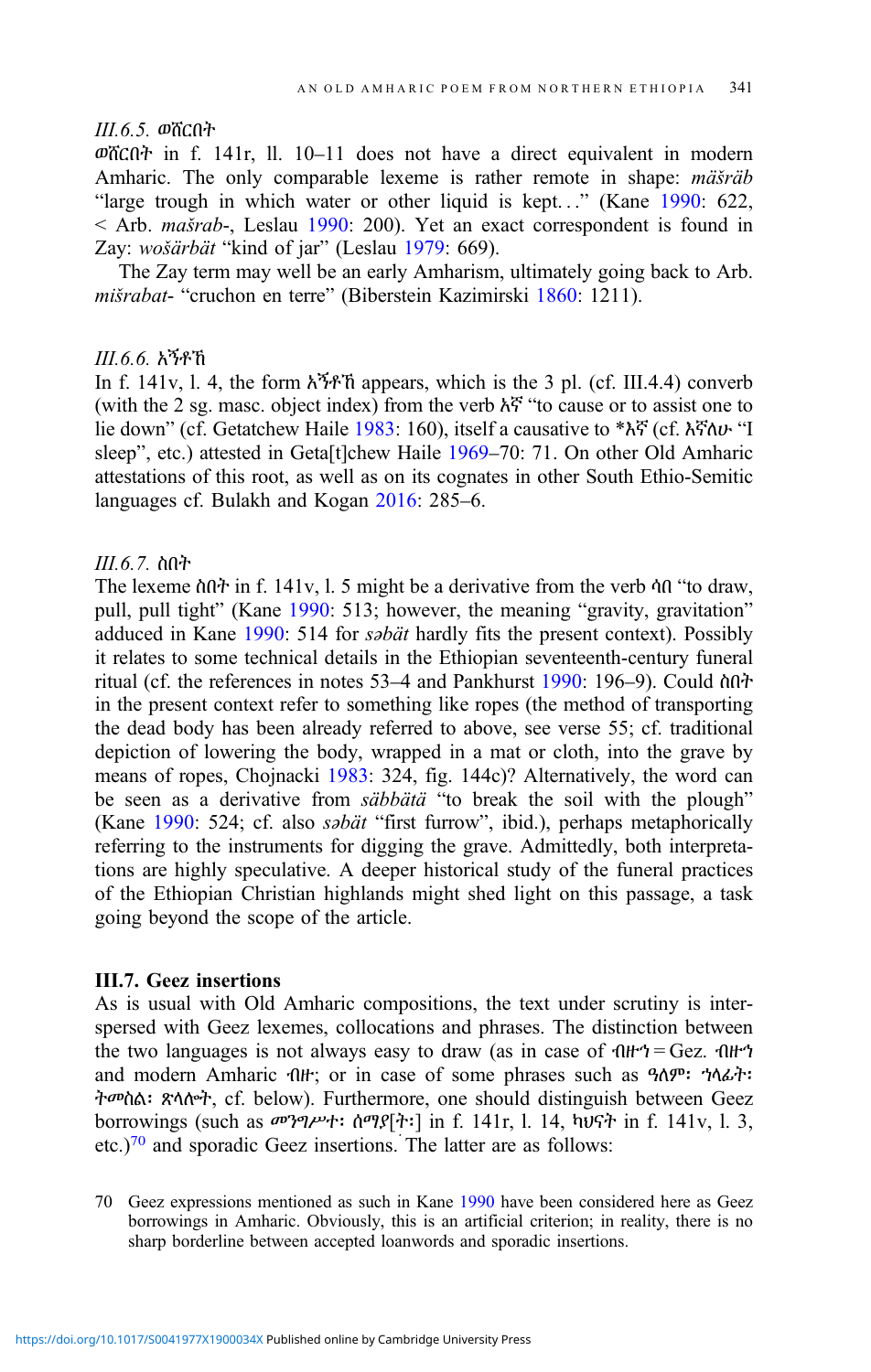መርገመ፡ ክብር (title); ለዓለም፡ እኪት (f. 141r, ll. 3–4); ንብስት (f. 141r, 1. 8);<sup>71</sup> መባልዕት (f. 141r, l. 9; the status of the preceding (ተ)ብዙኅ is not clear, cf. III.3.1); ትፍሥሕት (f. 141r, l. 11; the status of the preceding ብዙኅ is not clear, cf. III.3.1); በቍዔት (f. 141r, l. 12); አስተብቍዖት (f. 141r, l. 13); ውሂብ (f. 141r, l. 13); ወራዙት (f. 141v, l. 5); በአውደ፡ ፍትሕ (f. 141v, ll. 9–10); መንበረ፡ ዳዊት (f. 141v, ll. 15–6); ጽንአ፡ ደዌ (f. 142r, l. 2).

There is one phrase whose syntax clearly indicates a Geez insertion: [ܼእን]ተ፡ ውስጡ፡ ኃጢአት (f. 141r, ll. 11–12). Some further phrases may also be treated as written in Geez:

ዓለም፡ ኀላፊት፡ ትመስል፡ ጽላሎት (f. 141r, ll. 1–2; note, however, the lack of the accusative marker -ä in ጽላሎት, which rather suggests an Amharic sentence with Geez loanwords/insertions); ትዋረስ፡ ዘለዓለም (f. 141r, ll. 14–5); ትዋረስ፡ ዘለዓለም፡ መንግሥተ፡ ሰማያት (f. 142r, ll. 1–2).

Furthermore, the theological postulates in f. 142r, ll. 5–7 are apparently written in Geez.

# III.8. Linguistic traits and the dating of the text

On the basis of the linguistic evidence one can draw conclusions as to the time of creation of the text. Among other things, the text demonstrates the following archaic features: preservation of some gutturals (cf. III.3.1), right-branching syntax employed side-by-side with head-final structures (cf. III.5.4), non-obligatory status of the postpositional element  $-\mathcal{P}$  in negative main clauses (cf. III.4.5), possibility of employing the simple imperfect in main clauses (cf. III.5.1). According to Girma Awgichew Demeke ([2014:](#page-32-0) 3), these features are typical of pre-eighteenth-century Amharic (cf. also above, I). The estimated time of the composition of MärKL could possibly be the first half or middle of the seventeenth century.

# IV. The witnesses of the Märgämä kəbr poems

Until recently, three witnesses of the Märgämä kəbr have been known (following Getatchew Haile [2005](#page-32-0), [2014](#page-32-0), and applying his "labels"): C, in MS EMML no. 5483; E, in MS EMML no. 7007; and J, in MS Jerusalem, JE 541. The complicated relationships among them can be summarized as follows. The end of

71 According to Kane [1990:](#page-33-0) 14, the lexeme is present in Amharic with the meaning "sacramental bread", while the meaning "bread" (clearly intended here) is restricted to the Shoan variety.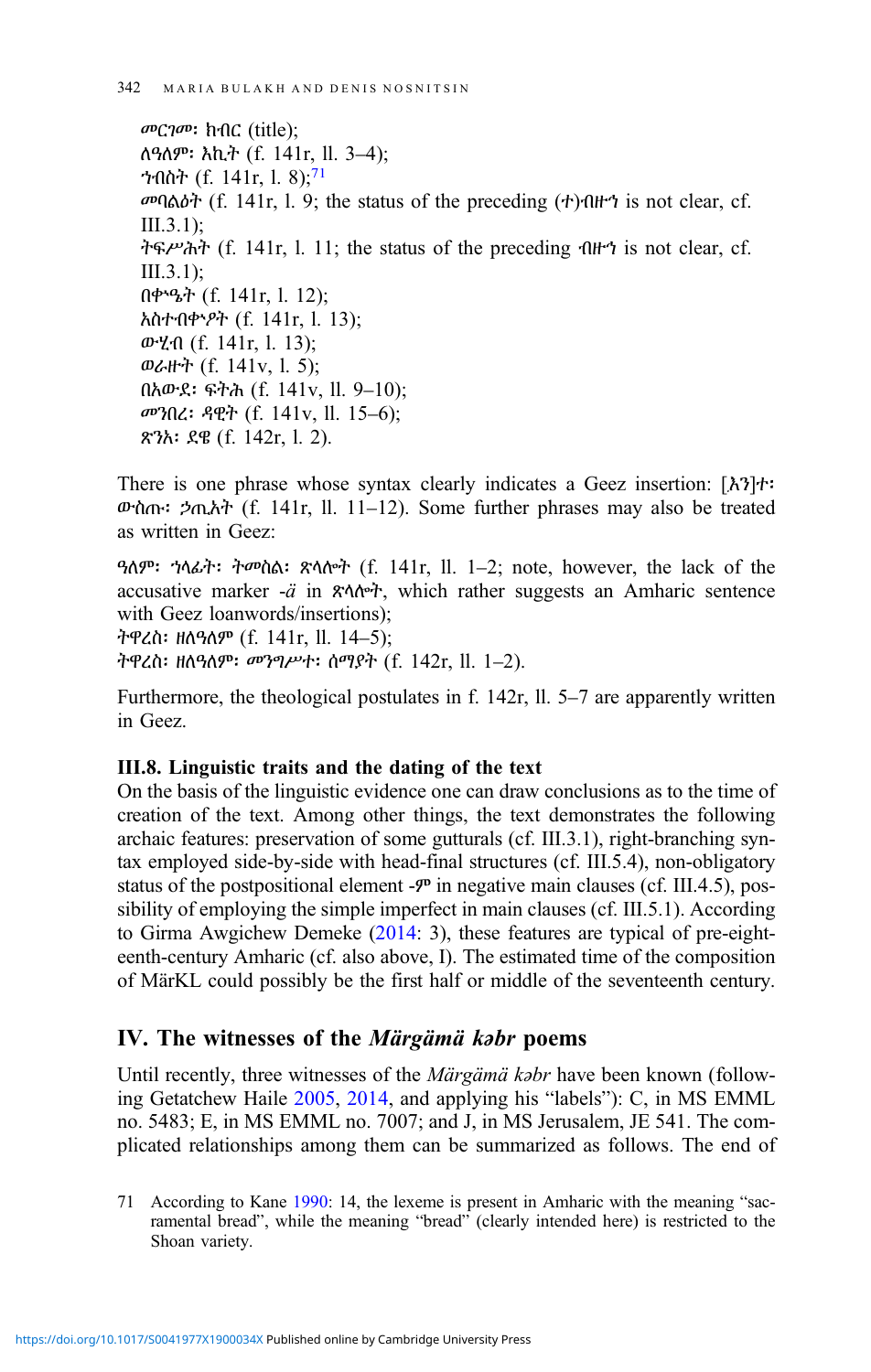text C (lines 325–58 ca.) is related to the last part of text E (lines 311–41 ca.).<sup>72</sup> The initial part of text  $J^{73}$  is related to the initial part of E (lines 1–137 ca.).<sup>74</sup> At the same time, each witness has extensive text portions not shared with the others. On the present occasion, we would like to introduce a fourth, formerly unnoticed, witness of Märgämä kəbr which is transmitted in MS British Library, Orient.  $575<sup>75</sup>$  It is very close to text J, so we have assigned to it a provisional siglum "J<sub>1</sub>".<sup>76</sup> MärKL, presented above, is a fifth *Märgämä kəbr* text. It is different from any of the published or accessible texts, and we can assume, at least for the moment, that MärKL is an independent composition.

An archetype text of the *Märgämä kabr* could have existed, being the source of some or all known Märgämä kəbr poems, but the chance that it may ever be discovered is very small. One may hypothesize how the circulation of the Märgämä kəbr poems took place. We can consider several possibilities. The great differences between the texts might have resulted from: 1) wide circulation and transmission through many copies; $^{77}$  2) the great liberty which the scribes took while copying those texts – using only a certain portion of the exemplar, readily diverging from it, introducing many additional verses, etc. As a result, the differences between the texts are so substantial that in effect each one represents a different recension of the poem, or is a nearly independent work. But the straightforward copying of the poems took place as well (as we observe on the example of J and  $J_1$ ; 3) the important role of the oral tradition in the creation and circulation of the poems (cf. below, V).

# V. Märgämä kəbr poems and early Amharic literature

The published poems mentioned in section IV share not so much the text passages but primarily the poetic form of expression and didactic mood. They all convey, of course, one essential religious idea: one should reject the temptations

- 72 Cf. Getatchew Haile [2014](#page-32-0): 446.
- 73 Denis Nosnitsin has recently visited the library of the Ethiopian Patriarchate in Jerusalem and inspected MS JE 541 (see Ephraim Isaac [1984](#page-32-0)–86: 74) which appears to be of primary importance for understanding the textual tradition of Märgämä kəbr poems.
- 74 Getatchew Haile [2005:](#page-32-0) 255, "Although E and J seem to originate from one source, they are different recensions ... The collation, obviously, is limited to sections where the two documents do in fact have lines in common".
- 75 Wright [1877:](#page-35-0) 119–20, no. clxxxvii, the poem occupies ff. 104v–109r. The manuscript was referred to in Cowley [1983b:](#page-31-0) 23, n. 6, but it has been largely overlooked.
- 76 The exact relationship between J and  $J_1$  is still to be clarified. The title *Märgämä kabr* does not appear in  $J_1$ . The text starts:  $\beta$ h:  $\varpi$ <sub>R</sub>h sh $\varpi$ <sub>i</sub>  $\beta$ A $\alpha$ ,  $\beta$ h  $\alpha$ <sub>i</sub>..., cp. Getatchew Haile  $2005$ : 257, n. 1; there is neither an introductory formula nor a concluding formula. The text is accommodated on the end-leaves but is incomplete (at least one text folio is missing). The text is divided into 12 parts by the word  $m\delta' r a f$  "chapter" (the same in text J), partly accompanied by a number and in four cases followed by the sentence ደግ፡ ነው፡ መጽሐፍ። "(This) book is good!" In six cases, the chapter ends with the sentence ምን፡ ይተርፋል፡ ዘእንበለ፡ ፃዕር "What remains except the agony (of death)!" (with some variations).
- 77 Which would imply that most of those copies have been lost or have not yet turned up. This cannot be completely excluded, because a large number of manuscripts from the essential collections in the relevant regions (Amharic-speaking areas of Gondär, Goğğam, etc.) are still inaccessible.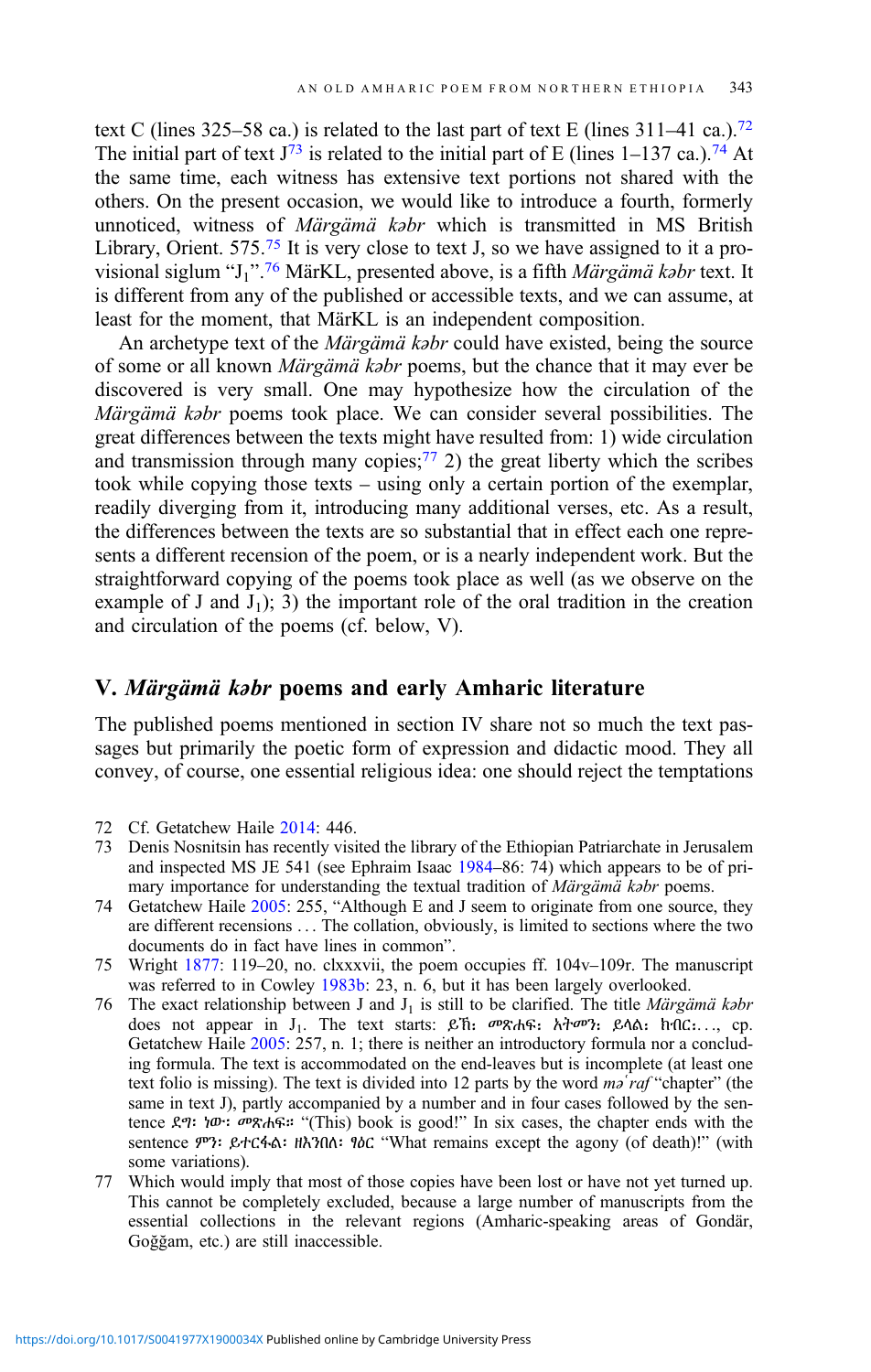of the earthly world in order to avoid eternal damnation; one should take care since one never knows when and how one's life will end. The depictions of the temptations and sins, of death, of the eternal punishment, and of the virtues constitute the main topics of the poems. Elaborating upon them, the poems partly overlap thematically but mostly use different imagery and narrative technique.78

If we assume that MärKL is an independent composition, then it seems that its seventeenth-century author was inspired or influenced by other Märgämä kəbr poems. The one who gave it the title Märgämä kəbr (the author or copyist?) was aware of the existence of a generic group with such a "label", a few works in Amharic sharing some essential similarities. Based on the conclusions of Getatchew Haile, $79$  we wonder if we should consider the Märgämä kəbr poems, which are rhymed didactic speech addressed to the community of the faithful, as a specific genre of early Amharic literature.<sup>80</sup> Despite a certain vagueness in their formal characteristics, the Märgämä kəbr poems as a whole are clearly distinct from other kinds ("genres") of early Amharic works.<sup>81</sup> Moreover, the *Märgämä kabr* as a genre can be placed alongside some other Christian literary traditions pivoting on the same main topics, i.e. condemning the temptations and the luxury of the worldly life, preparing the soul for the life after death, etc. $82$ 

- 78 Only accidentally do the poems coincide (in motifs rather than in exact wording). For instance, concerning MärKL and the poem in MS EMML 5483, cf. "dead body on a wooden stretcher" (Getatchew Haile [2014](#page-32-0), verse 35; cf. verse 55 of MärKL), or "the world deceitful like a night dream" (Getatchew Haile [2014](#page-32-0), verse 90; cf. verses 2–5 of MärKL). Parallelism is used intensively in all the poems, but for the rest the narrative technique is not always the same. Only the narrator in MärKL develops his discourse by telling about his "vision" – what "he saw without being asleep". Elsewhere the narrator gives "useful advice" to his listeners (Getatchew Haile [2005,](#page-32-0) esp. ll. 3–4, 129, 159; Getatchew Haile [2014](#page-32-0), esp. ll. 25, 71, 87–88). Formalizing the appearance of the text as a literary work was not considered necessary either. Not every poem employs the (Geez) title Märgämä kəbr, and not all have the introductory formula ("In the name of the Father, and the Son...") and concluding formula.
- 79 Cf. Getatchew Haile [2014:](#page-32-0) 445, 447 ("During the late seventeenth or early eighteenth century, there came a point when Ethiopian religious teachers developed three approaches for teaching morality and theology in Amharic. These teachings took the forms of "The Five Pillars of Mystery ... catechism and poetry"; "... these texts might not be poems at all, but a third type of speech that stands between prose and poetry, a style that might be called 'Rhyming Prose' or 'Poetic Prose'").
- 80 i.e. "genre" in the sense of "kind of work" or "literary type", as presented in, e.g., Cuddon [1998](#page-31-0): 342, while "prose" and "poetry" are terms referring to the mode of language use (metrically organized compositions vs. those written in "natural", unrestricted language).
- 81 The Amharic "heroic praise songs" also seem to represent a distinctive genre (being even looser, from the formal point of view, than the Märgämä kəbr poems); they were composed and circulated orally, and only in rare cases written down in manuscripts (the so-called "royal songs" are the best known examples, cf. Guidi [1889;](#page-33-0) Littmann [1914;](#page-34-0) the "panegyrics" in Getatchew Haile [1979a](#page-32-0) – warlike praise songs labelled by the composer as religious qəne-poems – belong to this genre as well).
- 82 The Märgämä kəbr poems strongly remind us of a sizeable European literary production, in both Latin and vernacular languages, that evolved around the medieval religious concept of contemptus mundi "contempt of the world". Some of the literary devices used for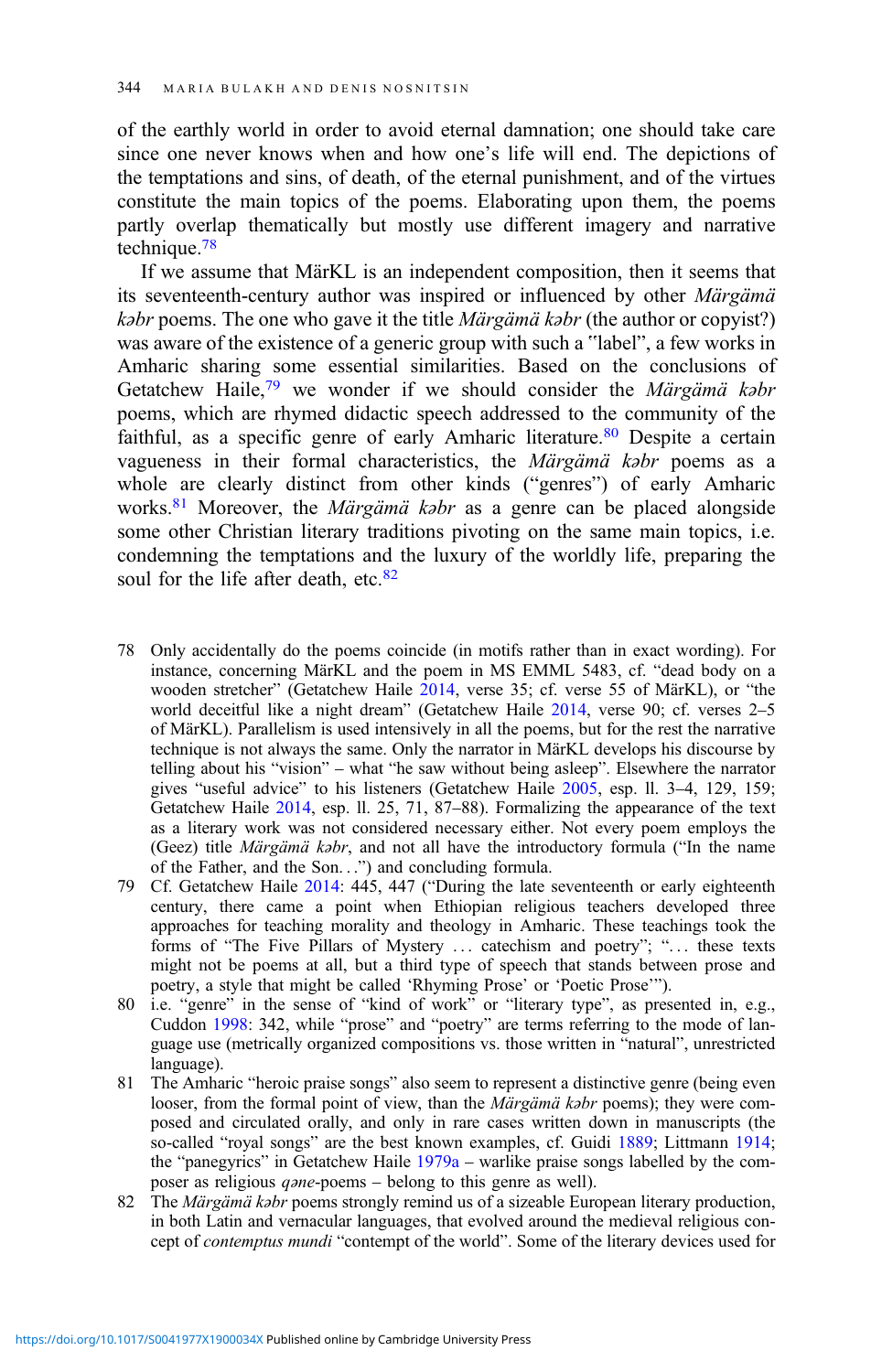The Märgämä kəbr poems were composed with the aim of direct religious education of the people, and the poetical mode of expression and the Amharic language were the appropriate means for this. The presence of MärKL specifically in the Missal manuscript MKL-008 is not at all accidental: it would have been meant as a post-liturgical edifying addition to the Missal.<sup>83</sup> However, it cannot be excluded that the Märgämä kəbr poems were created, memorized and circulated mainly orally. In such a form they could easily incorporate – according to the needs, the literary skills and the background of the composer – fitting motifs and images originating from works of "elevated" Geez literature on the one hand, and from everyday life and culture as reflected in oral Amharic literature, on the other. Only in some cases were such compositions fixed in written form (see above, IV). Building fluid textual tradition(s), the poems were written down and copied possibly as a kind of *aide memoire*, providing for users (educated ecclesiastics, preachers?) a ready selection of topics and rhymed passages. This might be one of the ways the nascent Amharic written literature developed.<sup>84</sup>

# Abbreviations

- Arb. Arabic
- Arg. Argobba
- Čah. Čaha
- Ǝnd. Ǝndägañ
- Ǝnm. Ǝnnämor
- Gaf. Gafat
- Gez. Geez

- 83 Of course, the use of the *Märgämä kəbr* would be expected first in the Amharic-speaking area, and not in the core of Tigray. This might be indirect evidence concerning the origin of MS MKL-008, which was possibly produced not in Tigray (but in the Goğğam or Gondär area?) and introduced into the collection of Läq̆ay Kidanä Mǝḥrät only at a much later time. In assuming this, one immediately thinks of the collection of Mägdäla Mädhane `Aläm, captured by the British expeditionary troops in 1868, a large part of which was distributed among the churches of northern Ethiopia. The quality of the book and its scribal work might also speak for a place of manufacture outside Tigray. However, better proofs are not available for the moment; direct indications pointing to the Mägdäla Mädḫane ʿAläm collection are missing (such as a number written in a European hand on the guard leaf, or an ownership note mentioning that church; see Ancel and Nosnitsin [2014\)](#page-31-0).
- 84 On the whole, MärKL (and other Märgämä kəbr poems?) fits chronologically into the process of the birth of Amharic literature in the seventeenth century as described by Lanfranco Ricci [\(1969](#page-34-0): 852). For the moment, it is unclear whether the Märgämä kabr poems can be assigned to what Ricci calls "la controproduzione abissina monofisita in risposta" (to Catholic propaganda), and whether the Märgämä kəbr poems had any direct or indirect links to non-Ethiopian and non-Orthodox literary traditions (cf. the surprising conclusions regarding the Old Amharic work  $M\phi\phi$  stir as a Goldenberg [2013](#page-33-0): 156–7). These issues go beyond the scope of the present article and should be treated in a new history of Amharic literature, which is an obvious desideratum.

those works were exactly the poetic mode of expression and the vision-form (cf. Gnädinger [1999,](#page-33-0) Silagi [1999](#page-34-0) and other related articles).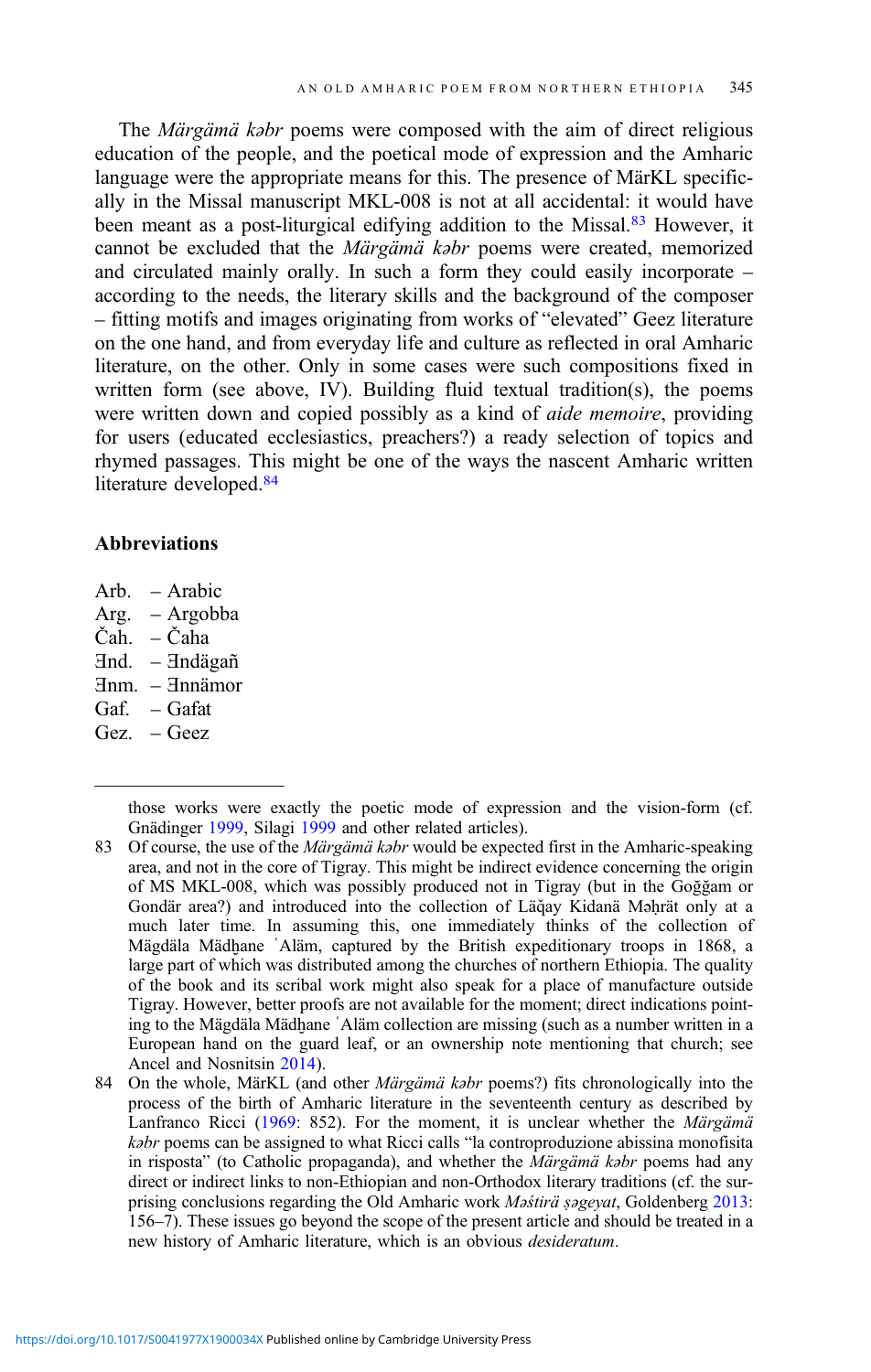- <span id="page-31-0"></span>Gr. – Greek Gyt. – Gyeto
- Muḫ. Muḫǝr

Tna. – Tigrinya

# Bibliography

ʾAmməstu ʾaʿmadä məsṭir. 1952 AM [1959/60 AD]. Addis Ababa: Täsfa mattämiya bet.

- Ancel, Stéphane and Denis Nosnitsin. 2014. "On the history of the library of Mäqdäla: new findings", Aethiopica. International Journal of Ethiopian and Eritrean Studies 17, 90–95.
- Appleyard, David. 2003. "An 'Old Amharic' commentary on the Nicene Creed", Aethiopica. International Journal of Ethiopian and Eritrean Studies 6, 111–36.
- Ayala Takla-Hāymānot, Abbā [Mario da Abiy-Addì]. 1974. La chiesa etiopica e la sua dottrina cristologica. Rome: Saggi ed esperienze.
- Bausi, Alessandro. 2010. "Qəddase: Mäṣḥafä qəddase", in Siegbert Uhlig in cooperation with Alessandro Bausi (eds), Encyclopaedia Aethiopica. Volume 4. Wiesbaden: Harrassowitz Verlag, 279–81.
- Biberstein Kazimirski, Albert de. 1860. Dictionnaire arabe–français. I–II. Paris: Maisonneuve.
- Bulakh, Maria and Leonid Kogan. 2016. The Arabic–Ethiopic Glossary by al-Malik al-Afḍal: An Annotated Edition with a Linguistic Introduction and a Lexical Index. Leiden: Brill.
- Chojnacki, Stanisław. 1983. Major Themes in Ethiopian Painting: Indigenous Developments, the Influence of Foreign Models and Their Adaptation from the  $13<sup>th</sup>$  to the  $19<sup>th</sup>$  Century. (Aethiopistische Forschungen 10.) Wiesbaden: Harrassowitz Verlag.
- Cornill, Carl Heinrich. 1876. "Das Glaubensbekenntniss des Jakob Baradaeus in äthiopischer Uebersetzung", ZDMG 30, 417–66.
- Cowley, Roger. 1974. "A text in Old Amharic", BSOAS 37, 597–607.
- Cowley, Roger. 1977. "Additional sources for a copula -tt in Old Amharic", Israel Oriental Studies 7, 139–43.
- Cowley, Roger. 1983a. The Traditional Interpretation of the Apocalypse of St John in the Ethiopian Orthodox Church. (University of Cambridge Oriental Publications 33.) Cambridge: Cambridge University Press.
- Cowley, Roger. 1983b. "Ludolf's fragmentum Piquesii: an Old Amharic tract about Mary who anointed Jesus' feet", Journal of Semitic Studies 28/1, 1–46.
- Crass, Joachim, Girma Awgichew Demeke, Ronny Meyer, and Andreas Wetter. 2005. Copula and Focus Constructions in Selected Ethiopian Languages. (Issue 25 of University of Leipzig Papers on Africa.) Leipzig: ULAP.
- Cuddon, John A. 1998. The Penguin Dictionary of Literary Terms and Literary Theory, revised by C.E. Preston. London: Penguin Books.
- Dästa Täklä Wäld. 1962 AM [1970 AD]. Addis yamarañña mäzgäbä qalat. Addis Abäba: Artistik mattämiya bet.
- Dillmann, August. 1865. Lexicon linguae aethiopicae cum indice latino. Lipsiae: T.O. Weigel.
- Dobberahn, Friedrich Erich. 1997. "Der äthiopische Begräbnisritus", in Hansjakob Becker and Hermann Ühlein (eds), Liturgie im Angesicht des Todes: Judentum und Ostkirchen I: Texte und Kommentare. Sankt Ottilien: EOS Verlag Erzabtei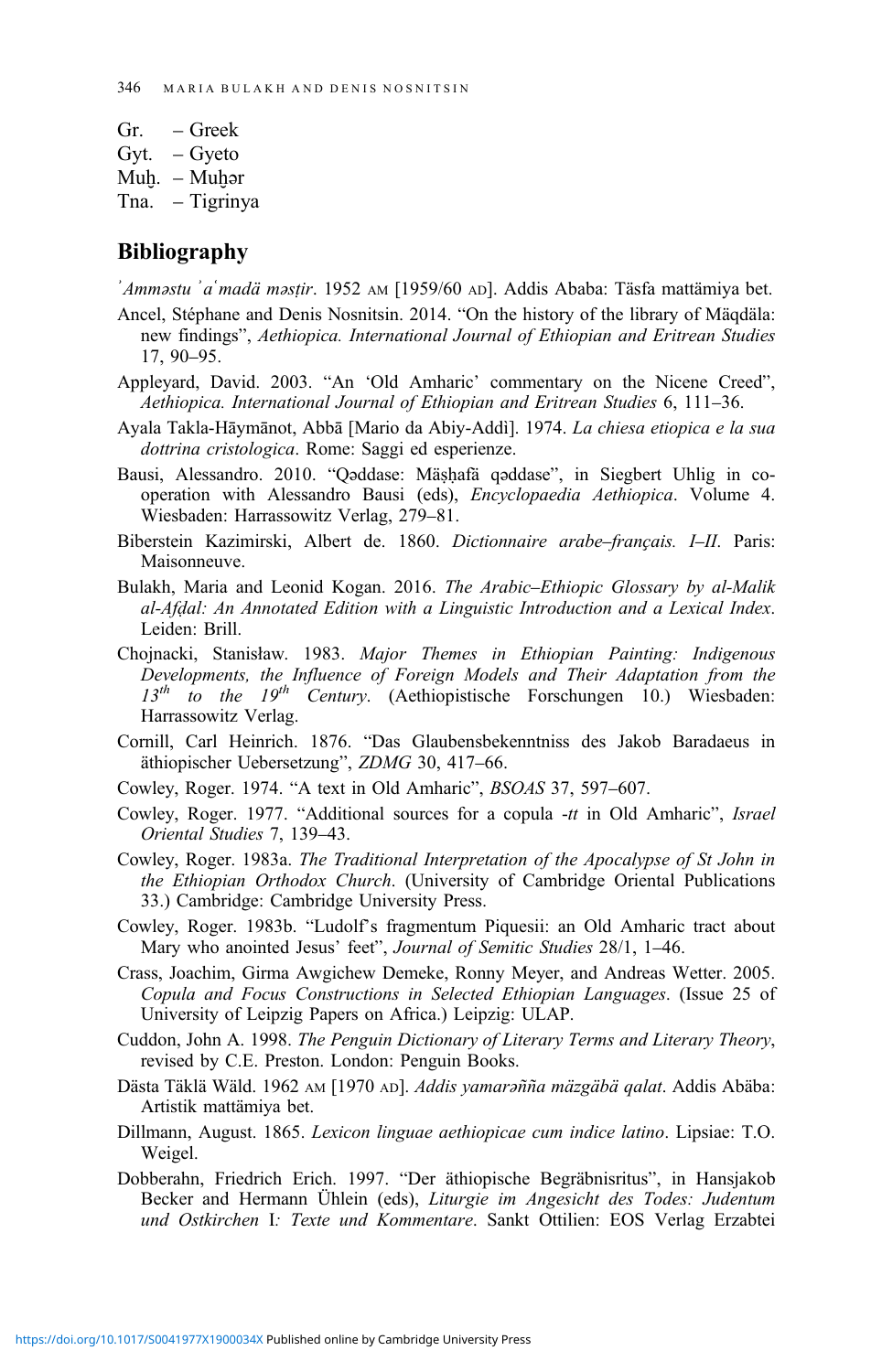<span id="page-32-0"></span>St. Ottilien (Pietas liturgica 9), 137–316 (text); II: Übersetzungen, Anhänge und Register, Sankt Ottilien: EOS Verlag Erzabtei St. Ottilien (Pietas liturgica 10), 1397–1432 (tr.).

- Ephraim, Isaac. 1984–86 [1987]. "Shelf list of Ethiopian manuscripts in the monasteries of the Ethiopian Patriarchate of Jerusalem", Rassegna di studi etiopici 30, 53–80.
- Encyclopaedia Aethiopica. 2003–14. Vols. 1–5. Ed. Siegbert Uhlig (vols. 1–3), Siegbert Uhlig in co-operation with Alessandro Bausi (vol. 4), Alessandro Bausi in co-operation with Siegbert Uhlig (vol. 5). Wiesbaden: Harrassowitz Verlag.
- Fritsch, Emmanuel. 2001. The Liturgical Year of the Ethiopian Church. The Temporal: Seasons and Sundays. Addis Ababa: Master Printing Press (Ethiopian Review of Cultures, Special Issue IX–X).
- Fritsch, Emmanuel. 2007. "Mäqdäs", in Siegbert Uhlig (ed.), Encyclopaedia Aethiopica. Volume 3. Wiesbaden: Harrassowitz Verlag, 765–7.
- Fritsch, Emmanuel. 2010. "Tabot: Mänbärä tabot", in Siegbert Uhlig in co-operation with Alessandro Bausi (eds.), Encyclopaedia Aethiopica. Volume 4. Wiesbaden: Harrassowitz Verlag, 804–7.
- Geta[t]chew Haile. 1969–70. "Archaic Amharic forms", in *Proceedings of the Third* International Conference of Ethiopian Studies, Addis Ababa 1966, II. Addis Ababa: Institute of Ethiopian Studies, Haile Selassie I University, 61–80.
- Getatchew Haile. 1979a. "Panegyrics in Old Amharic, EMML 1943, f.3v", Israel Oriental Studies 9, 228–36.
- Getatchew Haile. 1979b. "Some archaic features of Amharic", in Robert Lee Hess (ed.), Proceedings of the Fifth International Conference of Ethiopian Studies, Session B, April 13–16, 1978. Chicago: Office of Publications Services, University of Illinois, 111–24.
- Getatchew Haile. 1980. "Some notes on 'A text in Old Amharic' of Roger Cowley", BSOAS 43, 578–80.
- Getatchew Haile. 1983. "Old Amharic features in a manuscript from Wollo (EMML 7007)", in Stanislav Segert and András J.E. Bodrogligeti (eds), Ethiopian Studies: Dedicated to Wolf Leslau on the Occasion of his Seventy-Fifth Birthday, November  $14<sup>th</sup>$ , 1981, by Friends and Colleagues. Wiesbaden: Harrassowitz Verlag, 157–69.
- Getatchew Haile. 1986. "Materials on the theology of Qəbʿat or unction", in Gideon Goldenberg (ed.), Ethiopian Studies. Proceedings of the Sixth International Conference, Tel-Aviv, 14–17 April 1980, Rotterdam and Boston: A.A. Balkema, 205–50.
- Getatchew Haile. 1991. "Qəne poems in Older Amharic", in Alan S. Kaye (ed.), Semitic Studies. In Honor of Wolf Leslau. On the Occasion of His Eighty-Fifth Birthday. November 14th, 1991. Volume 1. Wiesbaden: Harrassowitz Verlag, 521–30.
- Getatchew Haile. 2005. "An archaic Amharic poem on condemning wealth and glory", in Geoffrey Khan (ed.), Semitic Studies in Honour of Edward Ullendorff. Leiden and Boston: Brill, 255–75.
- Getatchew Haile. 2014. "One more archaic Amharic poem on Christian virtues and vices", in Alessandro Bausi, Alessandro Gori, and Gianfrancesco Lusini (eds), Linguistic, Oriental and Ethiopian Studies in Memory of Paolo Marrassini. Wiesbaden: Harrassowitz Verlag, 445–75.
- Girma Awgichew Demeke. 2013. Amharic–Argobba Dictionary. Trenton: The Red Sea Press.
- Girma Awgichew Demeke. 2014. Grammatical Changes in Semitic: A Diachronic Grammar of Amharic (Afroasiatic Studies 4.). Princeton and Addis Ababa: WibTaye Publishers.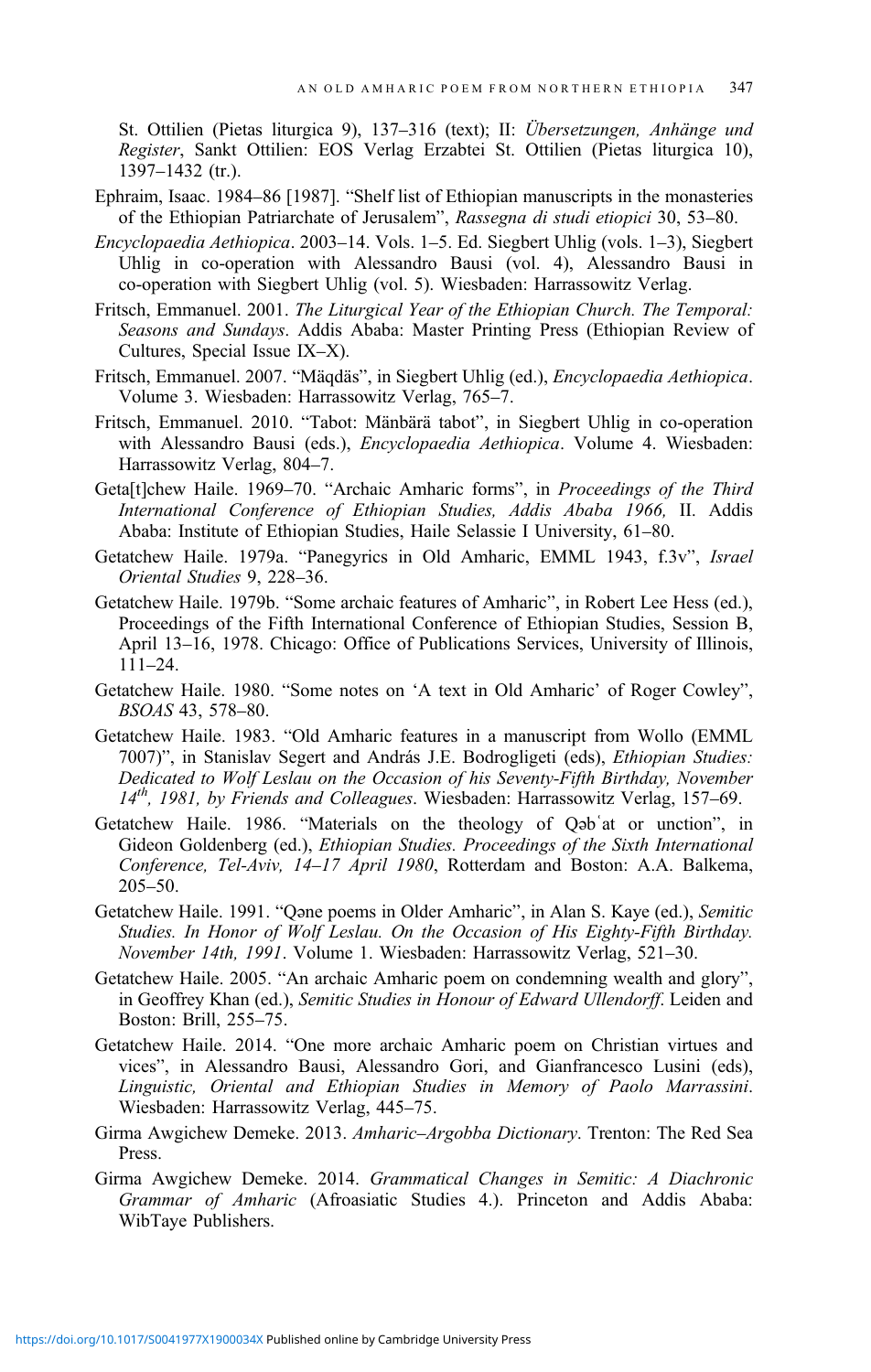- <span id="page-33-0"></span>Gnädinger, Louise. 1999. "Contemptus mundi, A.C. m. als Begriff und Haltung abendländ. ma. Geistigkeit", in Robert-Henri Bautier, Peter Berghaus and Hermenegild Maria Biedermann (eds), Lexikon des Mittelalters. Stuttgart: Metztler. Bd. III, cols 186–7.
- Goldenberg, Gideon. 1974. "L'étude du Gouragué et la comparaison chamitosémitique", in IV Congresso Internazionale di Studi Etiopici (Roma, 10–15 aprile 1972), Tomo II (Sezione linguistica). Rome: Accademia Nazionale dei Lincei, 235–49.
- Goldenberg, Gideon. 1976. "A copula  $\dot{\tau}$  in Old Amharic", Israel Oriental Studies 6, 131–7.
- Goldenberg, Gideon. 1977. "The Semitic languages of Ethiopia and their classification", BSOAS 40/3, 461–507.
- Goldenberg, Gideon. 2013. "ምሥጢረ፡ ጽጌያት። The Old Amharic mysteries of the rosary", in Gideon Goldenberg, Further Studies in Semitic Linguistics. Münster: Ugarit-Verlag, 155–75.
- Goldenberg, Gideon. 2017. "Old Amharic object suffixes and the formation of the ሰያፍ፡ አንቀጽ", in Adam Carter McCollum (ed.), Studies in Ethiopian Languages, Literature, and History. Festschrift for Getatchew Haile Presented by His Friends and Colleagues. (Aethiopistische Forschungen 83.) Wiesbaden: Harrassowitz Verlag. 553–61.
- Grohmann, Adolf. 1919. Aethiopische Marienhymnen. Leipzig: B.G. Teubner.
- Guidi, Ignazio. 1889. "Le canzoni geez-amariña in onore di re abissini", Rendiconti della Reale Accademia dei Lincei, Classe di scienze morali, storiche e filologiche ser 4, 5, 53–66.
- Habtä Maryam Wärqənäh, liqä śəlțanat. 1963 AM (= 1970/71 AD). Yä-'Ityopya 'ortodoks täwahado betä krastiyan <sup>'</sup>amnätanna tamhart. Addis Ababa: Bərhanənna sälam qädamawi Ḫaylä Śəllase mattämiya bet.
- Habtemichael Kidane. 2003. "Anaphoras", in Siegbert Uhlig (ed.), Encyclopaedia Aethiopica. Volume 1. Wiesbaden: Harrassowitz Verlag, 251–3.
- Hammerschmidt, Ernst. 1987. Studies in the Ethiopic Anaphoras (Aethiopistische Forschungen 25.) Berlin: Akademie-Verlag.
- Heldman, Marilyn E. 2010. "Tabot", in Siegbert Uhlig in co-operation with Alessandro Bausi (eds), Encyclopaedia Aethiopica. Volume 4. Wiesbaden: Harrassowitz Verlag, 802–4.
- Kane, Thomas Leiper. 1990. Amharic–English Dictionary. Wiesbaden: Harrassowitz Verlag.
- Kane, Thomas Leiper. 2000. Tigrinya–English Dictionary. Springfield: Dunwoody Press.
- Krzyżanowska, Magdalena. 2015. "The Gädlä Kiros in Ethiopian religious practices: a study of eighteen manuscripts from Eastern Tagray", in Denis Nosnitsin (ed.), Veneration of Saints in Christian Ethiopia (Aethiopica Supplement 3.). Wiesbaden: Harrassowitz Verlag, 95–136 and 249–56 (plates).
- Leslau, Wolf. 1956. Étude descriptive et comparative du Gafat (éthiopien méridional). Paris: Librairie C. Klincksieck.
- Leslau, Wolf. 1963. Etymological Dictionary of Harari. Berkeley and Los Angeles: University of California Press.
- Leslau, Wolf. 1979. Etymological Dictionary of Gurage (Ethiopic). III. Etymological Section. Wiesbaden: Harrassowitz Verlag.
- Leslau, Wolf. 1987. Comparative Dictionary of Ge'ez (Classical Ethiopic). Wiesbaden: Harrassowitz Verlag.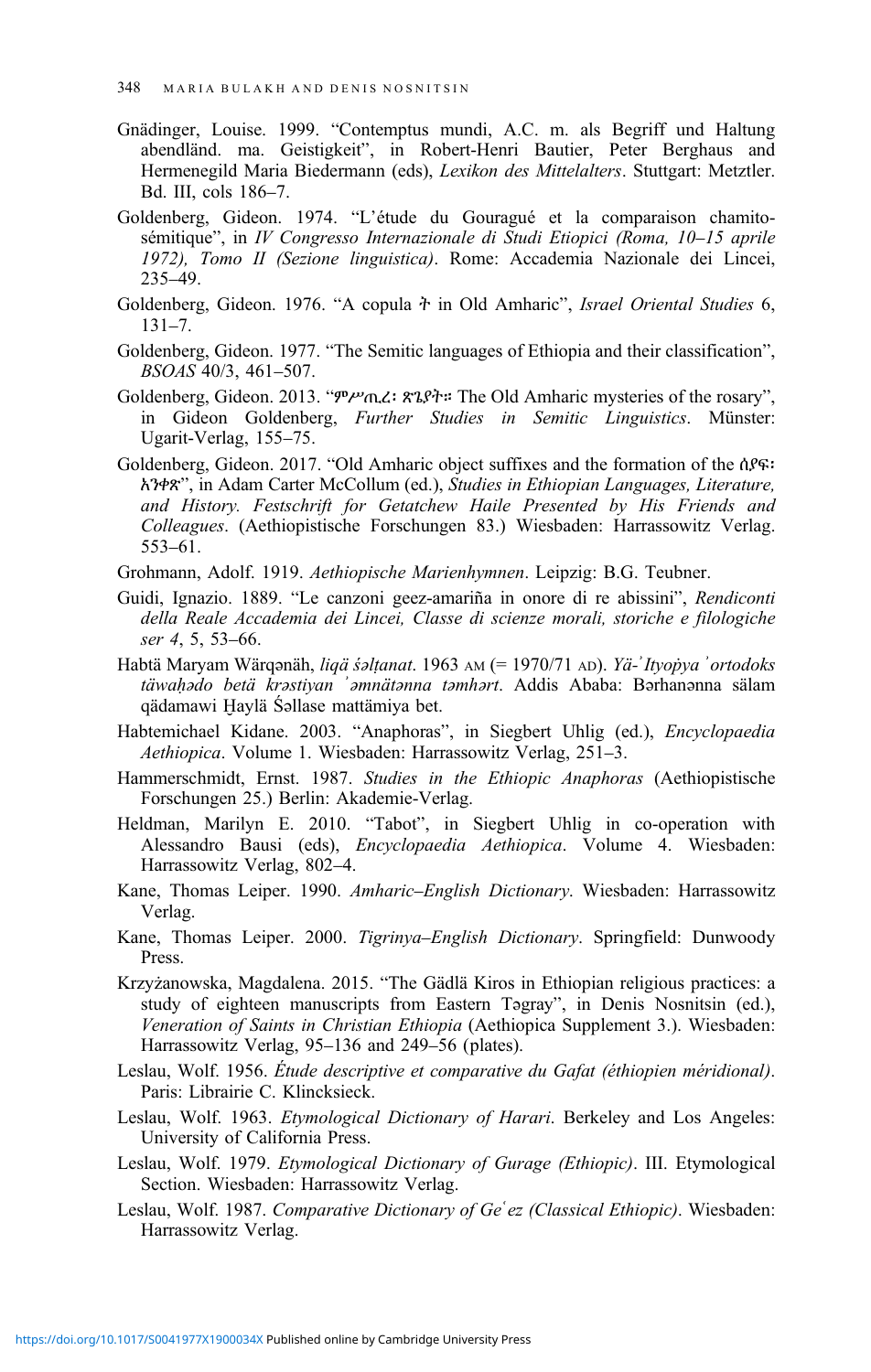- <span id="page-34-0"></span>Leslau, Wolf. 1990. Arabic Loanwords in Ethiopian Semitic. Wiesbaden: Harrassowitz Verlag.
- Leslau, Wolf. 1995. Reference Grammar of Amharic. Wiesbaden: Harrassowitz Verlag.
- Leslau, Wolf. 1997. Ethiopic Documents: Argobba. Grammar and Dictionary. Wiesbaden: Harrassowitz Verlag.
- Littmann, Enno. 1914. Die altamharischen Kaiserlieder. Strasbourg: J.H.Ed. Heitz.
- Littmann, Enno. 1943. "Altamharisches Glossar", Rivista degli Studi Orientali 20, 473–505.
- Ludolf, Hiob. 1698. Lexicon amharico-latinum, cum indice latino copioso. Francofurti ad Moenum: prostat apud Johannem D. Zunnerum.
- Maḫtämä Səllase Wäldä Mäsqäl. 1962 AM [1969/70 AD]. Zəkrä nägär. Addis Abäba: [no publisher].
- Mäṣḥafä qəddase. 1962 AM [1969/70 AD]. Mäṣḥafä qəddase. Bä-gəʿəzənna bä-ʾamarəñña. Addis Abäba: Täsfa mattämiya bet.
- Mersha Alehegne. 2011. The Ethiopian Commentary on the Book of Genesis. Critical Edition and Translation. (Aethiopistische Forschungen 73.) Wiesbaden: Harrassowitz Verlag.
- Nosnitsin, Denis. 2013. Churches and Monasteries of Təgray: A Survey of Manuscript Collections. (Aethiopica Supplement 1.) Wiesbaden: Harrassowitz Verlag.
- Pankhurst, Richard. 1990. A Social History of Ethiopia. The Northern and Central Highlands from Early Medieval Times to the Rise of Emperor Téwodros II. Addis Ababa: Institute of Ethiopian Studies.
- Parkyns, Mansfield. 1853. Life in Abyssinia: Being Notes Collected during Three Years' Residence and Travels in That Country. Volume II. London: John Murray.
- Podolsky, Baruch. 1991. Historical Phonetics of Amharic. Tel Aviv: Tel Aviv University.
- Praetorius, Franz. 1879. Die Amharische Sprache. Halle: Verlag der Buchhandlung des Waisenhauses.
- Rabin, Ira. 2014. "Ink identification to accompany digitization of manuscripts", in Tara Andrews and Carolin Macé (eds), Analysis of Ancient and Medieval Texts and Manuscripts: Digital Approaches. (Lectio. Studies in the Transmission of Texts and Ideas 1.) Leuven: Brepols, 293–307.
- Ricci, Lanfranco. 1969. "Letteratura in lingua amarica", in Oscar Botto (ed.), Letterature dell'Etiopia. Como: F. Vallardi.
- Richter, Renate. 1997. "Some linguistic peculiarities of Old Amharic texts", in Katsuyoshi Fukui, Eisei Kurimoto, and Masayoshi Shigeta (eds), Ethiopia in Broader Perspective, Papers of the XIIIth International Conference of Ethiopian Studies, Kyoto, 12–17 December 1997. Kyoto: Shokado Book Sellers, Vol. 1, 543–51.
- Sernicola, Luisa. 2012. "New archaeological evidence in the area of ʿAddigrat (Eastern Təgray) and its surroundings", Rassegna di studi etiopici nuova seria 4, 61–67.
- Silagi, Gabriel. 1999. "Contemptus mundi, I. Mittellateinische Literatur", in Robert-Henri Bautier, Peter Berghaus, and Hermengild Maria Biedermann (eds), Lexikon des Mittelalters. Stuttgart: Metztler. Bd. III, col. 188.
- Strelcyn, Stefan. 1964. "Ethiopian medical treatises as a source for the study of Early Amharic", in Lalage J. Bown and Michael Crowder (eds), Proceedings of the First International Congress of Africanists, Accra:  $11^{th}-18^{th}$  December 1962. London: Longmans, 105–12.
- Strelcyn, Stefan. 1968. "Le passage  $s > t$  en amharique comme objet d'études synchroniques et diachroniques", Rosznik Orientalistyczny xxxi, 2, 127–34.